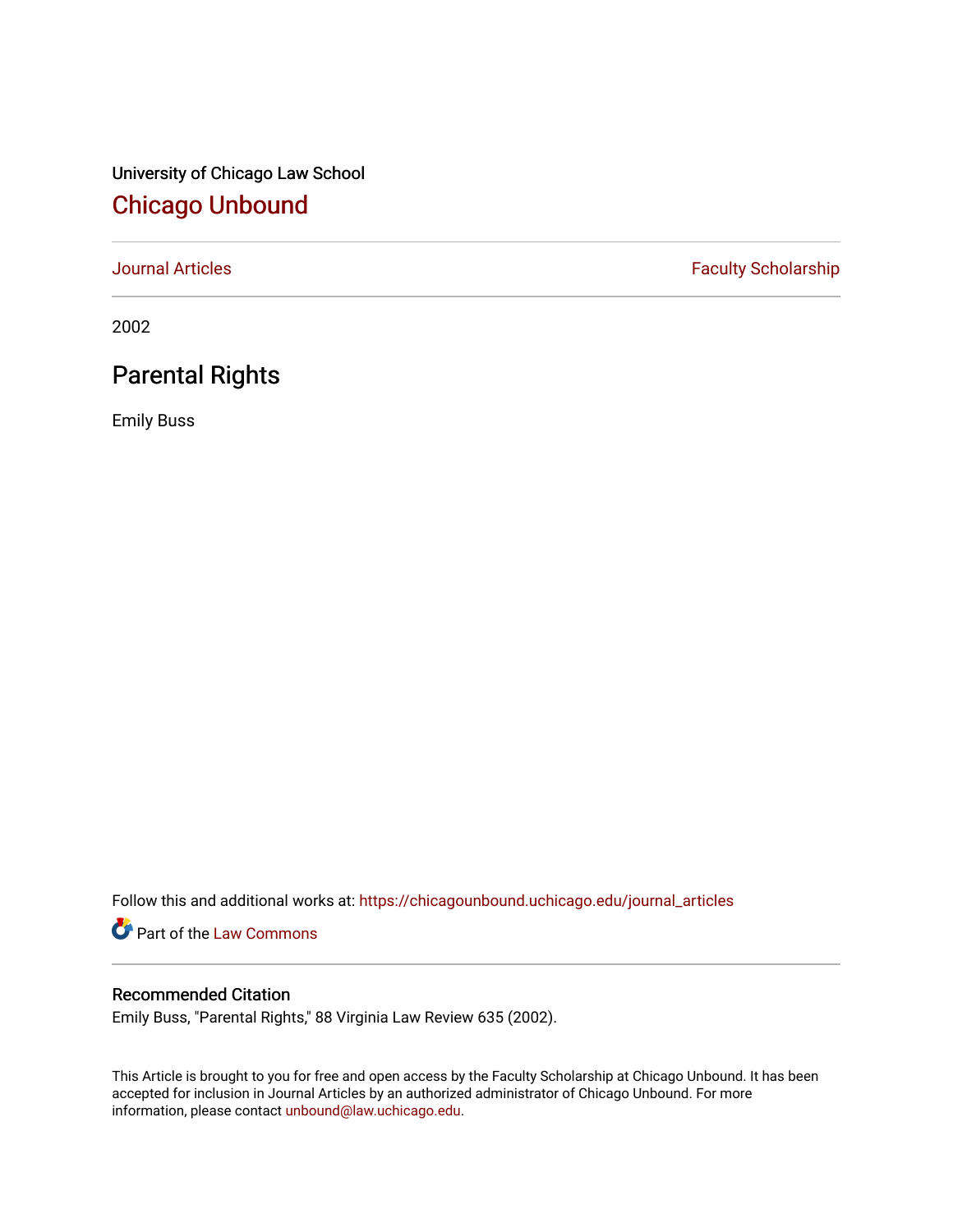# *ESSAY*

## "PARENTAL" RIGHTS

*Emily Buss\**

**There is growing concern among courts, commentators, and the** public that the law gives inadequate protection to the relationships that develop between children and "nontraditional" caregivers. The concern is clearly appropriate: The law governing these relationships is poorly developed, and children's emotional interest in maintaining these relationships is often very high. But this concern is taking the law in a bad direction, a direction that threatens to upset the balance between family and state that serves children well.

More precisely, the efforts to protect nontraditional caregiving relationships is producing two related mistakes: the first a mistake of constitutional interpretation, the second a distortion of private custody law. Courts and scholars make the first error when they oppose the claims of nontraditional caregivers to those of parents protected by the Constitution and therefore press for a diminution of parental rights to make room for these other relationships. This sort of error pervades the Supreme Court's analysis in *Troxel v. Granville*,<sup>1</sup> the Court's most recent case considering the protection afforded parents under the Due Process Clause. State legislatures and domestic relations courts make the second error when they authorize the distribution of custodial fragments to individuals not recognized as a child's parents. This second error is well illustrated by the American Law Institute's newly adopted Family Dissolution

**1530** U.S. **57** (2000).

**<sup>\*</sup>** Professor, University of Chicago Law School. My thanks to William Buss, Mary Anne Case, Jill Hasday, Tracey Meares, Eric Posner, Elizabeth Scott, David Strauss, and Cass Sunstein for their helpful comments on an earlier draft, and to Erin Childress and Amanda Jester for their excellent research assistance. The Max Rheinstein Research Fund in Family Law and the Stuart C. and JoAnn Nathan Faculty Fund provided support for this research.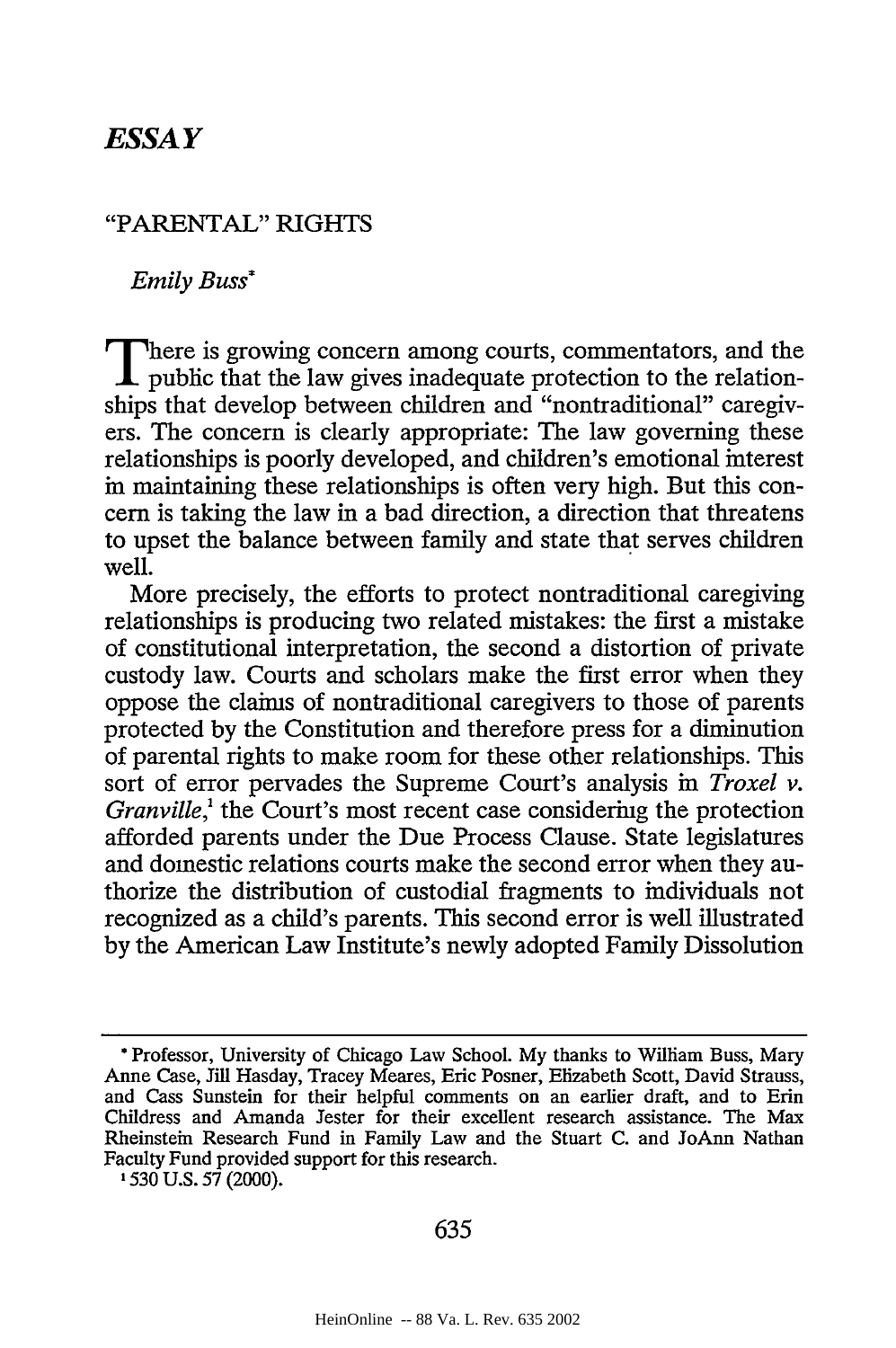Principles,<sup>2</sup> as well as the recent explosion in legislation authorizing third-party visitation orders.<sup>3</sup>

This Essay attacks both of these errors with a single argument. It argues that the Constitution should be read to afford strong protection to parents' exercise of child-rearing authority but considerably weaker protection to any individual's claim to parental identity. This means that a state has broad authority to identify nontraditional caregivers as parents, and, if it does so, it must afford their child-rearing decisions the same strong protection afforded more traditional parental figures. It also means, however, that if a state chooses not to recognize these nontraditional figures as parents, the Constitution prevents the state from offering these figures some more limited right of contact or custodial control.

While this argument draws heavily on the Supreme Court's parental rights doctrine, its ultimate aim is normative rather than descriptive: What drives this constitutional interpretation is, at bottom, an assessment of its value to children. But the fact that the Court's doctrine is in line with this argument is important for a number of reasons. First, it counters common claims that the doctrine stands as an obstacle to the recognition of nontraditional claims. Second, it makes sense of a doctrine that otherwise appears fundamentally confused. And third, in doing so, it challenges the common assumption that the Court's parental rights doctrine takes inadequate account of children's interests.

Part I of this Essay will describe the emerging problem in the law governing the allocation of parental authority, as revealed in the Court's recent analysis, scholarly commentary, and state lawmaking. Part II will argue that children are well served by a system that sharply limits a state's ability to interfere with a parent's childrearing decisions but that affords the state substantially more authority to assign parental identity where that identity is in dispute. This allows the state to recognize nontraditional caregivers as parents in some circumstances, but it does not allow the state to compel contact with these nontraditional caregivers where they are not identified as parents. Part III will demonstrate that the Court's

<sup>2</sup> Principles of the Law of Family Dissolution (forthcoming 2002).

<sup>&</sup>lt;sup>3</sup>The Court noted in *Troxel* that, at the time of its decision, all fifty states had enacted some form of third-party visitation statute. 530 U.S. at 73 n.\*.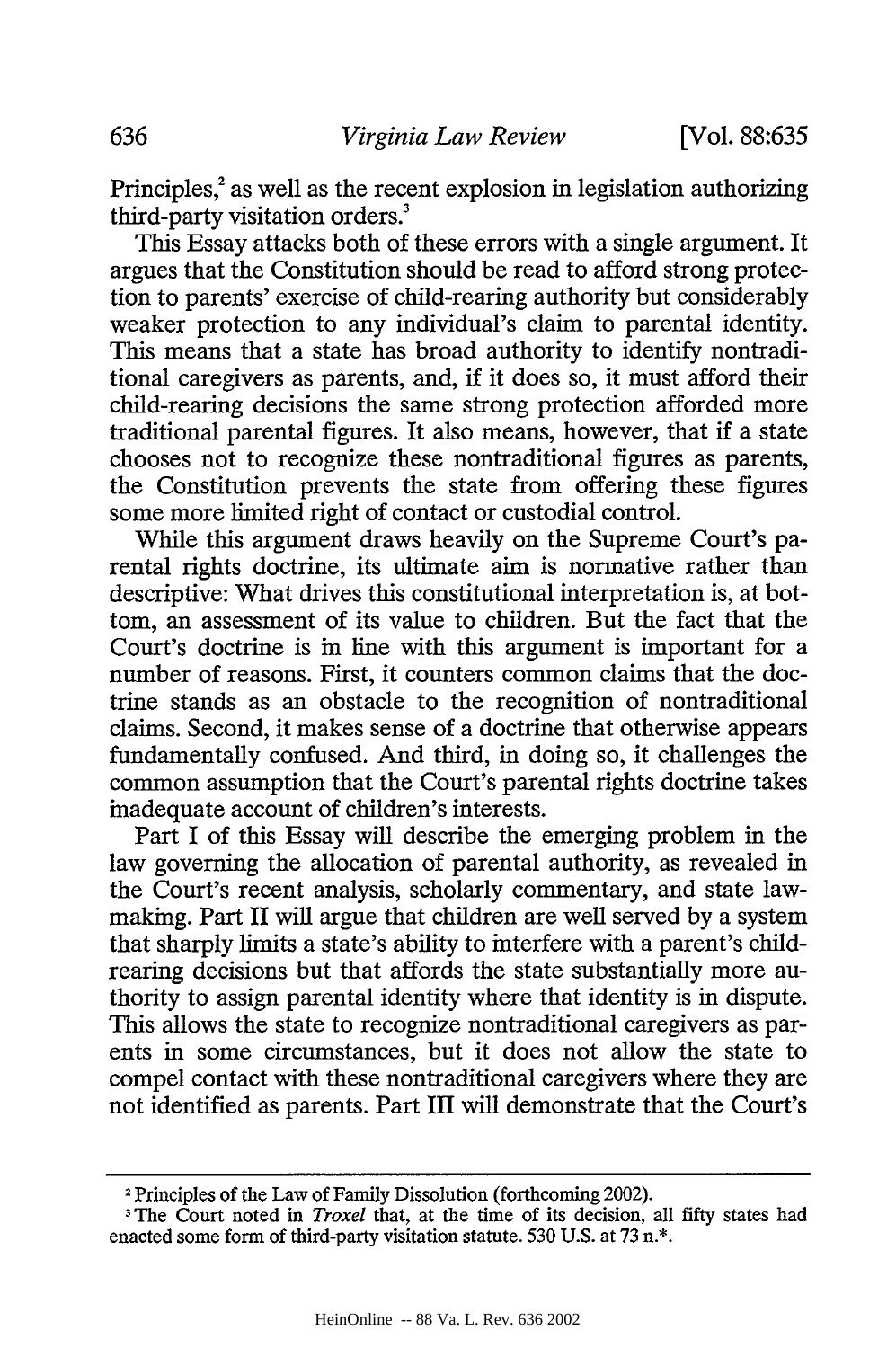parental rights cases prior to *Troxel* support this approach. Part IV will apply this analytic distinction to various claims brought by nontraditional caregivers, drawing some conclusions about the nature of the protection the law should afford these claims.

#### I. PROBLEMATIC TRENDS IN THE LAW

The traditional conception of a family includes two parents, one of each sex, and the group of biologically-related children under their care. Many children are not, however, raised in such traditional homes. Children often are raised by single parents, by samesex couples, by extended family, or by unrelated caregivers.<sup>4</sup> Moreover, advances in reproductive technology are producing an expanding array of potential parental claimants, some linked to their children by biology, others only by contract

A growing awareness of this variation in child-rearing structures has called into question the ongoing relevance of traditional parental rights principles that were developed around the conventional nuclear family model. In particular, lawmakers and scholars have expressed increasing concern that this body of law inadequately protects the important relationships children commonly develop with adults other than their biological parents.<sup>6</sup> For many, these

**<sup>4</sup>** U.S. Census Bureau statistics report that the number of children raised in single parent homes more than doubled to 25% from 1970 to 1990, and that children raised by nonparents have held steady for much of the century at approximately 4%. Among those children not living with either parent in 1996, nearly half live with grandparents, 21% with other relatives, and 22% with non-relatives including foster parents. See U.S. Census Bureau, Population Division, Fertility & Family Statistics Branch, Living Arrangements of Children, Tbls. 1 & 2, http'lwww.census.gov/populationwww/socdemo/childlla-child.html (1996).

**<sup>5</sup>** In 1998, 28,500 births through Assisted Reproductive Technology ("ART") were reported to the Centers for Disease Control and Prevention. Approximately 3,500 of these births involved donor eggs. Another 240 births through the use of surrogate or gestational carriers were reported to the Centers that same year. See Centers for Disease Control and Prevention et al., 1998 Assisted Reproductive Technology Success Rates: National Summary and Fertility Clinic Reports, http://www.cdc.govl nccdphp/drh/art98/PDF/art1998.pdf. The number of babies conceived with donor sperm, not by itself reported as an ART procedure, has been estimated at 20,000 to 30,000 per year. Rita Rubin, Who's My Father?: Progeny Seek Some Conception of Sperm Donors, USA Today, Nov. 2, 2000, available at 2000 WL 5794389.<br>
<sup>6</sup>See, e.g., Katharine T. Bartlett, Rethinking Parenthood as an Exclusive Status:

The Need for Legal Alternatives When the Premise of the Nuclear Family Has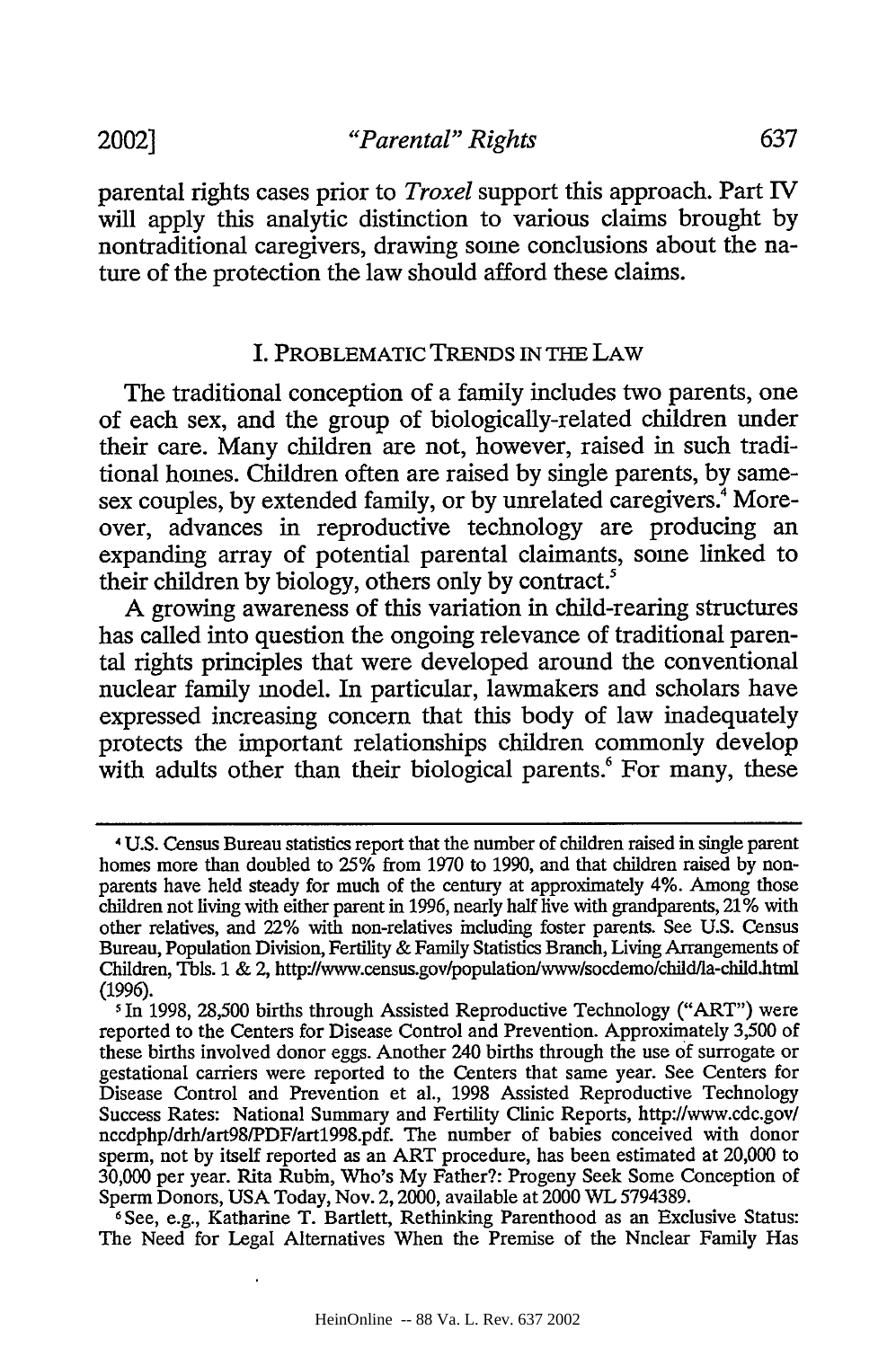demographic trends justify a departure from the tradition of strong parental deference and an expansion of the state's involvement in the decisionmaking of the private family. Two examples, one framed in constitutional terms and one focusing on state custody law, reflect lawmakers' inclination to depart in these fairly radical ways from our traditional approach to family law. This Essay reveals the problems associated with this departure and suggests an alternative means of accommodating nontraditional relational claims that preserves the benefits provided to children by the traditional allocation of authority between parent and state.

#### *A.* Troxel v. Granville

In 2000, the Supreme Court considered a constitutional challenge to Washington State's "third-party" or "non-parental" visitation statute.7 At issue in the case was whether a state could order visits with a non-parent against the wishes of a parent if the state determined that such visits were in the child's best interests. At the time the case was heard, all fifty states had enacted some form of third-party visitation statute, many of them singling out grandparents, others granting standing more broadly.<sup>8</sup> Several advocacy organizations for grandparents and children filed amicus briefs emphasizing the changing look of American families and the importance of children's maintaining relationships with those nontraditional caregivers to whom they had formed attachments.<sup>9</sup> These

*7 Troxel,* 530 U.S. at 57.

**8** Id. at 73 n.\*.

Failed, 70 Va. L. Rev. 879 (1984); Barbara Bennett Woodhouse, Hatching the Egg: A Child-Centered Perspective on Parents' Rights, 14 Cardozo L. Rev. 1747 (1993) (arguing that parental rights fail to take adequate account of children's need for nurturance and care); cf. David D. Meyer, The Paradox of Family Privacy, 53 Vand. L. Rev. 527, 586-87 (2000) (suggesting that state action aimed at facilitating ongoing relationships with extended family members justifies greater intrusions in parental decisionmaking).

**<sup>9</sup>** See, e.g., Brief of Amicus Curiae National Association of Counsel for Children, Troxel v. Granville, 530 U.S. 57 (2000) (No. 99-138) (supporting state's authority to order visits with third parties who had served in a parental role because of the importance of these relationships to the child); Brief of Amicus Curiae Center for Children's Policy Practice & Research, Troxel v. Granville, 530 U.S. 57 (2000) (No. 99-138) (cautioning the Court to avoid broad language suggesting that parents have a constitutional right to exclude family members and other "informal kin" from contact with a child that might disrupt the child's important relationships); Brief of Amicus Curiae of Grandparents United For Children's Rights, Troxel v. Granville, 530 U.S.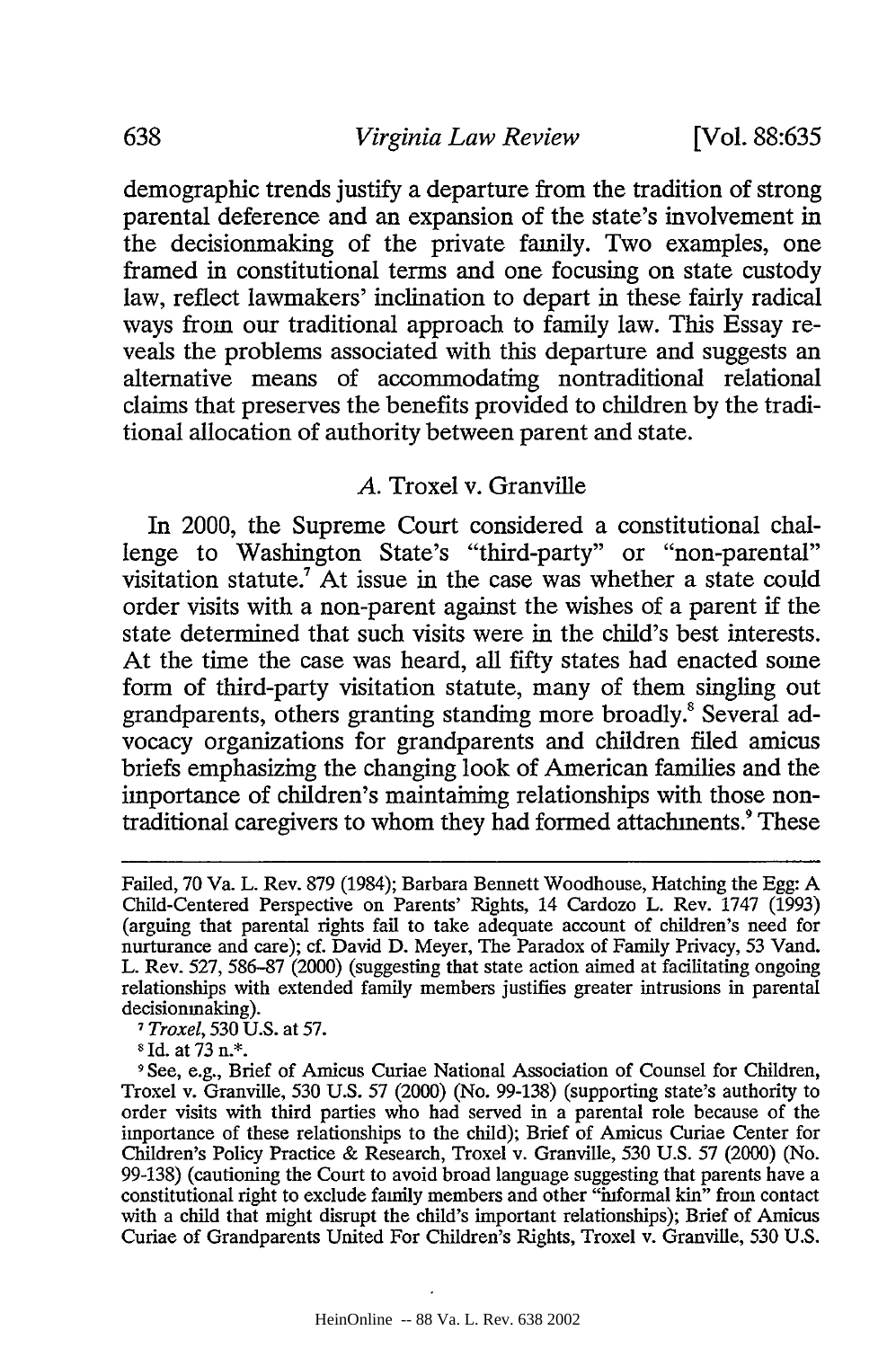sorts of arguments appear to have strongly impressed the Court, inspiring a majority of the justices to offer only constrained support for parental rights.

While a majority of the Court voted to strike down the challenged visitation order as a violation of the mother's constitutional rights, the scope of the Court's ruling and an analysis of the various opinions reveals a Court scrupulously avoiding any strong endorsement of parental rights." The four-Justice plurality limited its holding to a determination that the statute was unconstitutional as applied and seemed to signal its approval of several other states' third-party visitation statutes through favorable citation." Announcing that the "demographic changes of the past century make it difficult to speak of an average American family," Justice Sandra Day O'Connor's plurality opinion noted that affording legal protection to a child's relationship with nontraditional caregivers would come at a cost to the traditional parent-child relationship protected by the Constitution.<sup>12</sup> Viewing these claims in competition, the plurality tepidly concluded that the Due Process Clause entitled parents' decisions about their children's associations and activities to "at least some special weight."<sup>13</sup>

Even this lukewarm endorsement of parental rights, however, was too strong for Justices Anthony M. Kennedy and John Paul Stevens, who each made clear that their interest in protecting nontraditional family relationships inspired their dissents. Justice Kennedy's "principal concern" with the Court's holding was that it "seem[ed] to proceed from the assumption that the parent or parents who resist visitation have always been the child's primary caregivers and that the third parties who seek visitation have no legitimate and established relationship with the child."'4 Justice Stevens pointed to "[t]he almost infinite variety of family relationships that pervade our ever-changing society" to argue against an interpretation of parental rights that would prevent courts from

<sup>57 (2000) (</sup>No. 99-138) (arguing that children have a constitutional right to maintain their relationships with their grandparents). **<sup>10</sup>**For a more detailed treatment of this interpretation, see Emily Buss, Adrift in the

Middle: Parental Rights After *Troxel v. Granville,* 2000 Sup. Ct. Rev. 279.

*<sup>1,</sup> Troxel,* 530 U.S. at 71-72.

**<sup>12</sup>**Id. at 63-64.

*<sup>&#</sup>x27;3* Id. at 70.

<sup>14</sup> **Id.** at 98.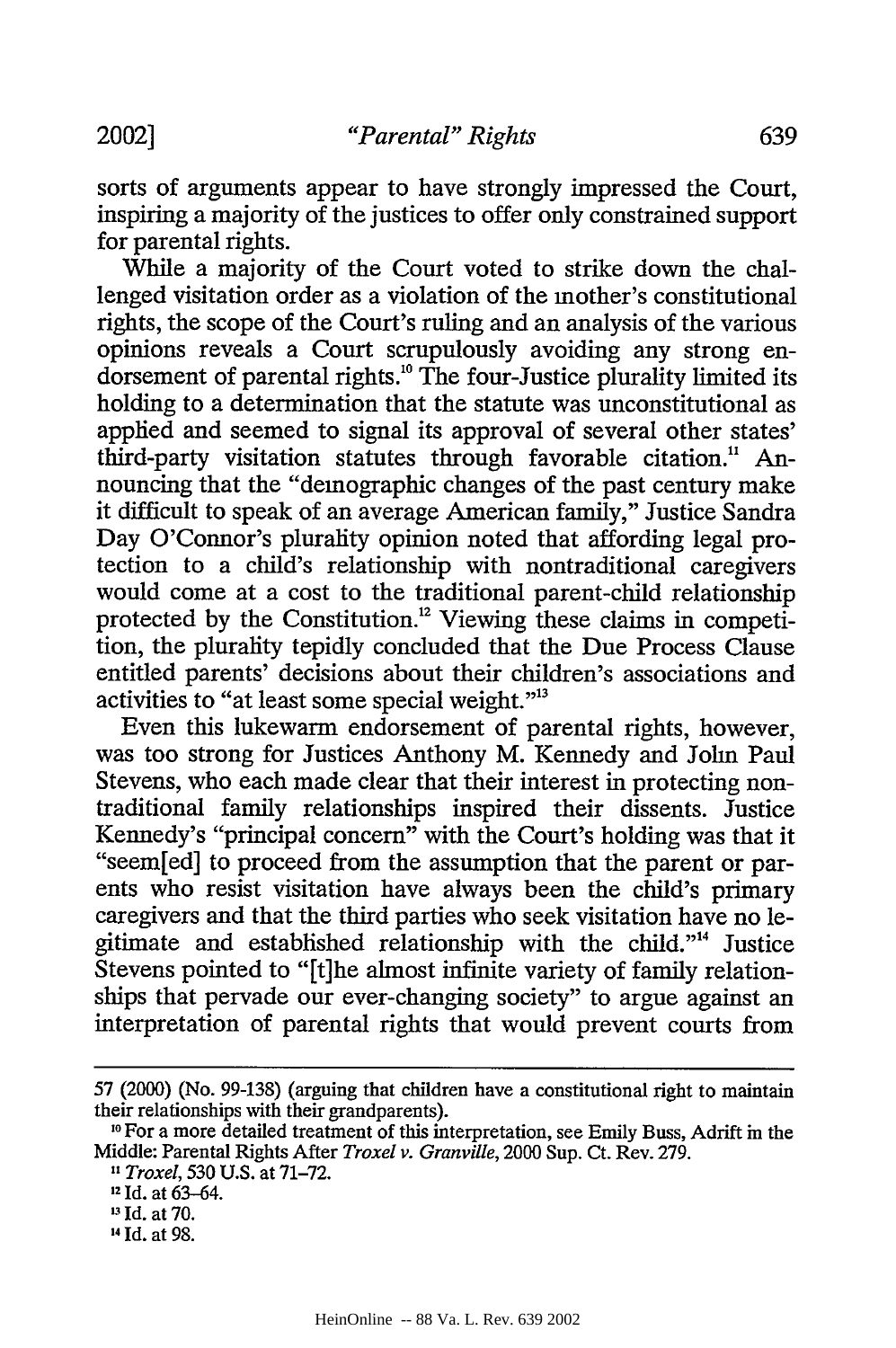forcing unwilling parents to allow visits the court deemed were in their children's best interests.<sup>15</sup>

For a majority of the Court, the rise of the nontraditional family counseled caution in their embrace of parental rights. Justices O'Connor, Kennedy, and Stevens's opinions all portrayed the claims of nontraditional caregivers as opposed to those of parents and suggested that protecting these relationships conld only be accomplished at some cost to parental rights. But opposing these alternative caregiving claims to the claims of parents trivializes the most significant among these nontraditional claims even as it threatens to do real harm to the parental rights doctrine. It blurs rights of parental authority with rights of parental identity and elevates parental identity rights to a status neither required by the law nor in keeping with children's best interests.

# *B. The ALI's Principles of the Law of Family Dissolution*

*As Troxel* was making its way through the courts, the American Law Institute ("ALI") was drafting its Principles of the Law of Family Dissolution. Of considerable concern to the drafters, as it was to the Court, was the harm that can come to children when former caregiving relationships with non-parents are severed after separation or divorce. While acknowledging that parental deference helps to maximize parents' commitment to their child-rearing responsibilities, the drafters warned that disregarding the interests of other adults who have served as caregivers "ignores child-parent relationships that may be fundamental to the child's sense of security and stability."'6 In the final version of the Principles, adopted in May 2000, the ALI's endorsement of nontraditional custody claims represents one of its most significant departures from standard family law principles.

The problem with the ALI's approach, however, is that it encourages courts to draw additional claimants into the custodial circle without taking adequate account of the potential harm to children caused by this diffusion of parental authority. Under the **ALI** Principles, the court can proliferate custodial fragments

**<sup>15</sup>Id.** at 90.

l 6Principles of the Law of Family Dissolution (Tentative Draft No. 3, Part I, 1998), at 6 (Introductory Discussion) [hereinafter Principles, Draft No. 3].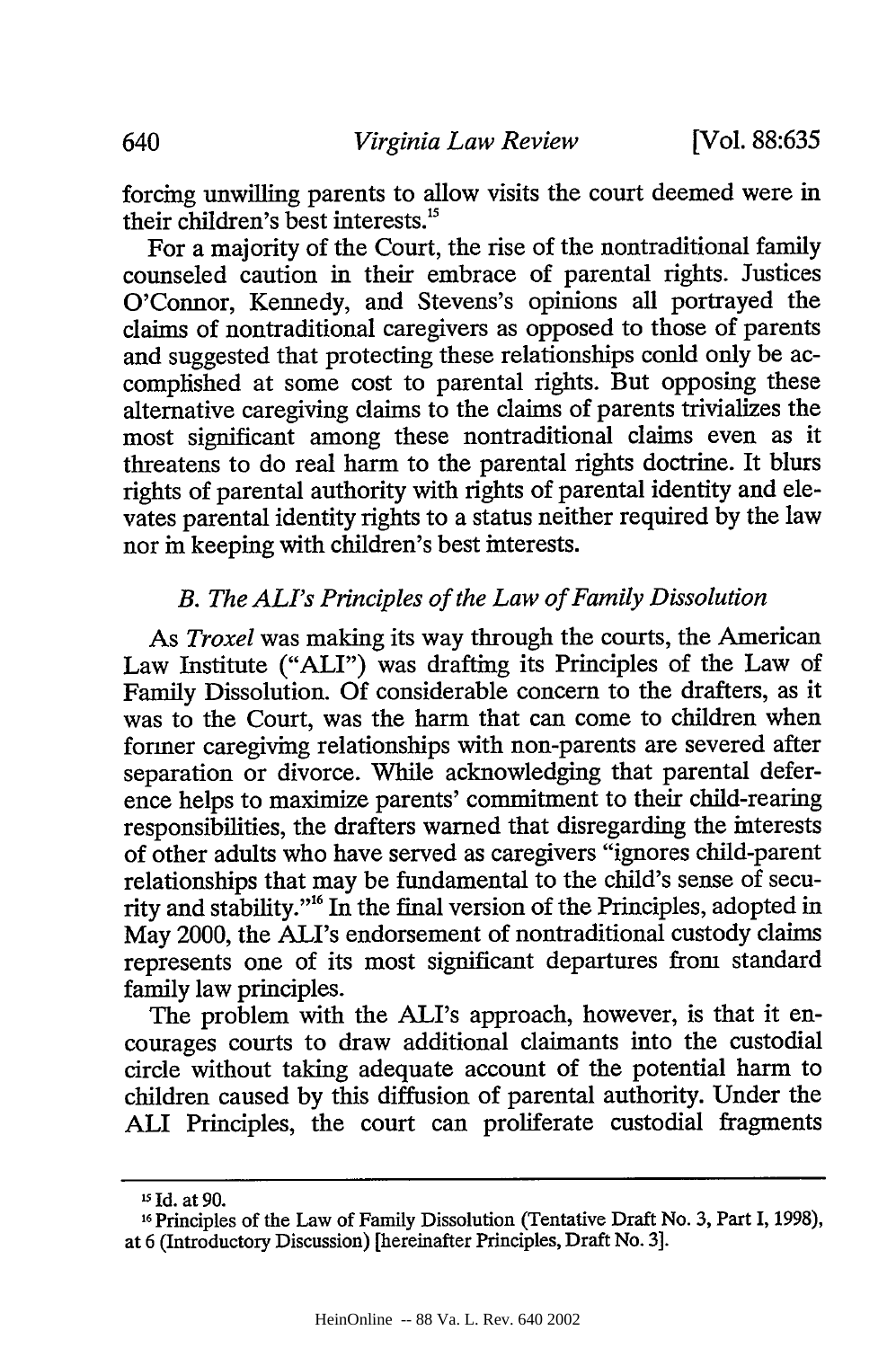among individuals to whom the law assigns, at best, qualified parental identity and responsibility. This proliferation, in turn, undermines the legal parents' ability to fulfill those weighty responsibilities associated with raising children.

More specifically, the ALI Principles call for three changes to standard custody law that become problematic in combination. First, two categories of individuals-"parents by estoppel" and "de facto parents"—are added to the list of those afforded standing to assert custodial claims and the right to notice where such custodial claims are asserted by others.<sup>17</sup> Second, categorical terms such as "visitation" and "custody," and "physical custody" and "legal custody," are abandoned in favor of a noncategorical approach that distributes portions of "custodial" and "decision-making" authority among multiple claimants based on various considerations.<sup>18</sup> Third, the dominant factor to be applied in determining this allocation is historical practice.<sup>19</sup> In the average case, the past distribution of caregiving and decisionmaking authority among custodial claimants is to determine the allocation prescribed in the custodial decree. Together, these three provisions are intended to give courts authority to design a custodial plan that protects a child's relationship with a broad range of former caregivers.

In the ALI's terminology, the traditional parental claimants whose parental identity is clearly established by biology, adoption, or, in some states, the operation of an irrebutable presumption, are called "legal parents."<sup>20</sup> Individuals who have held themselves out as parents, either because they believed they qualified as legal parents or because they agreed with legal parents to do so, are "parents by estoppel," afforded the same rights of standing and notice in custodial proceedings as legal parents.<sup>21</sup> "De facto parents," in contrast, are those who, while never holding themselves out as parents, performed such a large portion of the caretaking function (under circumstances other than the provision of babysitting or fos-

**<sup>&</sup>quot;1** Principles of the Law of Family Dissolution **§** 2.03 (Tentative Draft No. 4, 2000) [hereinafter Principles, Draft No. 4].

<sup>&</sup>lt;sup>18</sup> Id. §§ 2.09–2.10; see also Principles, Draft No. 3, supra note 16, at 8–9 (Introductory Discussion).

**<sup>19</sup>** Principles, Draft No. 4, supra note 17, **§§** 2.09-2.10.

**<sup>20</sup>**Id. **§** 2.03(1)(a) cmt.

**<sup>2</sup>** Id. **§§** 2.03(1)(b), 2.04(1)(b).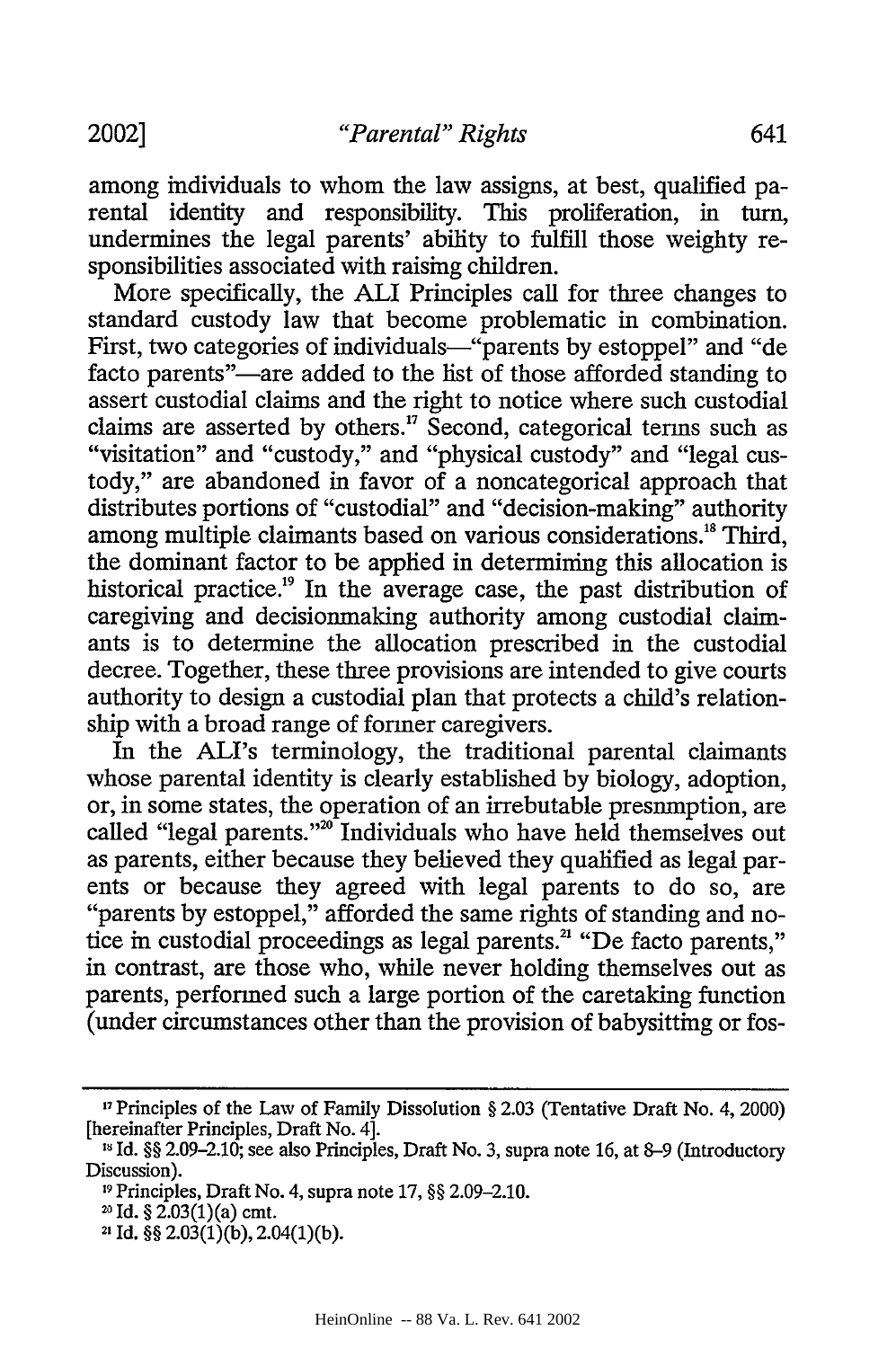ter care services) that they are likely to have established a parentchild relationship of some significance with the children in question.<sup>2</sup> These de facto parents are afforded significant rights to standing and notice under the Principles, but rights clearly subordinated to those of legal parents and parents by estoppel.<sup>23</sup>

The Principles' articulation of multiple parental categories suggests a hierarchy of rights among these categories both in and outside the custody context. While the Principles only expressly assign subordinate rights to de facto parents, the distinction between "legal parents" and "parents by estoppel" can be expected to have significance in other contexts where parental rights are implicated. Most significantly, the **ALI** gives no indication that the custody proceeding can transform parents by estoppel into the sort of parents entitled to special constitutional protection under the Due Process Clause, and it seems unlikely that the ALI would be calling for such a proliferation of constitutionally protected parents without any acknowledgment of this significant change. Indeed, there is little evidence that the **ALI** drafters gave any attention to the constitutional implications of their expansion of custodial claimants.

The second shift advocated by the ALI Principles is from rigid categories of custodial offerings, classically the categories of "custody" and "visitation," to a full, graduated spectrum of custodial and decisionmaking authority to be divvied up among claimants by the court. While at some point along the spectrum the portion of custodial authority might look much more like a classic visitation award, the intent of the drafters was to get away from the "adversarial, win-lose nature of the process" associated with the sorting of visitation and custody rights.<sup>24</sup> They aimed to reconceive the allocation of custody as a "dynamic and complex process," distributing

Id. **§** 2.03(1)(c).

Id.  $\S 2.03(1)(6)$  cmt. ("A parent by estoppel is afforded all of the privileges of a legal parent under this Chapter, including **...** priority over a de facto parent and a non-parent in the allocation of primary custodial responsibility under § 2.21"); Id. § 2.21(1)(a) (stating the general rule that a court should not allocate "the majority of custodial responsibility to a de facto parent over the objection of a legal parent or a parent by estoppel who is fit and willing to assume the majority of custodial responsibility," and setting out limited circumstances justifying a departure from this rule).

<sup>&</sup>lt;sup>24</sup> Principles, Draft No. 3, supra uote 16, at 9 (Introductory Discussion).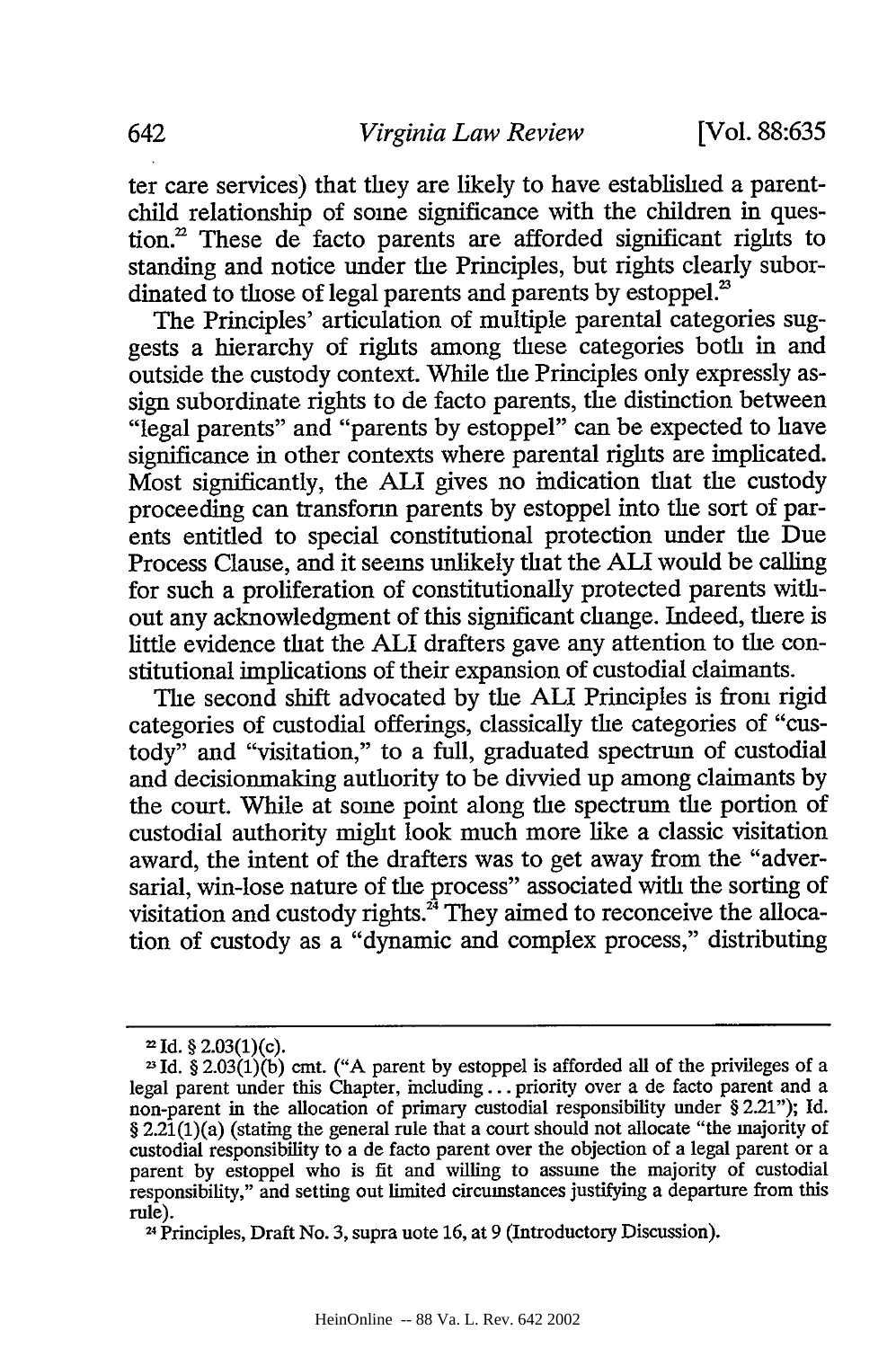"custodial responsibility" and "decision-making responsibility" in a wide array of different forms.<sup>25</sup>

The third shift endorsed by the ALI is the reliance on the historical distribution of caregiving and decisionmaking responsibility to determine how custodial responsibilities should be allocated between separating parents. This historical focus also reflects a kind of deference to private decisionmaking, suggesting that the terms the interested parties agreed upon, before they were in conflict, tell the court a great deal about these parties' assessment of what division can most workably serve their child's best interests even after conflicts arise.<sup>26</sup> Read together, these three changes endorse an expansion in the number and nature of custodial claims asserted, as well as the number and nature of custodial dispositions available to the courts.

These three aspects of the Principles are all clearly driven by the ALI's attempt to embrace developments in custody law that will better serve children's interests than the traditional approach. In particular, the Principles are designed to preserve important and successful child-rearing relationships at the time of family fragmentation. But as with the Court's analysis in *Troxel,* the drafters of the Principles are attempting to achieve good ends through bad means. Indeed, the weakness of the ALI Principles complements the constitutional error of the Court. Where the Court squarely addressed the constraints imposed by the Constitution on the visitation claims of non-parents and suggested that these constraints are relatively weak, the ALI proposes a custodial scheme that assumes the weakness of those constitutional constraints.

The ALI's custodial scheme-including the proliferation of quasi-parental claimants, the disaggregation of custodial authority, and the reliance on past practice to set the future custodial allocation-is problematic in several interrelated respects. First, while the ALI concedes that increasing the number of those with custodial involvement can produce conflict and coordination problems

<sup>&</sup>lt;sup>25</sup> Id. (Introductory Discussion).

<sup>&</sup>lt;sup>26</sup> Id. at 11 (Introductory Discussion) ("[W]hen parents do not agree [on how to allocate decisionmaking at the time of separation], past divisions of responsibility may be the most reliable proxy for the shares of responsibility they would agree upon if they were focused on their child.").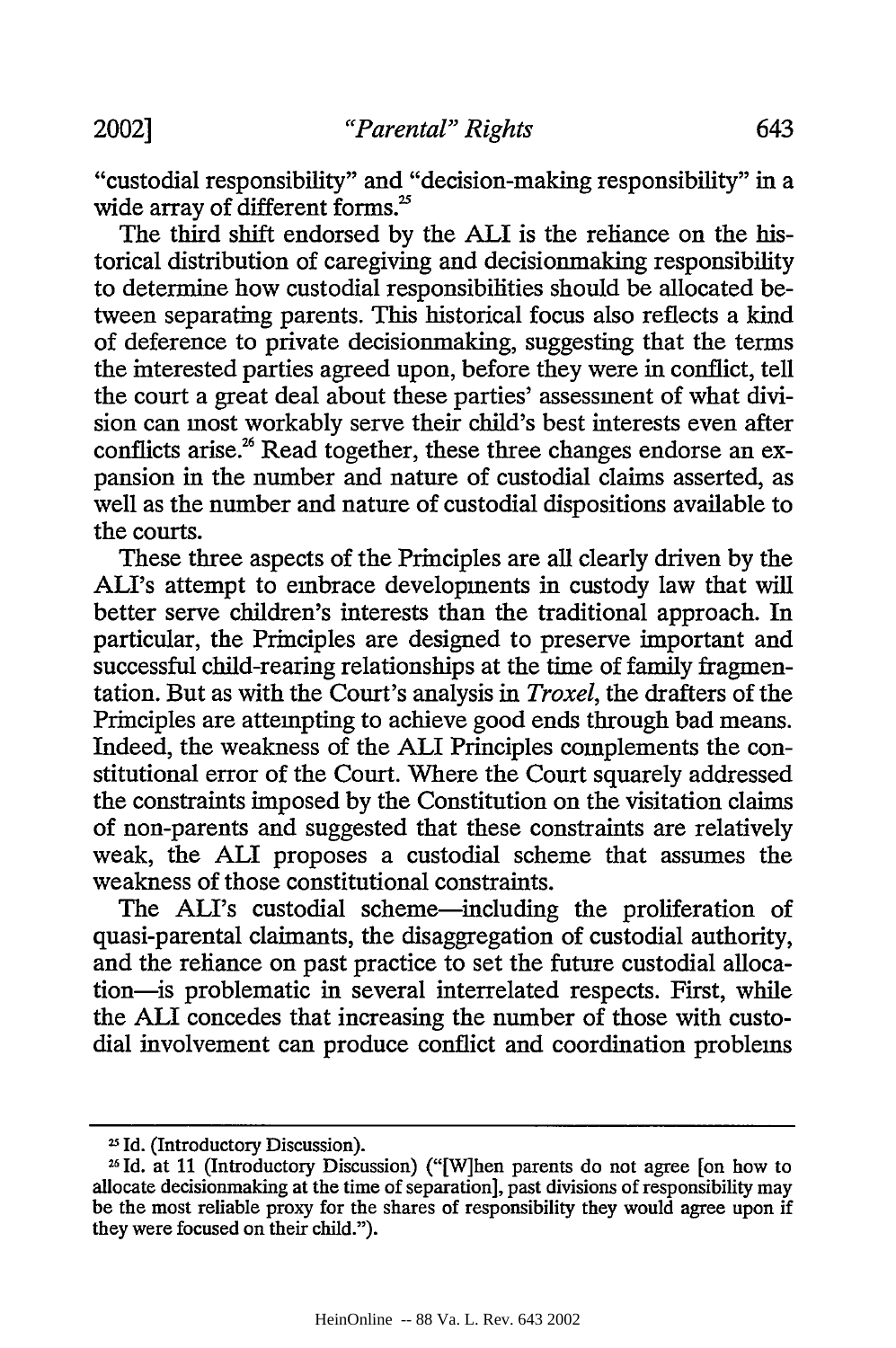that adversely affect children, $^{27}$  it fails to acknowledge the particular problems produced when the additional custodial figures are kept in a subconstitutional status. We can expect special problems to arise for two distinct reasons. First, in affording these claimants authority to assert custodial claims while defining them outside the class of parents entitled to constitutional protection against intervention from the state, the scheme limits these claimants' ability to exercise their portion of custodial responsibility effectively. Second, by offering the state authority to distribute portions of custodial authority without taking the bigger step of recognizing these custodians as full, constitutionally protected parents, the **ALI** fails to impose any discipline on the state's distribution of custodial involvement. Confining the distribution of custodial authority to those on whom the state is willing to confer full parental status ensures that the state will exercise considerable caution in expanding the number of custodial figures in a child's life.

These problems of custodial proliferation will only be exacerbated by the ALI's second proposal: the abandonment of the traditional categories of custody and visitation. As intrusive as visits can be for parents exercising primary authority over children, the impact of contacts framed as "visits" is significantly circumscribed by this framing. Visits take time and scheduling control away from children's primary parental figures. They also expose children to other adults who will exercise at least some physical and emotional control over them, and who may try to maximize their influence in a way that undermines the primary caregivers' control.<sup>28</sup> But if these attempts are found objectionable, the fact that an individual "only has visitation rights" will give the primary caregiver considerable leverage to control the objectionable conduct in and out of court.

The ALI's abandonment of the custody/visitation dichotomy and the system of "winners and losers" it produces has the effect, apparently deliberate, of blurring the lines of custodial authority among the various custodial claimants. In lieu of a system of custo-

**<sup>27</sup>**Principles, Draft No. 4, supra note **17,** § 2.21(1)(b) (directing a court to limit or deny an allocation of custodial responsibility to a non-parent that would otherwise be appropriate "if, in light of the number of other adults to be allocated responsibility, the allocation would be impractical in light of the objectives of this Chapter.").

**<sup>13</sup>** This problem is discussed at somewhat greater length in Buss, supra note 10.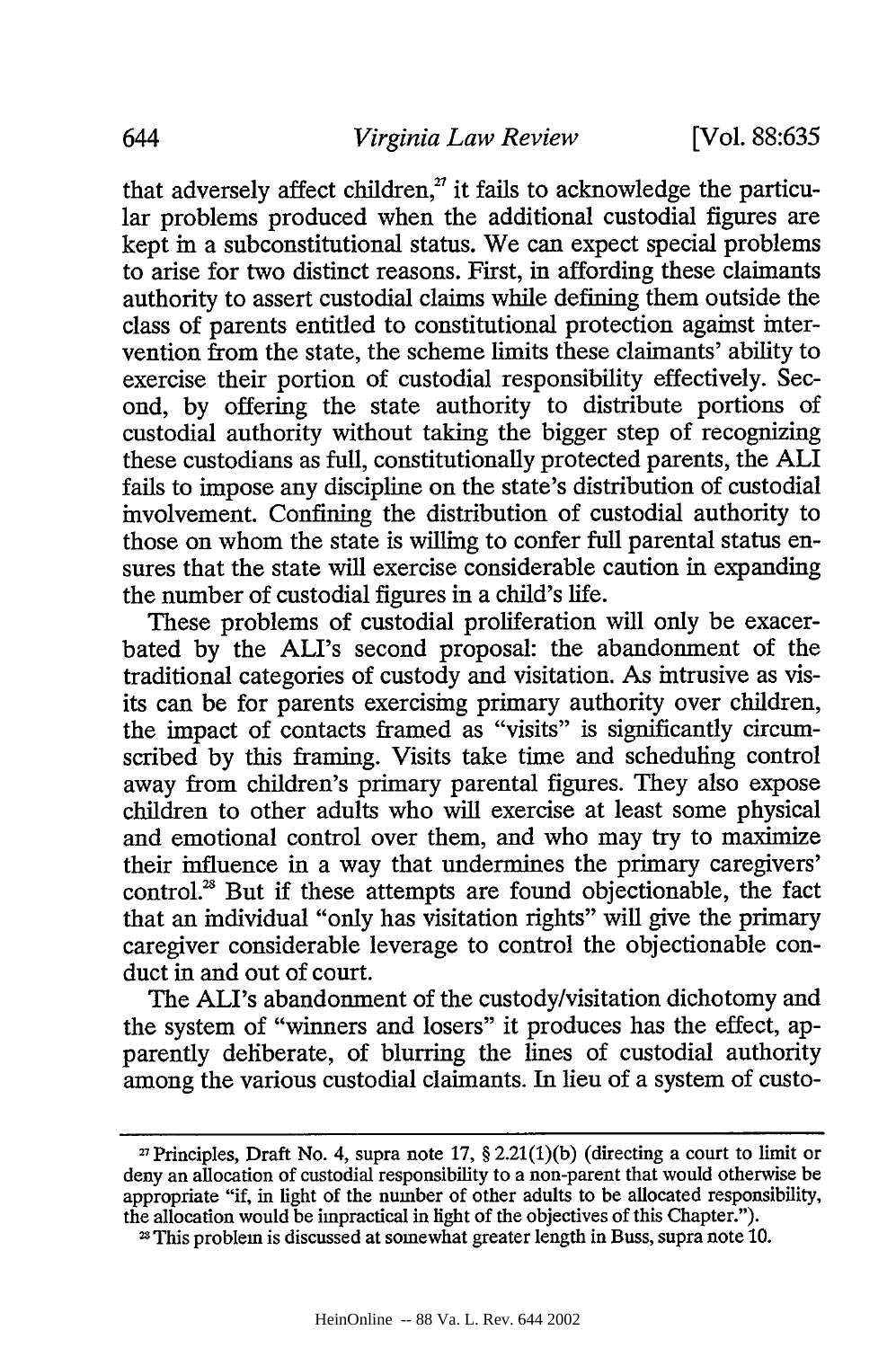dial allocation that establishes a pecking order among custodial authorities, the ALI encourages courts to customize custodial packages to suit the circumstances of each individual case. While this aspect of the Principles seems designed with the two-parent model in mind, it also applies to the expanded range of custodial claimants the Principles invite. The ease with which courts can expand the list of individuals with custodial authority, and the flexibility with which custodial responsibilities can be divided among these individuals, threatens the ability of any individual to perform those responsibilities effectively for the child.

The third distinctive aspect of the ALI's custody principles, namely the reliance on past practice to determine future custody allocation, fails to account for the difference between those arrangements worked out cooperatively, when custodial authority is not an issue, and those arrangements that are compelled by a court, when that authority is contested. This objection has considerable force even in the context of simple disputes between a divorcing couple. But what is difficult to manage, at two, is likely to become even more so as the numbers increase. The problems created by recognizing multiple caregivers might well prevent a court from ordering such a custodial division, but the presumption favoring preservation of whatever shared caregiving arrangements were worked out in a spirit of cooperation will press in a direction that may well be harmful to children once that spirit disappears.

At least as significant, the assignment of custodial authority to these other caregivers will often come as a surprise to the legal parents. People have a general understanding that both legal parents will have custodial rights should they separate, but many will not realize that agreeing to a cooperative caregiving arrangement with others may have the effect of bestowing custodial rights on those cooperators. And while the problem of surprise could be dismissed as a temporary problem that will be solved as people begin to learn about these new rules of custodial allocation, the problem created by this learning is likely to be at least as harmful for children. A fear that involving additional caregivers could give those caregivers authority to seek custodial rights in court will surely inspire some parents to avoid involvement they would otherwise consider beneficial to their children. Part IV argues that caregivers should be allowed to assert a claim for full parental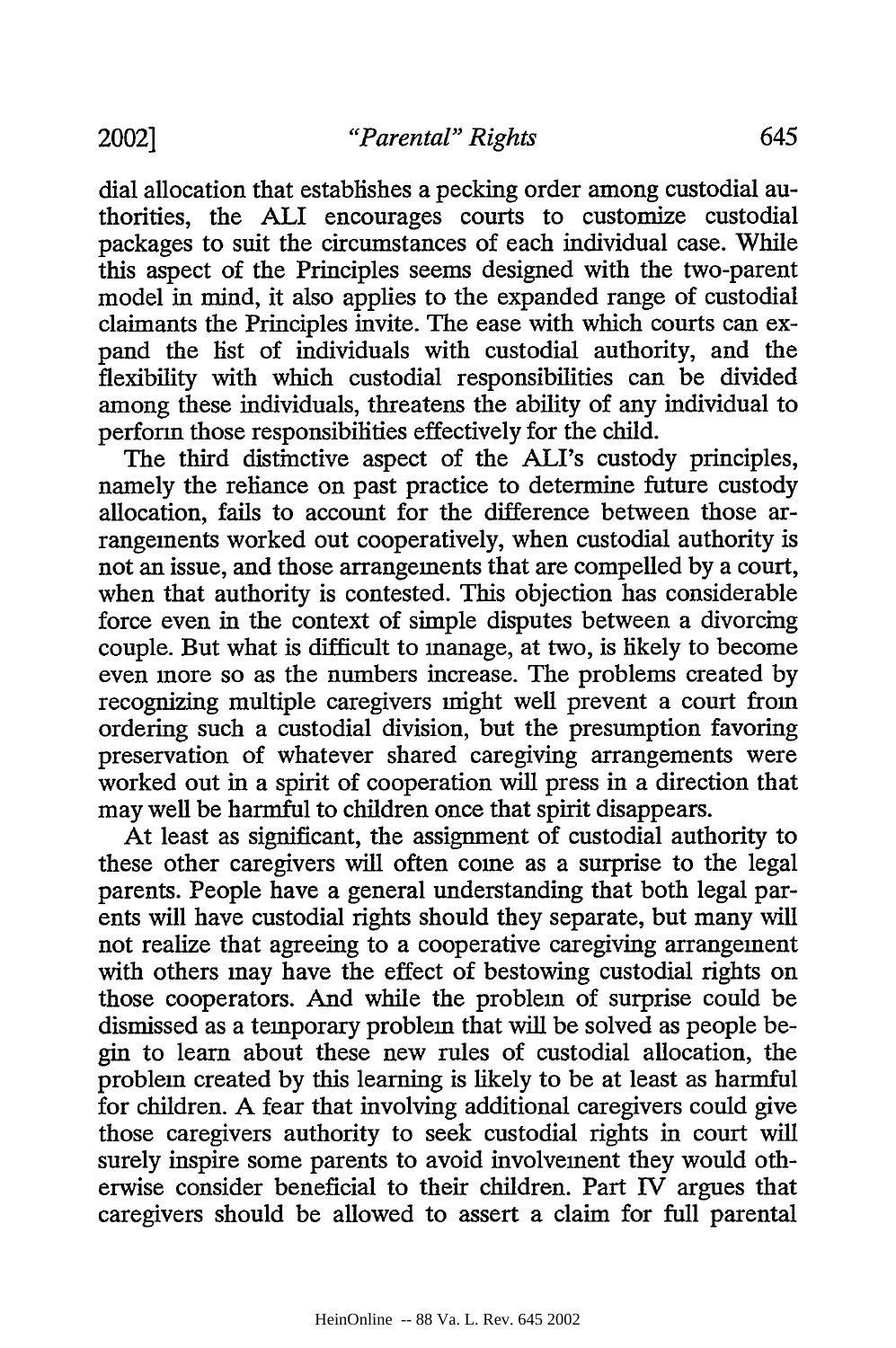rights, based on an established relationship with a child. But that argument is premised on the assumption that the significance of allocating full parental status to a new individual will deter many caregivers from asserting the claim, and most courts from granting it. The problem with the ALI's proposal is that it gives courts authority to allocate fragments of custodial authority, fragments that caregivers will likely want, and that courts will too readily give.

Ultimately, then, the problem with the ALI Principles is not that they recognize additional non-biological parental claimants to child-rearing authority, but that they do so in a context that encourages the fragmentation of parental authority. Because custody courts are routinely in the business of dividing up the custodial package between parental claimants, adding claimants to their list offers a deceptively easy way to afford additional adult-child relationships some degree of protection. It is this diffusion of custodial authority disconnected from the disciplining constraint that comes with the recognition of parental rights that will create problems for children.

The Court's analysis in *Troxel* and the ALI's custody principles suffer from similar failings: They both classify nontraditional caregivers as distinct from constitutionally protected parents and then endorse these non-parents' custodial access to children. This approach gives the nontraditional caregivers both too little and too much. It screens them out of the full parental status to which they are sometimes entitled, and it affords them authority, independent of that status, that will interfere with others' effective exercise of their parental duties.

Children will be better served by a constitutional approach that affords states considerable control over the assignment of parental identity but that prevents states from requiring contact between children and non-parents, if such contact is opposed by their parents. After discussing the benefits to children of distinguishing between parental rights of authority and identity in this way, this Essay demonstrates that this approach is entirely consistent withindeed, best accounts for-the Court's parental rights decisions prior to *Troxel.*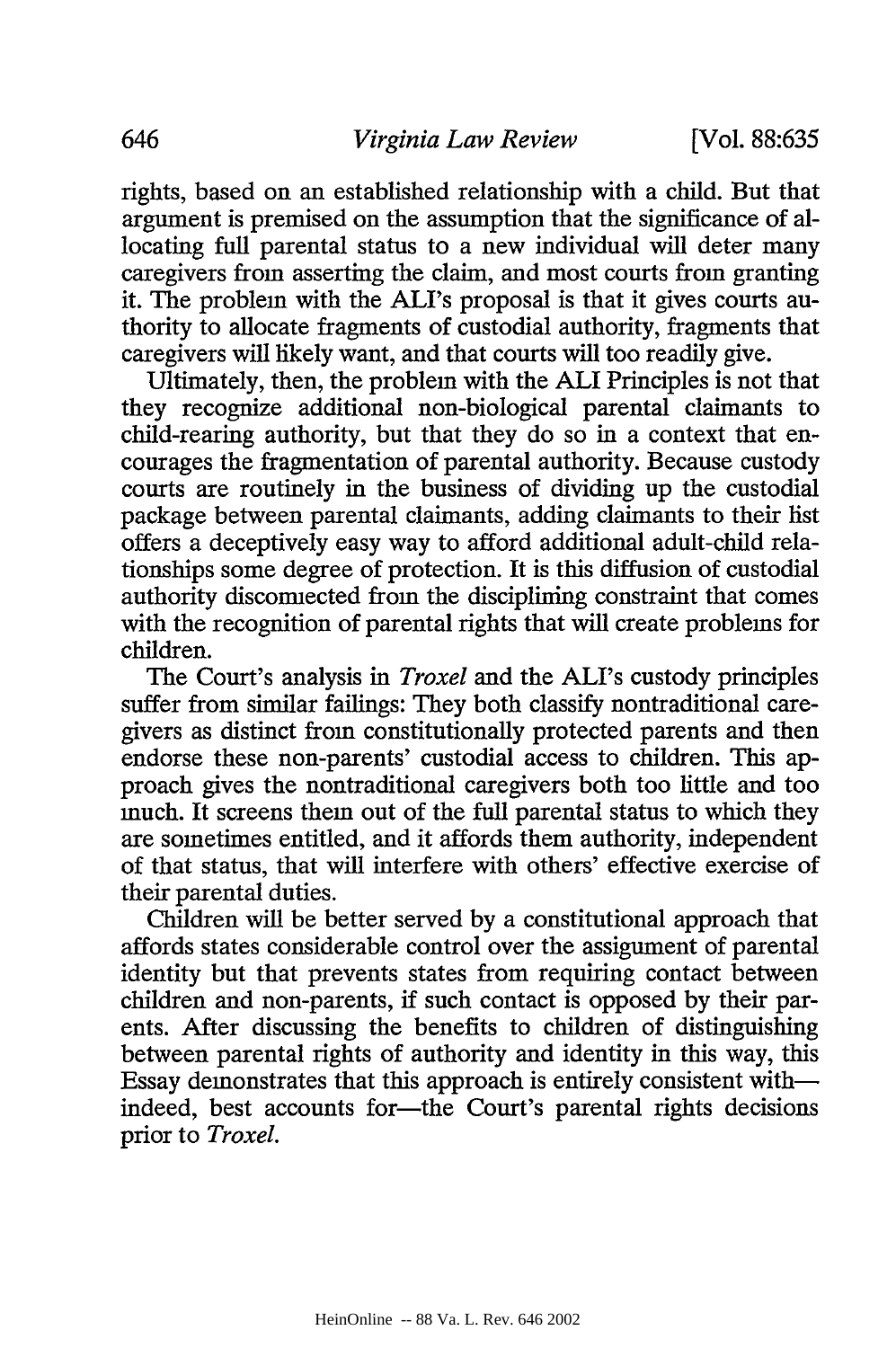## II. CONCEIVING PARENTAL RIGHTS IN CHILD-SERVING TERMS

# *A. Rights of Child-Rearing Authority*

A primary premise of this Essay is that a legal system that shows strong deference to parents' child-rearing decisions serves children well.<sup>25</sup> Parents' strong emotional attachment to their children and considerable knowledge of their particular needs make parents the child-specific experts most qualified to assess and pursue their children's best interests in most circumstances. In contrast, the state's knowledge of and commitment to any particular child is relatively thin. A scheme of strong constitutional rights shields the parent expert from the intrusive second-guessing of the less expert state.

This is not to say that the law's deference to parental control should be absolute. State interests, whether focused on the child in question or on other societal concerns, will sometimes be great enough to justify interference with parental control.<sup>30</sup> In assessing whether other societal interests are sufficiently compelling to justify interference with parental control, the relative child-rearing expertise of parent and state is beside the point. But where, as in our context, state intervention aims to serve the interests of the very child whose parents oppose intervention, the relative competence of parent and state should be our central concern.

The state can legitimately claim at least two sorts of childrearing expertise superior to that of individual parents. First, the state has the advantage in overseeing what we might call the child's "public development." Because the state is the relative expert on its own desigu and function, it is in a better position than a parent to judge what education and experiences are most likely to prepare a child for participation in the state's economy and government. At least where parents share the ultimate aim of public participation,

<sup>29</sup>This position has been expounded in greater detail elsewhere. See, e.g., Buss, supra note **10,** at 287-98; Stephen **G.** Gilles, On Educating Children: A Parentalist Manifesto, 63 U. Chi. L. Rev. 937 (1996); Elizabeth S. Scott & Robert E. Scott, Parents as Fiduciaries, 81 Va. L. Rev. 2401 (1995).

These two sorts of state interests justify state intervention in the name of parens patriae power and police power, respectively.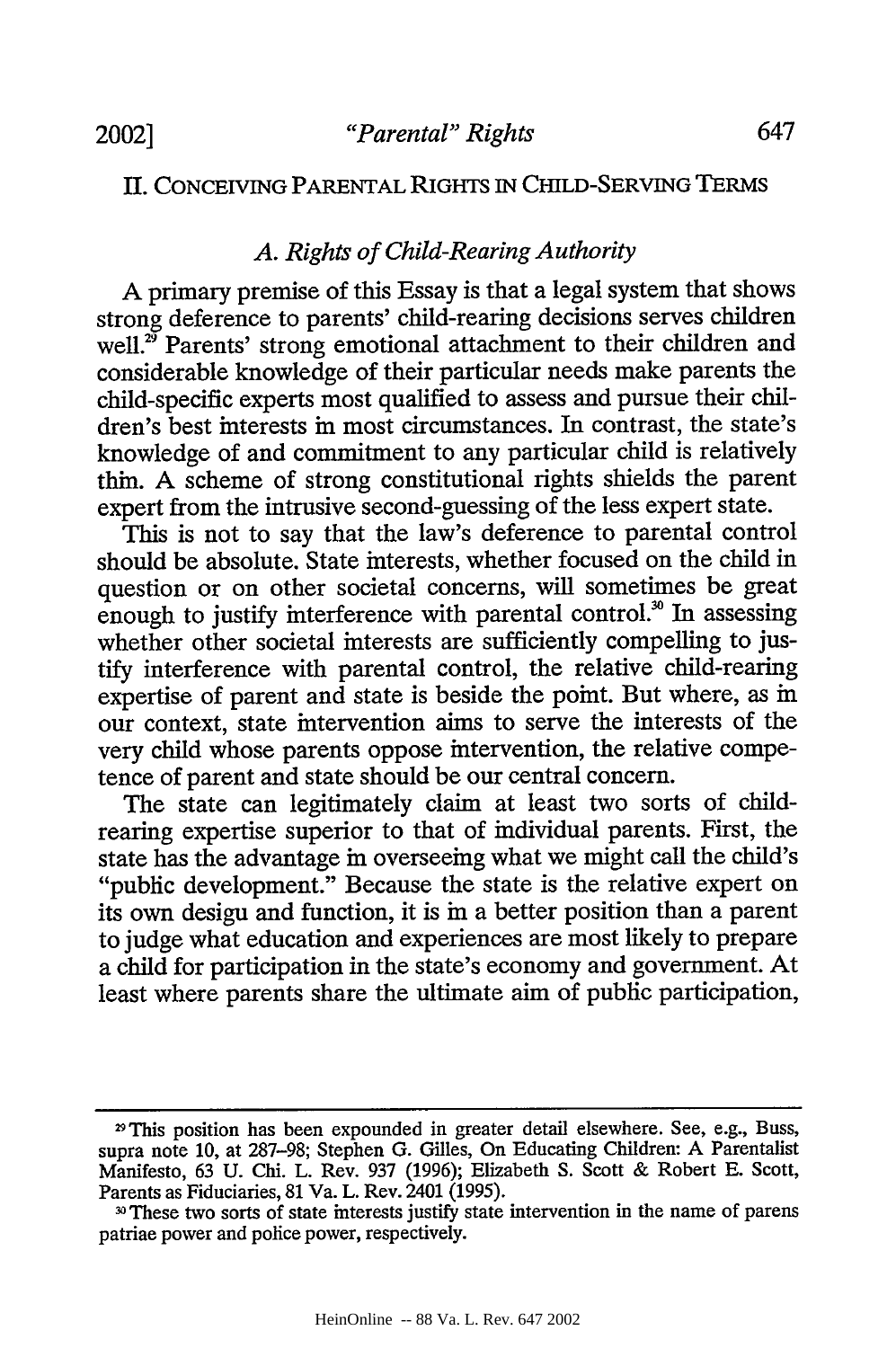the state's expertise in public development offers special justification for state intrusions designed to achieve this  $\text{aim}^3$ 

Second, the democratic process makes the state the relative expert in identifying community consensus about the appropriateness of particular child-rearing practices, including practices that have only private developmental effects. But this consensus can, at best, justify state intervention where it condemns or applauds certain child-rearing choices in all circumstances. The best example of such categorical condemnation is the state's prohibition of child abuse and neglect. $2^{\circ}$  Once the state is called upon to make individualized judgments about whether a particular choice is appropriate for a particular child, we should have no confidence that the state can do a better job than the parent in choosing the course of private development for that child.

But even where the state's relative child-rearing expertise is greatest-where the developmental stakes are most public, or where the consensus is most unqualified—we should be slow to allow state intervention if the child's welfare is our goal. This is because the state will have to rely on the parents to implement, or at least facilitate, its unwelcome interventions. For the best parents, this unwelcome obligation will have a certain undermining effect. By definition, it will force them to act, or encourage their children to act, in a manner that they believe disserves their children's interests. We can, however, also count on the best parents to take pains to fulfill whatever obligations the state imposes in a manner that is healthiest for their children.

But not all parents are this competent and self-sacrificing. Indeed, it is precisely those parents whose decisionmaking most inspires state intervention who are likely to do the most damage when forced to do what they do not want to do. The undermining effect of unwelcome obligations is likely to be particularly strong

**<sup>31</sup>**It is a separate and important question whether parents can decide, on behalf of their children, to prevent precisely this development into economically and politically participating citizens. This question, which is beyond the scope of this paper, is a central question raised by *Wisconsin v. Yoder,* 406 U.S. 205, 233-34 (1972), discussed briefly in Section III.A.

**<sup>3</sup>**Of course, even categorical prohibitions must be applied to specific facts, and this involves the courts in difficult, case-specific assessments of whether abuse or neglect in fact has occurred. But the justification for this intrusive intervention is the condemnation of abuse and neglect in all circumstances.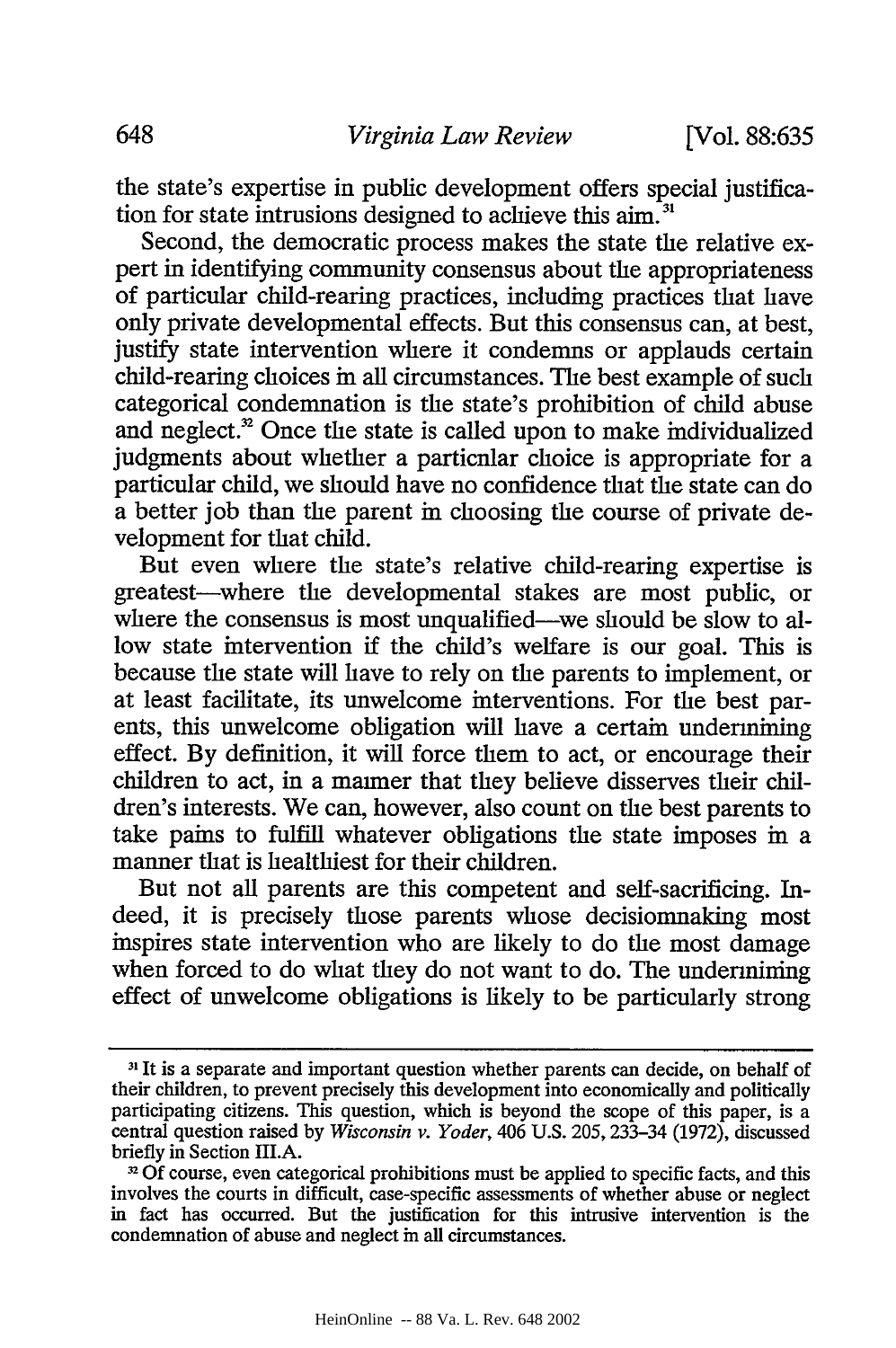for parents struggling to meet their parental responsibilities. And parents whose child-rearing choices are skewed by selfishness or immaturity will bring that same selfishness and immaturity to their implementation of those obligations. In short, even good state decisions about child-rearing practices are likely to produce bad results when the state relies on resistant parents to carry them out, and the self-interested or overstressed parent can be expected to do a particularly bad job of coping with these intrusions.

Because state intervention in child rearing inevitably comes at a cost, it should be limited to those circumstances where the costs of failing to intervene are great enough to justify the costs of intervention. State intervention, therefore, should be limited to those circumstances in which the state deems intervention necessary to protect a child from harm and, again, only from harm the state has some special expertise to assess. In the public realm, for example, the state has special expertise to assess risks associated with certain educational decisions. In the private realm, the state's expertise allows it to prohibit child abuse and neglect as a child-generic harm condemned by the community.

But where the choices to be made concern a child's intimate associations as they do in our context, both the private and childspecific nature of the inquiry make the state a particularly illqualified decisionmaker.<sup>33</sup> Because the parent knows herself, her child, and her entire household better than the state knows them, and stands in a position of greater influence than the state over the behavior of all three, the parent is best situated to decide what private relationships should be fostered.<sup>34</sup> Under a competence-based regime of parental rights, protection against state intervention to compel the child's contact with non-parents should be especially strong.

**<sup>3</sup>**While the courts' and legislatures' recognition of an expanded list of custodial claimants may reflect society's general views about the value to children of maintaining relationships with grandparents and long-term caregivers in some circumstances, none of these legal developments call for court-ordered visitation or other custodial involvement for all those who lawfully request it.

<sup>3</sup> The state has a considerably stronger interest (and, relatedly, expertise) in associational decisions aimed at serving children's public development as citizens. See Emily Buss, The Adolescent's Stake in the Allocation of Educational Control Between Parent and State, 67 U. Chi. L. Rev. 1233 (2000).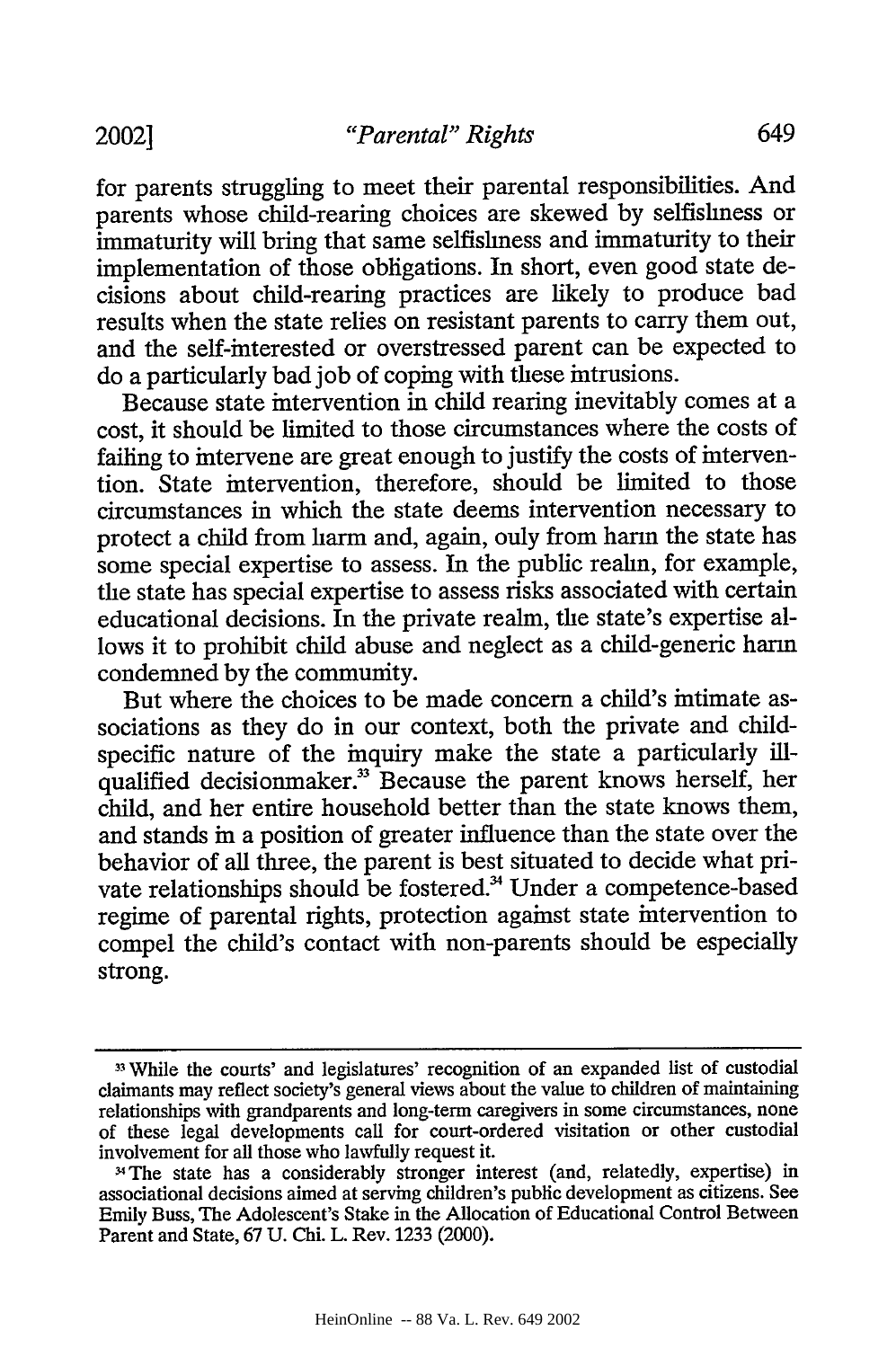The legal scheme best designed to keep primary child-rearing authority in the hands of parents is a scheme of strong constitutional rights. As a matter of definition, a scheme that affords parents no constitutional protection shifts the ultimate allocation of child-rearing authority to the state. Perhaps less obviously, a scheme that affords parents a weaker or less crisply defined constitutional protection is likely to shift that allocating authority as well-this time to the courts interpreting the murky constitutional protection.<sup>35</sup> In contrast to both, a strongly protective constitutional right reduces the role of the courts to enforcer of the strong protection, a reader of the scales tipped heavily in the parent's favor. Stated another way, a move to weaken the protection afforded parents under the Constitution is at least as threatening to parental autonomy as a move to eliminate the protection. Both moves threaten to shift decisionmaking to a state actor with considerably less child-specific competence than a parent and with the power to cause harm through the process and outcomes of its decisionmaking.

## *B. Rights of Parental Identity*

The argument for strong parental deference assumes, however, that parental identity is clear. In most cases, parental identity, whether established through traditional sexual reproduction, assisted reproductive technology, adoption, or other means, is, in fact, uncontested. But where one individual disputes the parental identity of another, this dispute will dramatically undermine the ability of either competitor to exercise the authority that justifies such deference. The most compelling claims of "nontraditional families" are those that contest a biological parent's claim to parental identity. Where such contests occur, the state facilitates rather than undermines the exercise of parental authority by stepping in to resolve the dispute.

In analyzing identity rights, as in the previous analysis of authority rights, this Essay aims for a legal scheme that serves children's interests. Thus, authority to assign parental identity, like authority to control child rearing, should be allocated in a manner that ex-

**<sup>35</sup>**The Court in *Troxel* appears to be headed in this direction. Buss, supra note 10, at 283-84.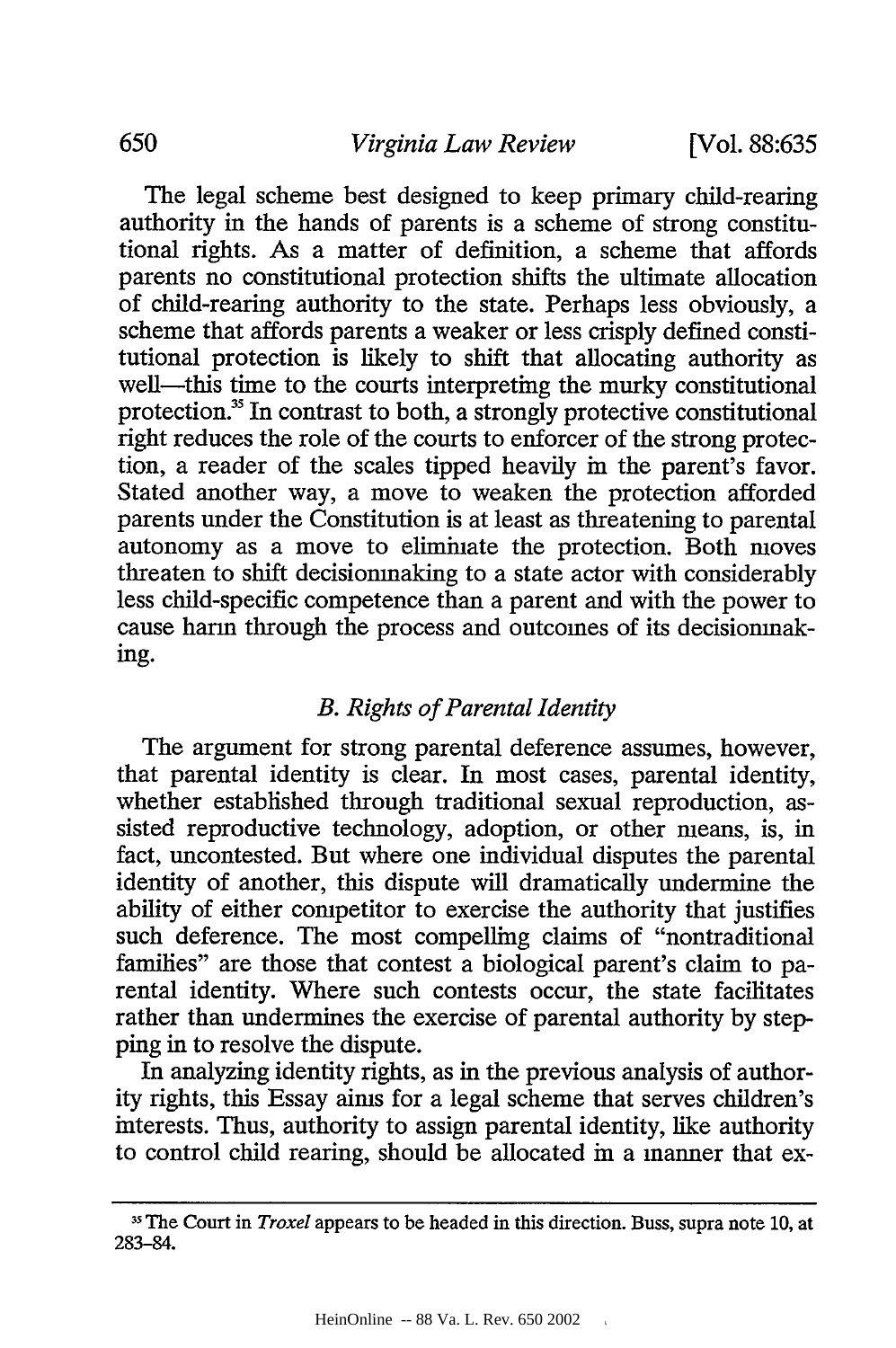ploits the relative expertise of private parties and the state and minimizes the harms associated with state intervention. These same considerations, however, justify considerably greater state intervention in the assignment of parental identity than can be justified in the child-rearing choices of identified parents.

Where there is no dispute among private individuals about who counts as a parent, deferring to this process of self-identification comports with our child-focused conception of parental rights. The individual's self-identification reveals her willingness (frequently even eagerness) to undertake parental responsibilities, and her growing knowledge and attachment nurtured through day-to-day parental interaction fosters her relative expertise. In contrast, the state has no special commitment to or expertise about the child that would allow it better to assess the quality of the parenting provided, let alone to compare it to the potential parental quality of others. Moreover, removing a child from a clearly identified family unit will predictably impose a double harm: It will create family conflict by introducing a family competitor, and it will deprive the child of the value of the original parents' accumulated child-specific expertise. In the absence of competitors, then, individual choices about parental identity can be conceived as an aspect of their exercise of parental authority, entitled to strong constitutional protection from state interference.

If parental identity is used to mark those entitled to deference in their exercise of child-rearing authority, then it belongs with whomever has undertaken parental responsibilities and thereby established her expertise. Assigning parental rights to those closest to the child's familial core will ensure that those bearing responsibility for the child's upbringing will have the authority to carry out that responsibility. This suggests that parental identity derives not from any set of individual characteristics, but rather from the parent-child relationship itself and, more particularly, the centrality of the relationship in the child's life.

We should, then, avoid assigning distinct constitutional identity rights to any set of individuals based on their particular characteristics. Rather, we should conceive of identity rights as a form of familial right, the right of the family to control its child-rearing structure free from state interference. This is not to suggest that a parental right of identity is not an individual right, but rather that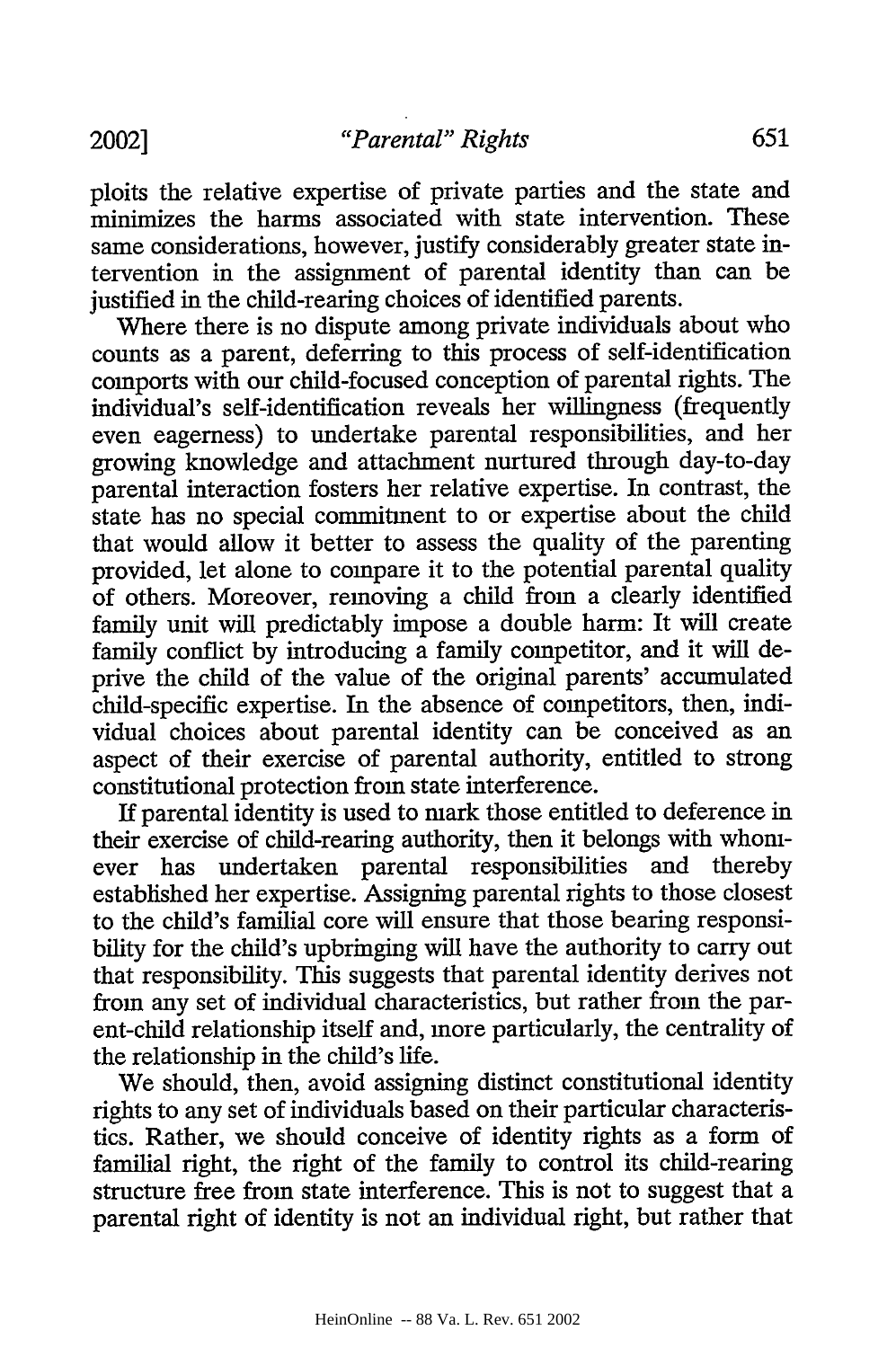the assignment of that right derives from family status. This also suggests that the authority of private individuals to self-identify as parents depends upon the clarity of their familial claim. Where familial relationships do not offer clear answers to the question of parental identity, deferring to private arrangements may prevent any individuals from exercising child-rearing authority effectively. In such circumstances, the state facilitates rather than compromises parental authority by resolving the disputes that stand in the way.

As with parental authority rights, we can justify state intervention in the assignment of parental identity where the state brings some superior competence to the decisionmaking process. Here, the state can claim three sorts of special competence that pertain to identity choices. First, it can claim the same expertise about community attitudes toward parenting practices that was discussed in the authority context. Whereas, in that context, the expertise justified prohibiting practices (such as abuse and neglect) viewed as inappropriate in all circumstances, in this context, the expertise justifies the state in depriving parents who nevertheless engage in such practices of their parental identity. Second, the state can claim special competence to establish default rules of parental identity around which private parties can bargain. Third, the state can claim special competence as the resolver of disputes over parental identity. These second and third forms of expertise bear most directly on the state's authority to identify nontraditional caregivers as parents.

While the state cannot justify reassignment of parental identity in the absence of conflict, it can help to avoid these conflicts by establishing identity default rules. Where a state announces presumptive rules of parental identity and the process through which an individual can defeat the presumption, it can help individuals clarify their identity claims from the outset. Requiring parents to declare their parental identity when it might not be obvious establishes who bears parental responsibility and, therefore, who qualifies for the high degree of deference championed above. This requirement, in turn, should help individuals avoid future conflicts by forcing them, at or near the child's birth, to address identity issues otherwise left ambiguous.

The state is uniquely qualified to establish these default rules for two reasons. First, only the state can establish and publish a single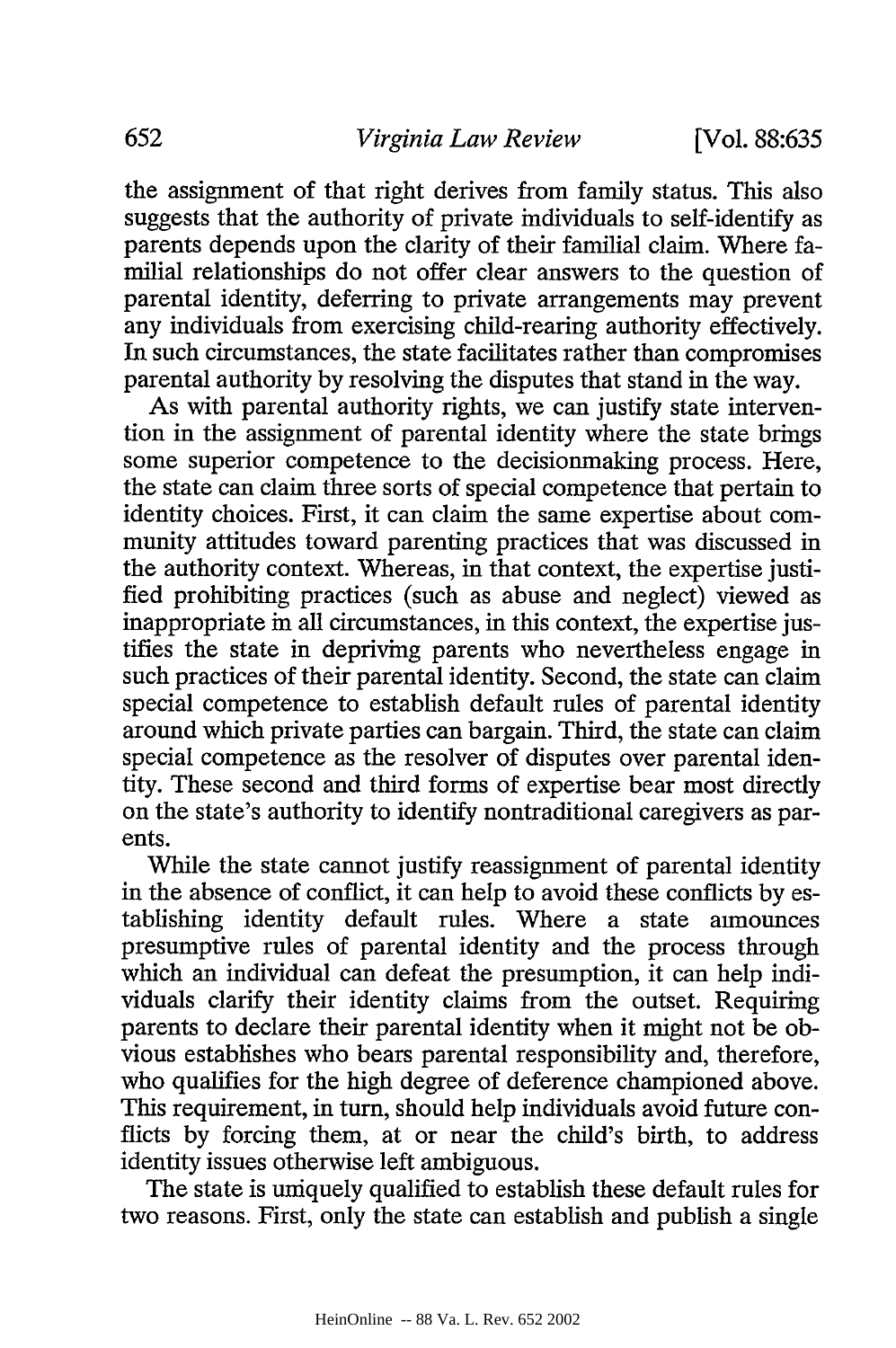set of rules binding on all residents. Second, as already discussed, the state has superior expertise in assessing the community's categorical preferences among child-rearing arrangements. While this general community expertise cannot displace the child-specific expertise that develops in the course of an actual parent-child relationship, it can serve to justify the default rules from which parties can depart through some combination of bargaining and public declaration.'

Finally, the state has special competence to resolve disputes among individuals competing for parental identity. While we can generally expect private individuals to make better judgments than the state about how to raise their own children because of their greater knowledge of, commitment to, and responsibility for those children, this reasoning does not tell us how to distinguish among various private competitors who all aim for this level of knowledge, commitment, and responsibility. Moreover, until the conflict among parental claimants is definitively resolved, all parental claimants will be compromised in their ability to develop and exercise that superior competence. In such cases, the state is uniquely qualified to provide this needed resolution. This is not because the state has any special expertise in choosing among parental claimants, but rather because it is the only entity that can serve as the authoritative resolver of these disputes. Just as separating couples turn to the state to work out shared child-rearing responsibilities better left to private resolution were the family still intact, so the state offers a neutral, if decidedly inexpert, decisionmaker to sort among competing parental claims where the circumstances of a child's creation or upbringing raise questions about parental identity.

While consideration of relative competence justifies some qualification of parental rights in both the authority and identity contexts, this consideration has very different implications for the claims of nontraditional caregivers in these two contexts. As argued previously, the state has no comparative advantage over a parent in assessing the value to a child of maintaining particular private relationships with non-parental figures. In contrast, the state is

Allowing states to play this role in assigning default rules governing parental identity also allows for the kind of legal experimentation demanded by the increasing diversity of familial arrangements and familial claims.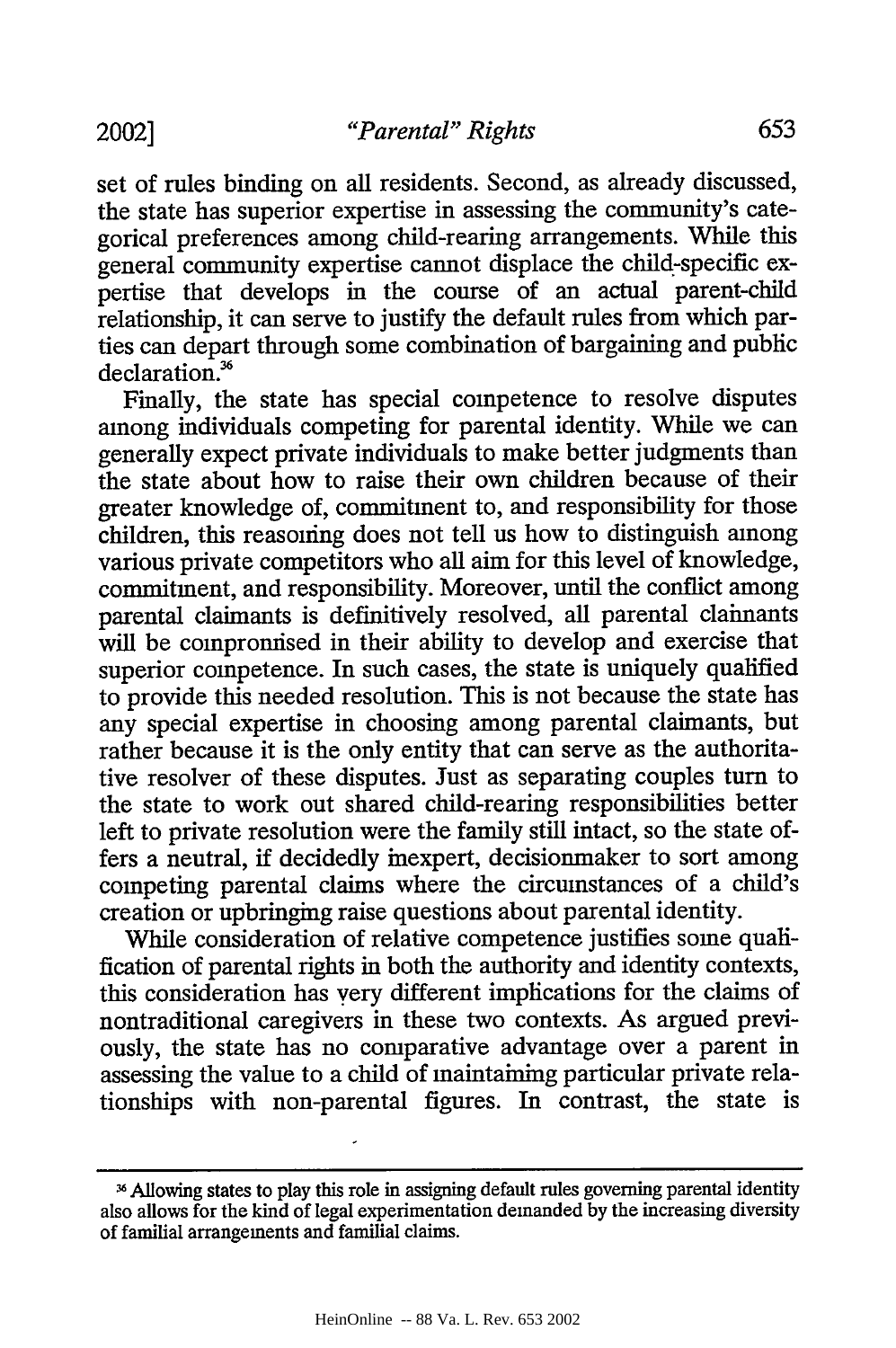uniquely qualified to prevent, or, when necessary, resolve parental identity disputes between traditional and nontraditional parental claimants.

A regime of parental rights designed to serve children's interests would sensibly afford parents considerable deference in exercising parental authority but would allow the state to intervene in ways designed to avoid or resolve conflicting claims of parental identity. Such a regime would allow the state to identify nontraditional caregivers as additional or alternative parents, entitled to this heightened deference. But where the state refused to identify a nontraditional caregiver as a parent, it would have no authority to compel contact between the caregiver and child. In such circumstances, parents and not the state would be left to decide this childspecific question affecting the child's private development. This scheme well-describes the Supreme Court's parental rights doctrine set out in its cases prior to *TroxeL* It is to these cases that I now turn.

## III. PARENTAL RIGHTS UNDER THE DUE PROCESS CLAUSE

While the Supreme Court cases addressing parental rights are frequently analyzed as a single block,<sup>37</sup> they are better understood as two separate sets of cases that address the two distinct issues of parental authority and identity. In the first set, the Court considered the extent to which a state could intervene in child-rearing decisionmaking where a child's parental figures were clearly identified. In these core cases, the Court has interpreted the Constitution to afford these parents strong protection against state interference with their decisionmaking authority. In the second set, comprised primarily of the "unwed father" cases, the Court considered the extent to which the state could choose among competing parental claimants. In these cases, the Court interpreted the Constitution to impose minimal constraints on a state's authority to assign parental identity among disputing claimants. These two sets of cases reflect the bifurcated approach to parental rights advocated in this Essay. Read together, they support an approach to nontraditional paren-

**<sup>3</sup> 1** See, e.g., *Troxel, 530* U.S. at 65-66 (citing broad array of cases for the general proposition that the Constitution affords parents strong protection).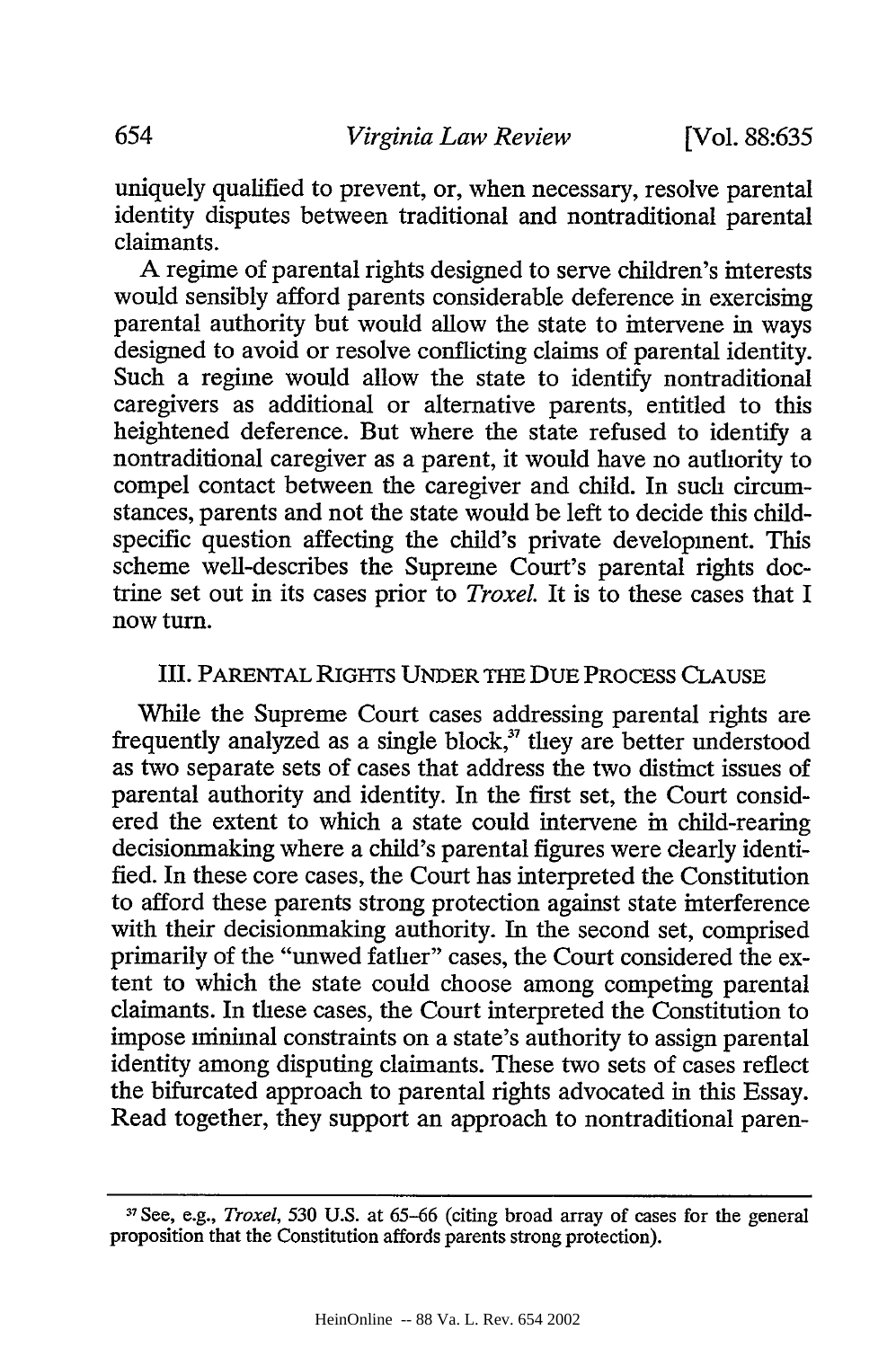tal claims that will serve children better than the sort of approach embraced by *Troxel* and the ALL.

# *A. The Constitution's Strong Protection of Parental Rights of Authority*

The constitutional protection afforded parents' child-rearing authority under the Due Process Clause has proved remarkably hardy. First recognized by the Supreme Court in the 1920s,<sup>38</sup> parental rights survived the collapse of the *Lochner* era doctrine that produced them. Uncompromised by that collapse, the early parental rights cases served a foundational role in the Court's reconstruction of substantive due process rights in their contemporary form.<sup>39</sup> Among the contemporary claims for protected liberty interests, none has received more widespread and consistent endorsement than a parent's "fundamental right" to control the upbringing of her children.

Parental rights under the Constitution are clearer in concept than in detail. Prior to *Troxel,* the Court had addressed the core right in only four cases, none of which squarely considered its scope. In the first two, Meyer v. Nebraska<sup>40</sup> and Pierce v. Society of *Sisters,"* the Court's recognition of parental rights was incidental to its consideration of the economic liberty claims of educators. In the second pair, Prince v. Massachusetts<sup>42</sup> and Wisconsin v. Yoder,<sup>43</sup> parental rights claims were entangled with religious liberty claims, and the Court did little to untangle the two claims with its analysis. Despite the sparseness of the analysis and the imperfection of the fit, the Court routinely cites to these cases to demonstrate its long

41406 U.S. 205 (1972).

**<sup>-1</sup>** Pierce v. Soe'y of Sisters, 268 U.S. 510 (1925) (striking down a state law requiring all students to attend public school); Meyer v. Nebraska, 262 U.S. 390 (1923) (striking down state law that prohibited the teaching of languages other than English to students who had not yet completed the eighth grade).

**<sup>39</sup>**Roe v. Wade, 410 U.S. 113, 152-53 (1973) (citing *Meyer* and *Pierce* to support a finding of a fundamental right to privacy that extends to protect a woman's right to choose to undergo an abortion); Griswold v. Connecticut, 381 U.S. 479, 482 (1965) (relying on *Meyer and Pierce* to strike down Connecticut's law banning the use of contraceptives as a violation of rights of marital privacy protected by the Constitution).

<sup>41262</sup> U.S. 390.

**<sup>41268</sup>** U.S. 510.

**<sup>-</sup>** 321 U.S. 158 (1944).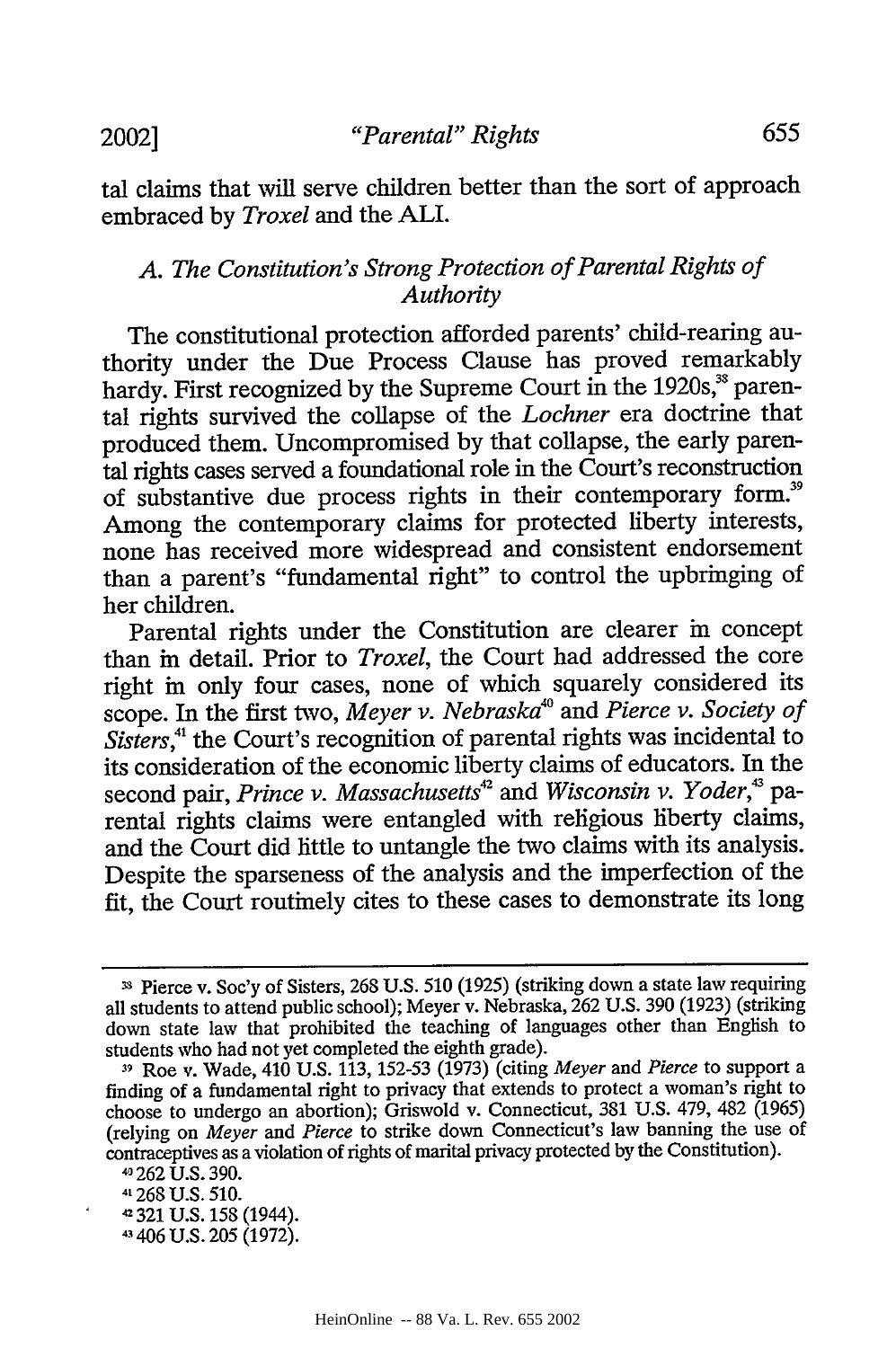and consistent support for parental rights.<sup>44</sup> The doctrine's survival on this arguably shaky foundation is itself an odd testament to the doctrine's strength.

While *Meyer and Pierce* say very little, they do capture the essential wisdom behind affording parents great deference in their child-rearing choices. "The child," the Court declared in *Pierce,* "is not the mere creature of the State; those who nurture him and direct his destiny have the right, coupled with the high duty, to recognize and prepare him for additional obligations.<sup> $m<sub>45</sub>$ </sup> This language, repeatedly quoted in cases analyzing parental rights, captures the basic rationale for a strongly deferential approach. The law places primary responsibility for child rearing with parents-a responsibility that includes the intense day-to-day involvement of nurturance and the long-term investment that instills values and fosters skills. Affording parents strong protection from outside interference, *Pierce* suggests, is the best means of ensuring the effective satisfaction of these important responsibilities.

This is not to say that the primary focus of the Supreme Court's parental rights analysis in the 1920s, or of the common law courts before then, was on child well-being. Indeed, much of the history suggests that the law focused heavily on the benefits to parents, with little regard for the children they controlled.<sup>46</sup> The cases do suggest, however, that the law has long recognized the link between the interests of parent and child, and between parental rights and the fulfillment of parental duties. Today, the proprietary conception of parental rights is roundly condemned.<sup>47</sup> But the benefits to children, first acknowledged when parental rights were conceived in proprietary terms, now stand as an independent justification for continuing to afford parents a tremendous degree of control.

<sup>&</sup>lt;sup>44</sup> See, e.g., Washington v. Glucksberg, 521 U.S. 702, 720 (1997).<br><sup>45</sup> 268 U.S. at 535.

<sup>46</sup>See Barbara Bennett Woodhouse, "Who Owns the Child?": *Meyer* and *Pierce* and the Child as Property, 33 Win. & Mary L. Rev. 995, 1112-13 (1992) (arguing that the conception of parental rights enshrined in *Meyer* and *Pierce* "had a strong property component").

<sup>47</sup>See, e.g., id.; *Troxel,* 530 U.S. at 88-89 (Stevens, J., dissenting) ("At a minimum, our prior cases recognizing that children are, generally speaking, constitutionally protected actors require that this Court reject any suggestion that when it comes to parental rights, children are so much chattel.").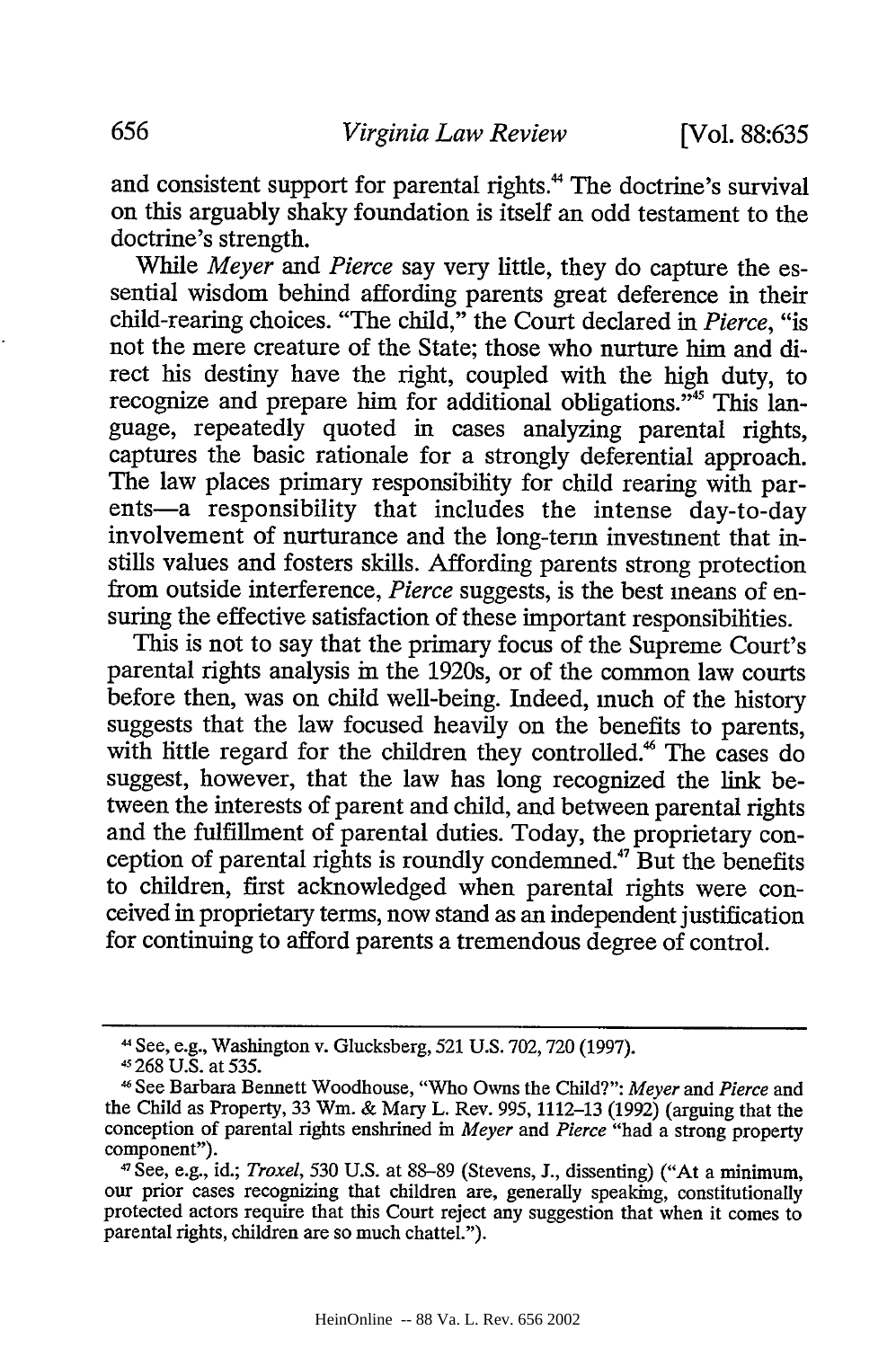# *B. The Court's Weak Protection of Parental Rights of Identity*

In the first set of parental rights cases, parental identity was not at issue. Indeed, parental identity was assumed, even in the case of *Prince,* where the individual asserting parental rights was actually an aunt with custody of her niece.<sup>48</sup> Where the core cases focused on issues of parental authority, the Court's next set of parental rights cases addressed this issue of parental identity. These cases merit closer attention, both because they have been misconstrued to support a qualification of parental rights of authority to accommodate a non-parent's claims for contact, and because, properly understood, they suggest the state has considerable power to recognize nontraditional caregivers as parents themselves.

In a string of five "unwed father" cases, biological fathers asserted the right to be legally identified as their children's fathers and to be afforded the authority associated with that legal identity.49 These men asserted parental rights not, as in the core cases, to prevent the state from interfering with the choices made by familial child rearers, but rather to prevent the state from depriving them of the status and authority of parents altogether. Where these biological fathers faced paternal competitors, however, the Court refused to afford their identity claims any due process protection and left the states with considerable latitude to assign parental identity among competing claimants. Acknowledging the link between clarity in lines of parental authority and the successful fulfillment of parental responsibilities, the Court suggested that such a state definitional role may serve precisely those interests protected by the Due Process Clause.

While the only parental claims rejected by the Court in the unwed father cases were *identity* claims, these cases have been misconstrued to support a diminution of parental *authority,* particularly authority over a child's associations. Justice Stevens, for example, cited these cases in *Troxel* for the proposition that "[d]espite this Court's repeated recognition of these significant parental liberty interests, these interests have never been seen to be

<sup>43321</sup> U.S. at 159.

<sup>4</sup> Michael H. v. Gerald D., 491 U.S. 110 (1989); Lehr v. Robertson, 463 U.S. 248 (1983); Caban v. Mohammed, 441 U.S. 380 (1979); Quilloin v. Walcott, 434 U.S. 246 (1978); Stanley v. Illinois, 405 U.S. 645 (1972).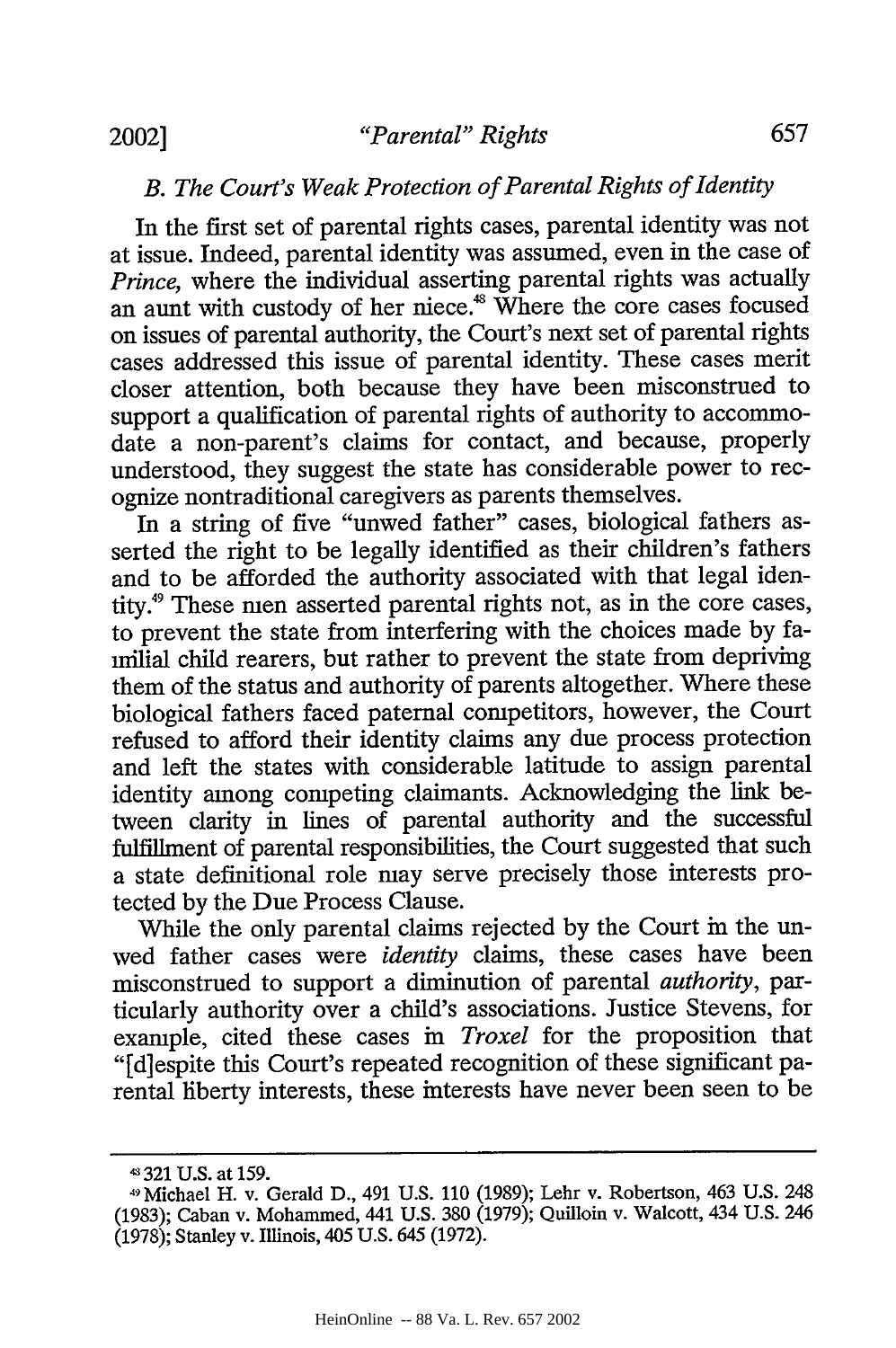without limits."<sup>50</sup> He then went on to rely on these cases to support his conclusion that the state could compel a child to visit with a non-parent against the parent's wishes. But these cases neither embrace the rights of non-parents nor call for any qualification of parental rights to accommodate these non-parents' claims. Rather, they simply recognize the state's legitimate role in resolving disputes among multiple parental contenders.

In the first of the unwed father cases, *Stanley v. Illinois*,<sup>51</sup> the Court struck down a law that treated the children born to an unmarried mother as orphans when their mother died, regardless of whether their biological father had formed a parental relationship with them. In this context, where the biological father had no parental competitors, the Court held that the state could not deny the father's parental identity without some form of a hearing.<sup>52</sup> While *Stanley* opened the door to a host of parental identity claims, the case itself captures a mix of identity and authority issues. Because Stanley was the only private parental claimant available, his was a battle between the private family and the state for parental control. As in the core cases discussed above, the Court rejected the state's attempt to wrest control from the private family. In the four unwed father cases that followed, however, the primary issue was the state's authority to decide *among* private parental contenders. In this context, the Court has tolerated considerable state intrusions, noting that these intrusions are aimed at facilitating, rather than disrupting, the functioning of a private familial unit.

In the next three cases, *Quilloin v. Walcott*,<sup>33</sup> Caban v. Moham $med<sub>5</sub><sup>54</sup>$  and *Lehr v. Robertson*<sup>55</sup>, the Court appeared to be moving purposefully toward a systematic account of parental identity rights. In *Quilloin,* the Court upheld a law that deprived a biological father of authority, under certain circumstances, to block an adoption. In particular, Mr. Quilloin sought to prevent his biological child's adoption by a man whose decade-long marriage to the child's mother and assumption of child-rearing responsibilities es-

- 
- 52 Id. at 658.

**<sup>10</sup>**530 U.S. at 87 (Stevens, J., dissenting). 51405 U.S. 645.

<sup>53 434</sup> U.S. 246.

<sup>&#</sup>x27;4 441 U.S. 380.

**<sup>55</sup>** 463 U.S. 248.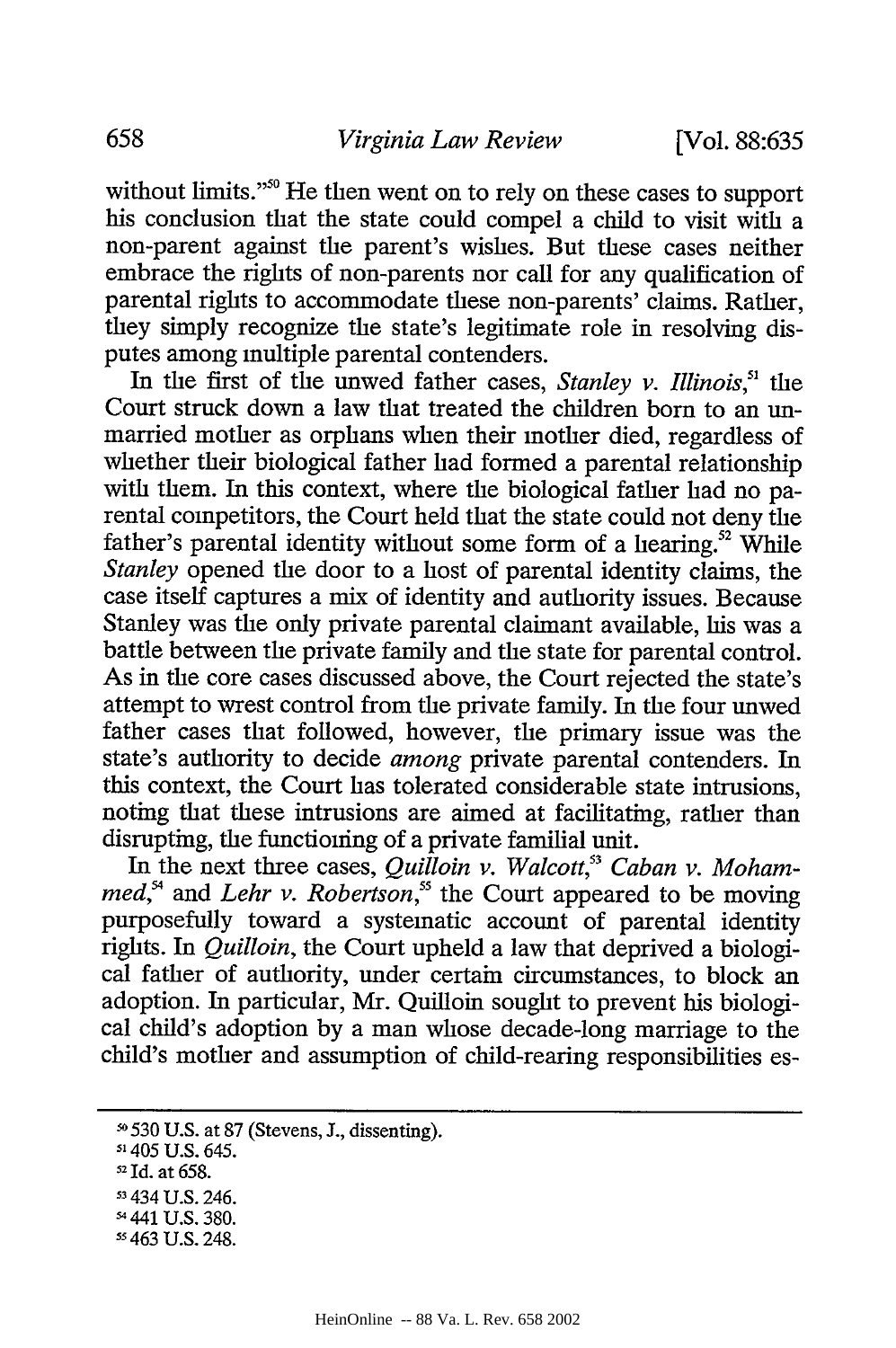tablished the strength of his own parental claim. While only Mr. Quilloin pressed his claim under the Constitution, the Court clearly saw the case as one in which the state was deciding between the claims of two plausible, but incompatible, paternal claimants. Conceding that the "relationship between parent and child is constitutionally protected,"<sup>56</sup> the Court concluded that the state could legitimately play a role in identifying the relevant relationship that would qualify for that protection. Indeed, the Court suggested that the state's facilitation of the adoption had the effect of giving "full recognition to a family unit already in existence."<sup>57</sup>

Notably, the Court in *Quilloin* did not justify the state law as a permissible limitation on a constitutional fight. That is, it did not recognize Mr. Quilloin's constitutional fights as a father, but then conclude that those fights could nevertheless be infringed to serve the state's important interest in maintaining family unity and stability. Indeed, it never suggested that Mr. Quilloin had any constitutionally protected fight whatsoever. *Quilloin,* then, reflects not a curtailment of parental rights, but rather a minimization of the role of biology in assigning those fights. Lacking a right to parental identity, Mr. Quilloin had no constitutional basis on which to contest the state's assignment of parental fights elsewhere. By assigning parental rights to the stepfather through adoption, the state established to whom parental rights-including strong rights against state interference in child rearing-belonged.

In the next case, *Caban,* the Court again considered a biological father's challenge to a law limiting his ability to block his biological children's adoption by another man. As in *Quilloin,* the biological mother sought to have her children adopted by the man she had married, but unlike Mr. Quilloin, Mr. Caban had assumed some responsibility and developed a relationship with his biological children. Indeed, he too wished to have his children adopted by his wife. Relying on the Equal Protection Clause rather than the Due Process Clause, the Court struck down the law, concluding that, at least where mothers and fathers were similarly situated, the Constitution required that they be afforded similar rights of parental identity. While the state had considerable authority to choose

*<sup>56</sup>Quilloin,* 434 U.S. at 255.

SId.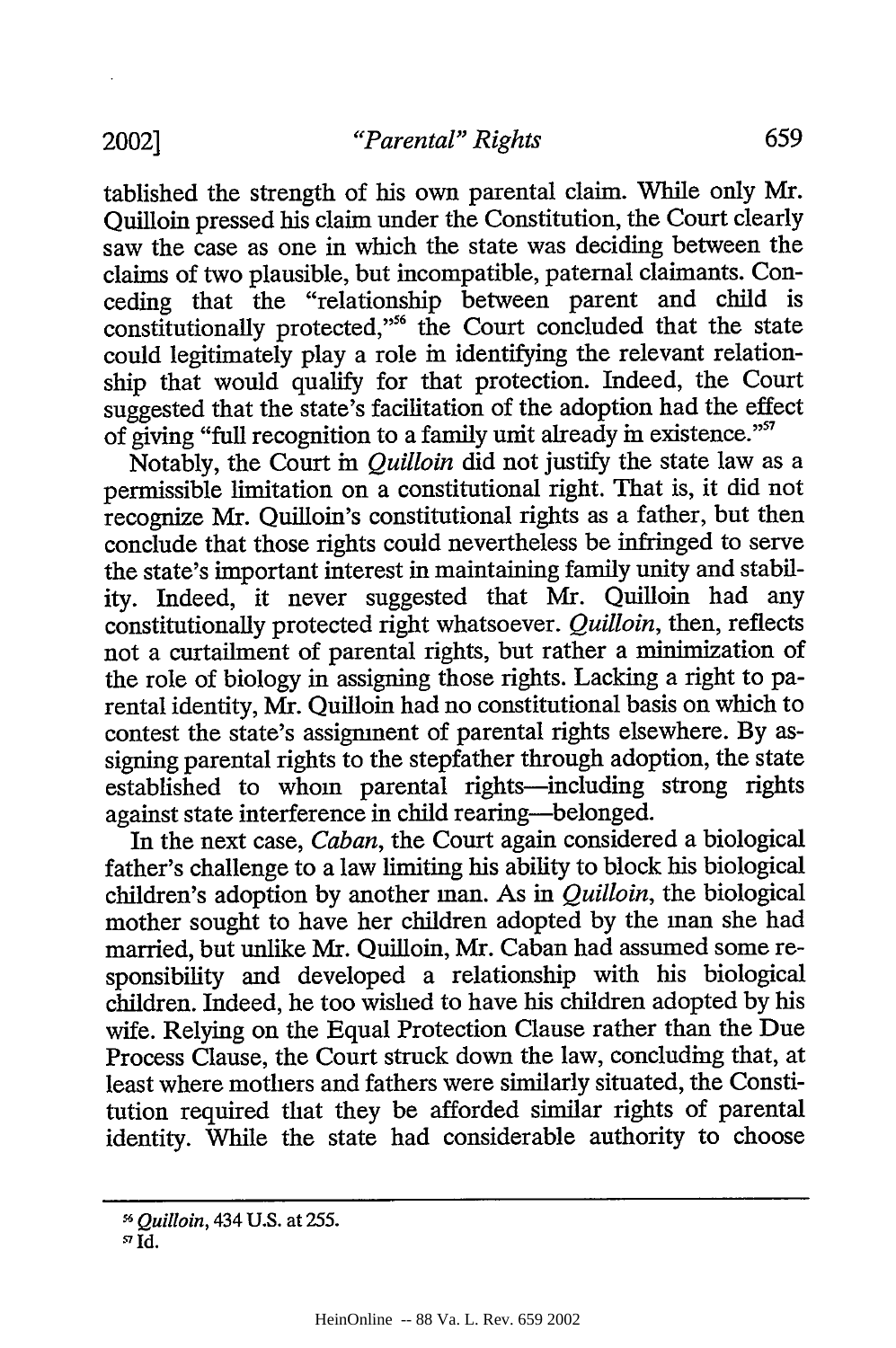among parental competitors, it could not, the Court held, make those choices on the basis of gender alone.<sup>58</sup>

In *Lehr v. Robertson,* the Court again allowed the state to confer parental identity on an adoptive father, without regard to the biological father's objections. But while the Court's holding endorsed the state's authority to decide among parental competitors, it suggested, in dicta, a significant limitation to that authority. "When an unwed father demonstrates a full commitment to the responsibilities of parenthood by 'com[ing] forward to participate in the rearing of his child,' his interest in personal contact with his child acquires substantial protection under the Due Process Clause."<sup>59</sup> While the Court clearly intended with this description to capture less traditional arrangements that nevertheless fulfilled the parental role, the suggestion that parental identity rights could automatically be derived from some combination of biology plus relationship threatened to give these rights force independent of their value to children.

The problem with the *Lehr* formula is the problem with any formula that confers parental identity on an individual without regard to his parental competitors. While requiring some relationship in addition to biological paternity will in many cases identify an individual who stands in an unambiguous parental relationship with a child, it will also capture those whose relationships are less central, in relative terms, to children. Where one relational claim may compete with others, automatically conferring identity rights on one subset of relational claimants is as destructive for children as automatically conferring identity rights on the basis of biology alone. In suggesting that biology plus some relationship might be enough to confer parental identity, the *Lehr* Court failed to consider how assigning identity rights to one category of individuals might interfere with other parental claimants' exercise of parental authority.

This sort of conflict was squarely pressed by the facts of *Michael H. v. Gerald D.*<sup>60</sup> In *Michael H.*, a biological father challenged a California law that gave him no legal authority to identify himself

<sup>&</sup>lt;sup>58</sup> Id. at 391.

**<sup>5</sup> <sup>9</sup>***Lehr,* 463 U.S. at 261 (quoting *Caban,* 441 U.S. at 392) (citation omitted).

**<sup>-</sup>** 491 U.S. 110 (1989).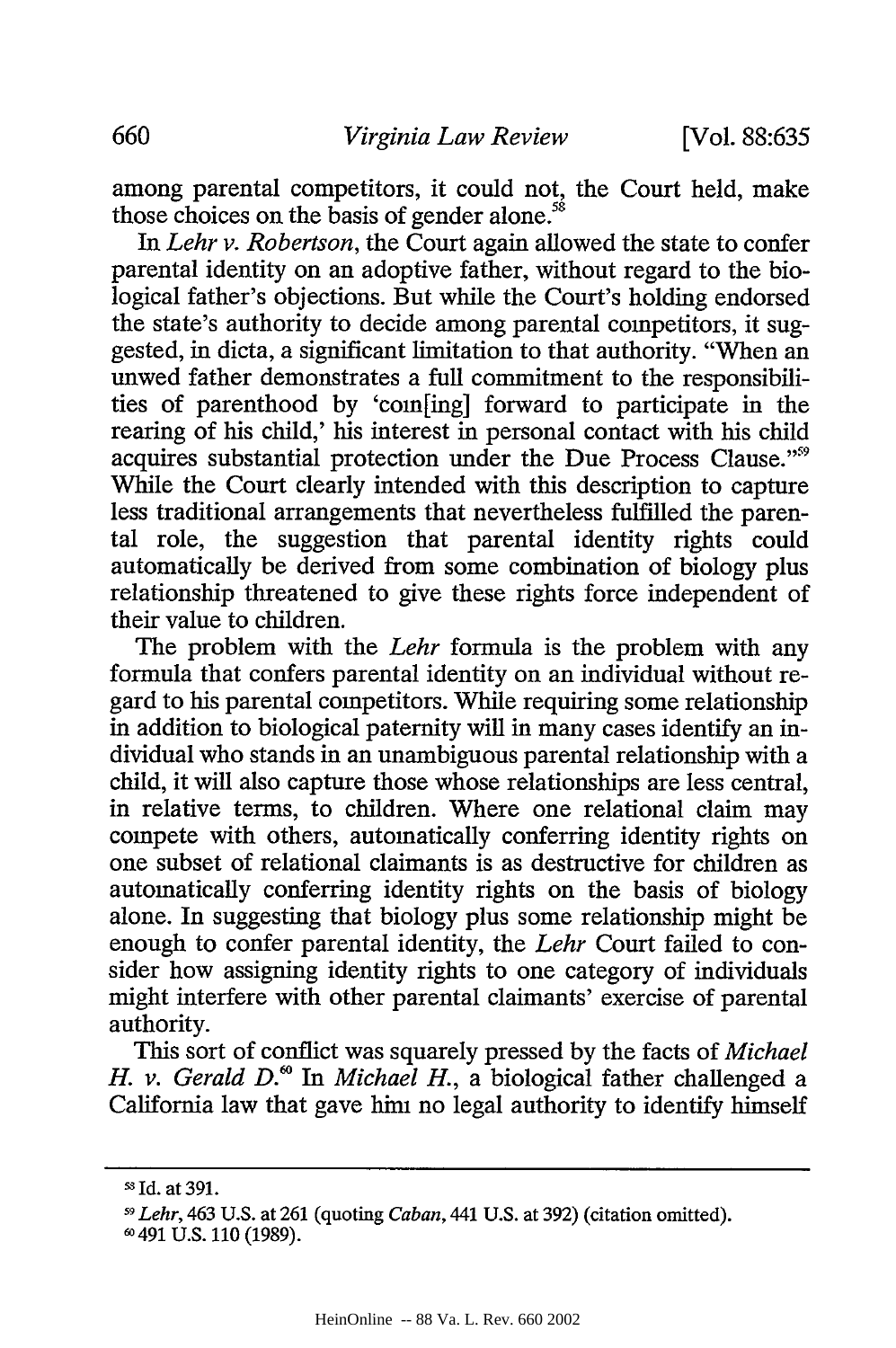2002]

as the father of a child born to a married couple, absent the cooperation of either the biological mother or her husband. In the particular case, both the biological father and the presumed (marital) father had held themselves out as the child's father, developed a parental relationship with her, and provided for her support. The Court upheld the law, but the fragmentation of the opinions left the doctrine somewhat confused. The case is worth considerable attention, nevertheless, because it is here that the Court confronted the state's ability to deny legal identity to an involved biological parent.

In a plurality opinion, Justice Antonin Scalia concluded that biology plus a parental relationship was not sufficient to establish a constitutionally protected liberty interest, at least where that claim competed with the interests of the "unitary family" represented by the marital unit.<sup>61</sup> Buried in Justice Scalia's lengthy discourse on history and tradition are two valuable insights. The first insight, offered only tentatively, is that constitutional identity rights will vary with context. The second insight, built more directly on the analysis of the earlier unwed father cases, is that conferring identity rights on one individual necessarily encumbers the exercise of parental authority by another. Recognizing the danger of attaching constitutional rights of parental identity to any group of individuals in a vacuum, Justice Scalia properly concluded that resolving disputes among parental competitors was best left to the states.

Although Justice Scalia concluded that an unwed father had no constitutionally protected claim to paternity where a child was born into a marital family whose "marital parents" were committed to raising the child, he noted that this same father's claim might be protected if the "marital parents [did] not wish to raise [the child] as their own."<sup>62</sup> This unorthodox, conditional conception of individual rights prompted harsh criticism from Justice William J. Brennan, Jr.<sup>63</sup> But conditioning parental identity rights in this way is entirely consistent with the Court's precedents and describes a

**<sup>61</sup>** Id. at 123.

 $^{\circ}$  Id. at 129 & n.7.

Id. at 146 (Brennan, J., dissenting) (criticizing Justice Scalia for "suggest[ing] that if Carole or Gerald alone wished to raise Victoria, or if both were dead and the State wished to raise her, Michael and Victoria might be found to have a liberty interest in their relationship with each other.").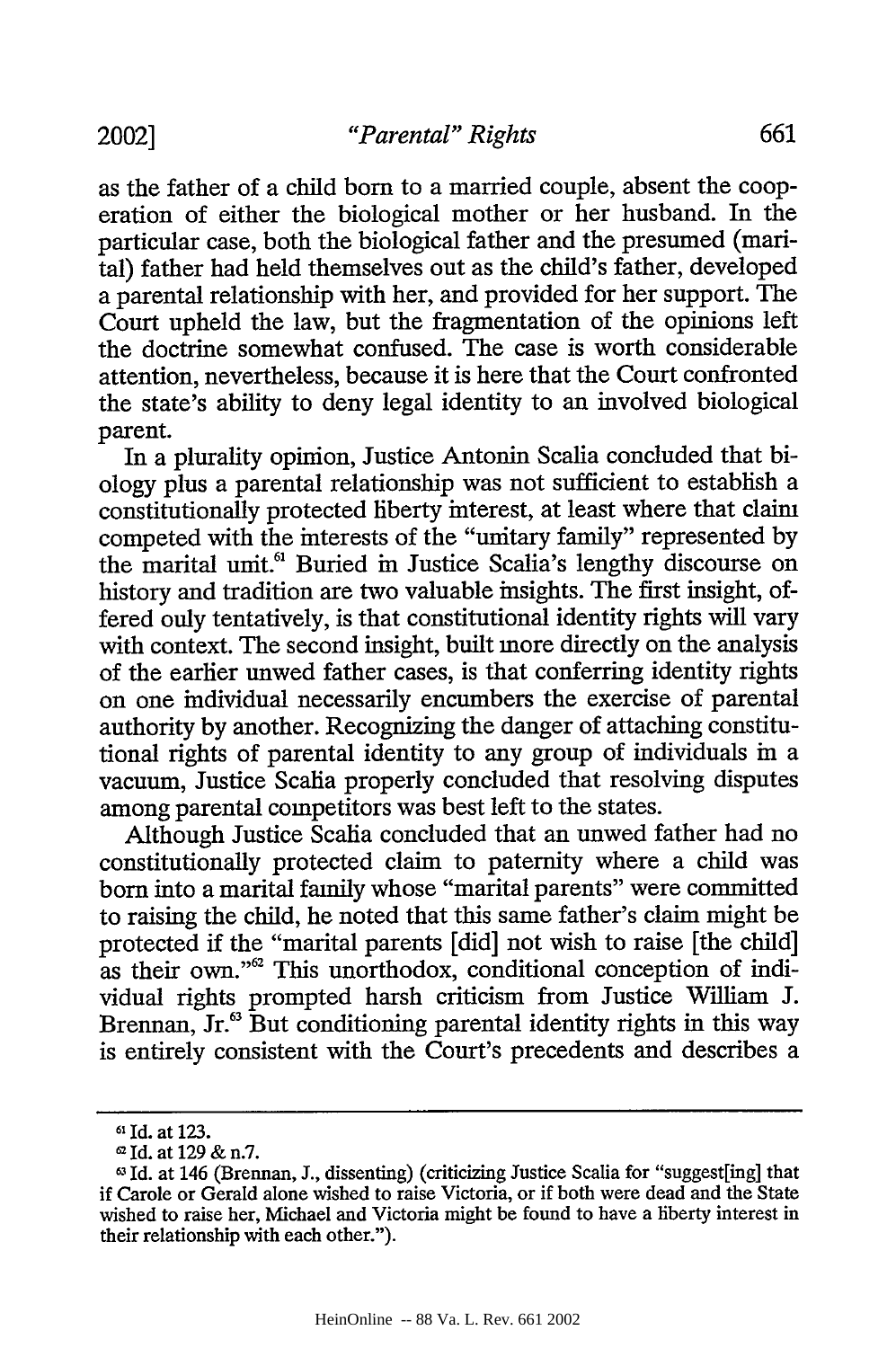scheme well suited to serve children's interests. Where private individuals establish a family unit uncontested by parental competitors, the Court has made clear that the state must defer to those choices, whether those choices pair children with an unmarried biological father, as in *Stanley,* an aunt, as in *Prince,* or a grandmother and an uncle, as in the related case of *Moore v. Cleveland.*<sup>4</sup> In contrast, where there is disagreement among private individuals about who has authority over a child's upbringing, the Court has allowed the state to resolve the conflict by assigning parental identity to one competitor over another.

Justice Scalia's refusal to afford Michael H.'s identity claim constitutional status was driven by his appreciation of the problems created by proliferating parental figures. Noting that "to *provide* protection to an adulterous natural father is to *deny* protection to a marital father, and vice versa,"<sup>65</sup> he left to the state the business of assigning parental identity. While he went too far (and beyond the force of his own arguments) when he suggested that the state must choose between paternal claimants,<sup>66</sup> he was right to recognize that any expansion of the number of individuals identified as parents would necessarily come at a cost.

Because Justice Scalia's opinion is most noted for its celebration of history and tradition in defining substantive due process rights, and because this emphasis suggests a potential hostility toward parental claims explicitly recognized as "nontraditional," it is worth saying a word in criticism of this analysis and to note what little effect it had on Justice Scalia's ultimate conclusions. Awarding parental identity rights on the basis of historical support suffers from the same weakness as the other formulaic approaches that Justice Scalia properly rejected. Any simple formula-whether based on history, biology, or biology plus some relationship-that purports to establish to whom parental rights belong will fail, in some circumstances, to account for those who constitute a child's familial core. A constitutional protection reduced to any such formula will therefore disserve the important child-rearing interests the Constitution should be construed to protect. In the end, Justice

<sup>64 431</sup> U.S. 494 (1977).

*Michael H.,* 491 U.S. at 130.

<sup>16</sup> Justice Scalia says this only indirectly, if forcefully, by asserting that "California lav, like nature itself, makes no provision for dual fatherhood." Id. at 118.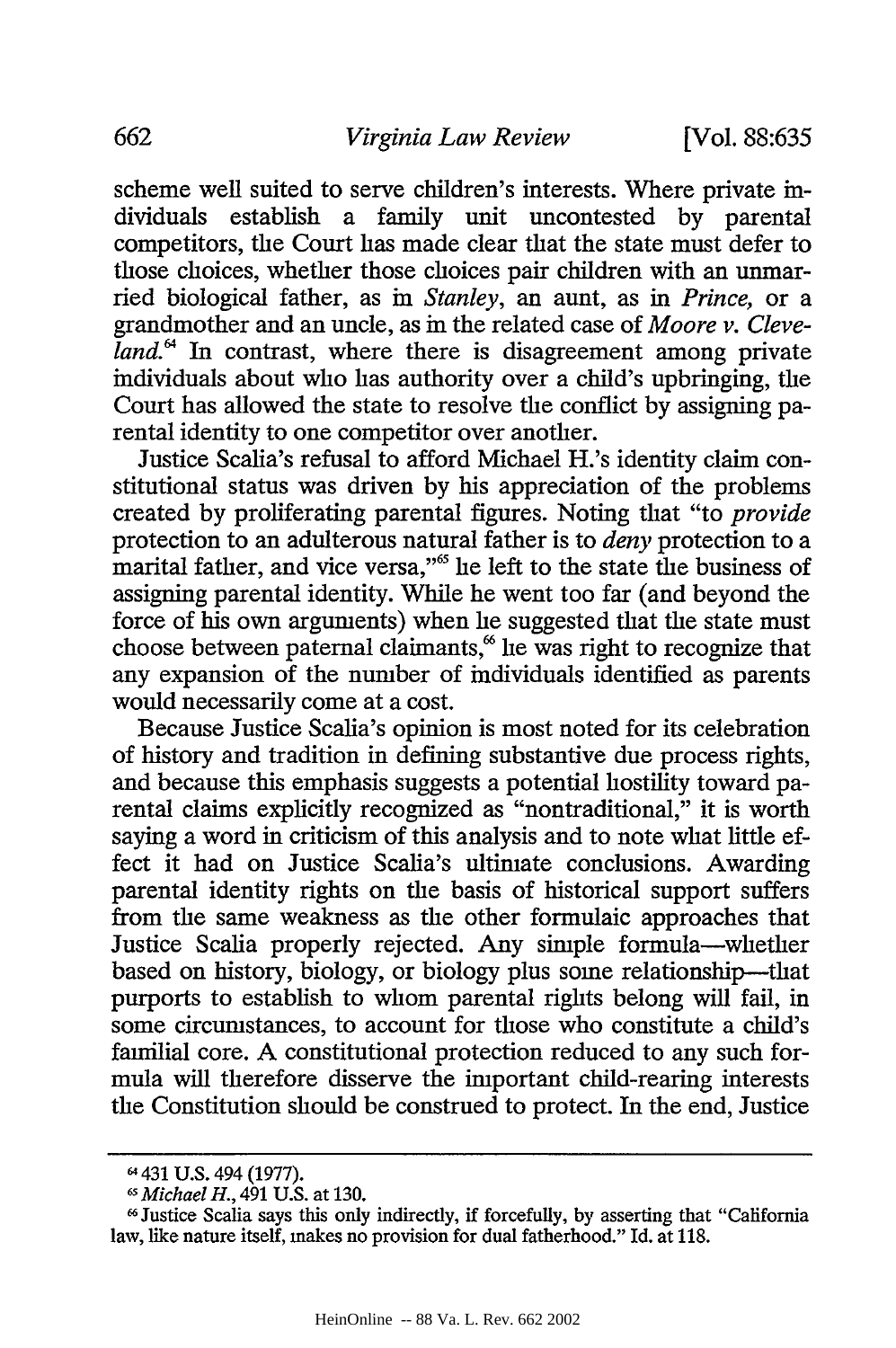Scalia only relied on history to reject Michael H.'s claim and declined to base any positive conclusions about rights on that history. While his interpretation of history pointed strongly in favor of affording protection to the marital unit, $\sigma$  Justice Scalia properly left the choice among parental competitors to the state.<sup>8</sup>

Neither of Justice Scalia's insights-his recognition that identity fights might be conditioned on the lack of parental competitors, or his appreciation of the threat posed to the exercise of parental authority by the proliferation of legal parents-illuminates the other opinions in *Michael H.* Most notably, Justice Brennan's dissent attempted to avoid the problems created by recognizing categorical identity rights by shifting his focus from substantive to procedural due process issues. His use of procedural mechanisms to obscure the significance of parental identity choices echoes the problematic approach of *Troxel* and the ALI Principles and therefore merits some attention here.

Justice Brennan suggested that he could avoid the problems created by parental competition by framing Michael H.'s rights in largely procedural terms. His procedural analysis focused on Michael H.'s right to a hearing—the right to have the state consider his particular claims for parental connection before he was cut out

**<sup>67</sup>**Id. at 124 (concluding that it is "impossible" to find that the relationship between an adulterous father and his child was "treated as a protected family unit under the historic practices of our society," and that "quite to the contrary, our traditions have protected the marital family **...** against the sort of claim Michael asserts").

Id. at **130** ("Our disposition does not choose between these two 'freedoms' [the freedoms to pursue fatherhood in the forms represented by Michael H. and Gerald D.], but leaves that to the people of California."). States continue, in fact, to resolve the question in different ways. Some follow the approach of California at the time of *Michael H.,* preventing putative fathers from asserting paternity claims absent the cooperation of at least one member of the marital unit, see, e.g., J.K. v. R.S., 706 So. 2d 1262 (Ala. Civ. App. 1997) (holding that an alleged biological father did not count as a parent for purposes of standing to bring an action for custody of a child born to a married couple); S.B. v. D.H., 736 So. 2d 766 (Fla. Dist. Ct. App. 1999) (concluding that a putative biological father could not maintain a paternity action concerning a child conceived by a married woman over the objections of the married woman and her husband); others give biological fathers a legal means to self-identify and, once identified, to seek a parental relationship with a child, see, e.g., In re Paternity of S.R.I., 602 N.E.2d 1014 (Ind. 1992) (interpreting the relevant statute to allow a putative father to establish paternity without regard to the mother's marital status); Witso v. Overby, 627 N.W.2d 63 (Minn. 2001) (finding that the alleged father of a child born while the mother was married to another man could assert a paternity claim).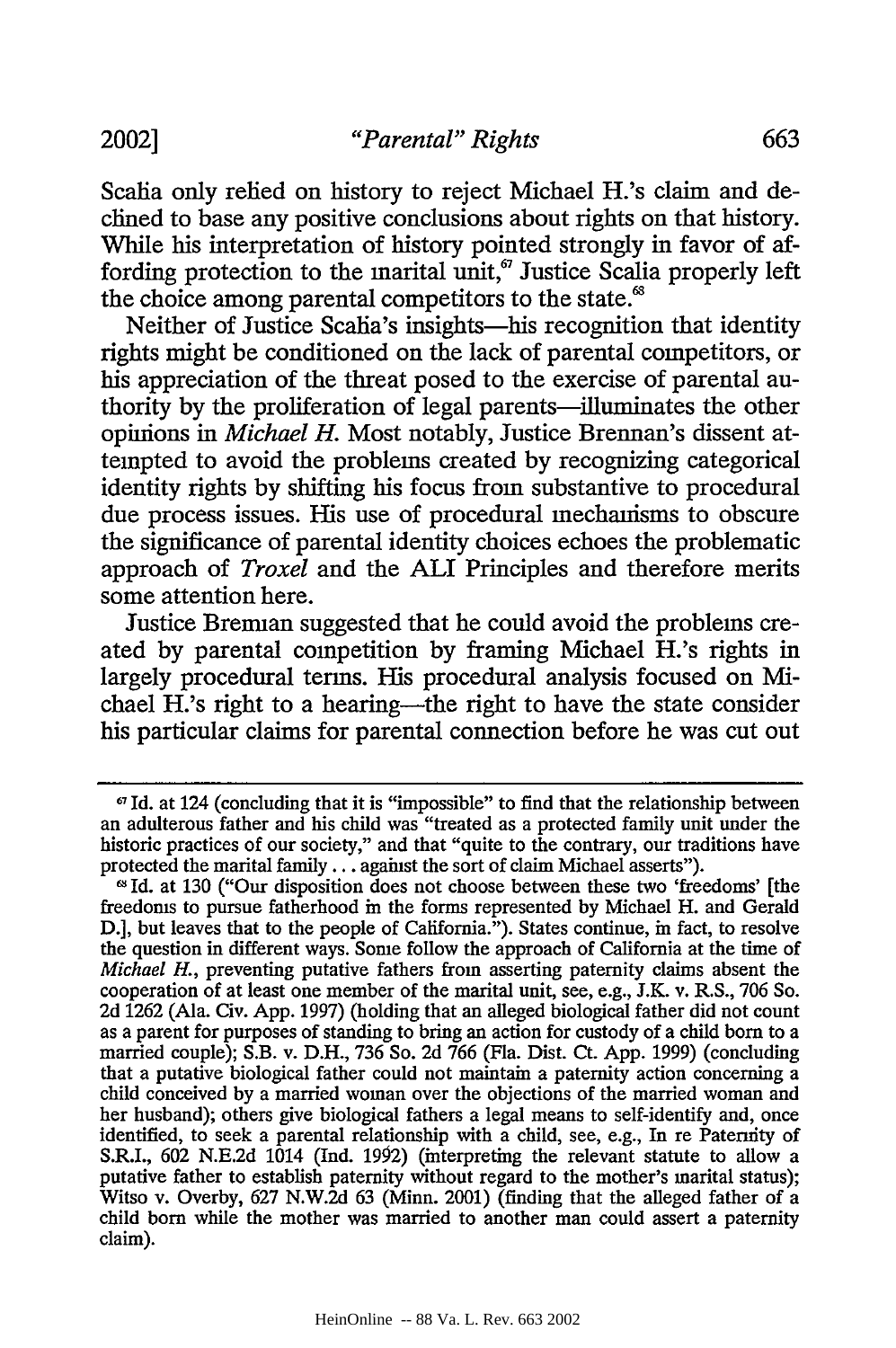of his daughter's life. To the extent conflict among parental figures made this contact destructive for his daughter, Justice Brennan suggested, the state could take the conflict into account in this more individualized fashion.<sup>69</sup>

There are at least two significant problems, however, with relying on process to diffuse the conflicts created by recognizing multiple parents. The first is that the process itself will undermine the parental functioning of other parents. The second is that the procedural analysis leads us right back to the substantive issues that press the conflict.

In Justice Brennan's view, Michael H.'s procedural rights included the right to a hearing on whether he should be identified as the father and, if so, whether he should have ongoing contact with his child. While Justice Brennan suggested that the court could assess the harm caused to the child by parental conflict in the context of this hearing,<sup>70</sup> he failed to account for the harm to parental functioning imposed by the hearing itself. The very appearance of another man in court seeking to be identified as "the" or even "a" father of a child would have some undermining effect on the marital father's parental authority, and the conduct of the hearing could be expected to exacerbate that effect considerably. The hearing would subject the marital relationship and the relationships between the child and the various parental contenders to judicial scrutiny and require the marital unit to bear the emotional, temporal, and financial costs of defending their parental claim.

Moreover, Justice Brennan's procedural focus merely papered over the substantive issues pressed by the case. Michael H. asserted the right to be identified as the child's father and to have contact with her as a result of that identity. The fact that these rights might be curtailed or eliminated by procedural means makes the rights themselves no less substantive. Indeed, the ease with which these rights could be curtailed is directly tied to the nature of these substantive rights.

**<sup>69</sup>** Id. at 147 n.5 (Brennan, J., dissenting) (suggesting that fathers such as Michael H. might be denied the parental relationship they seek, where a court found such relationships against their children's best interests).

**<sup>70</sup>** Id. at 156 (Brennan, J., dissenting).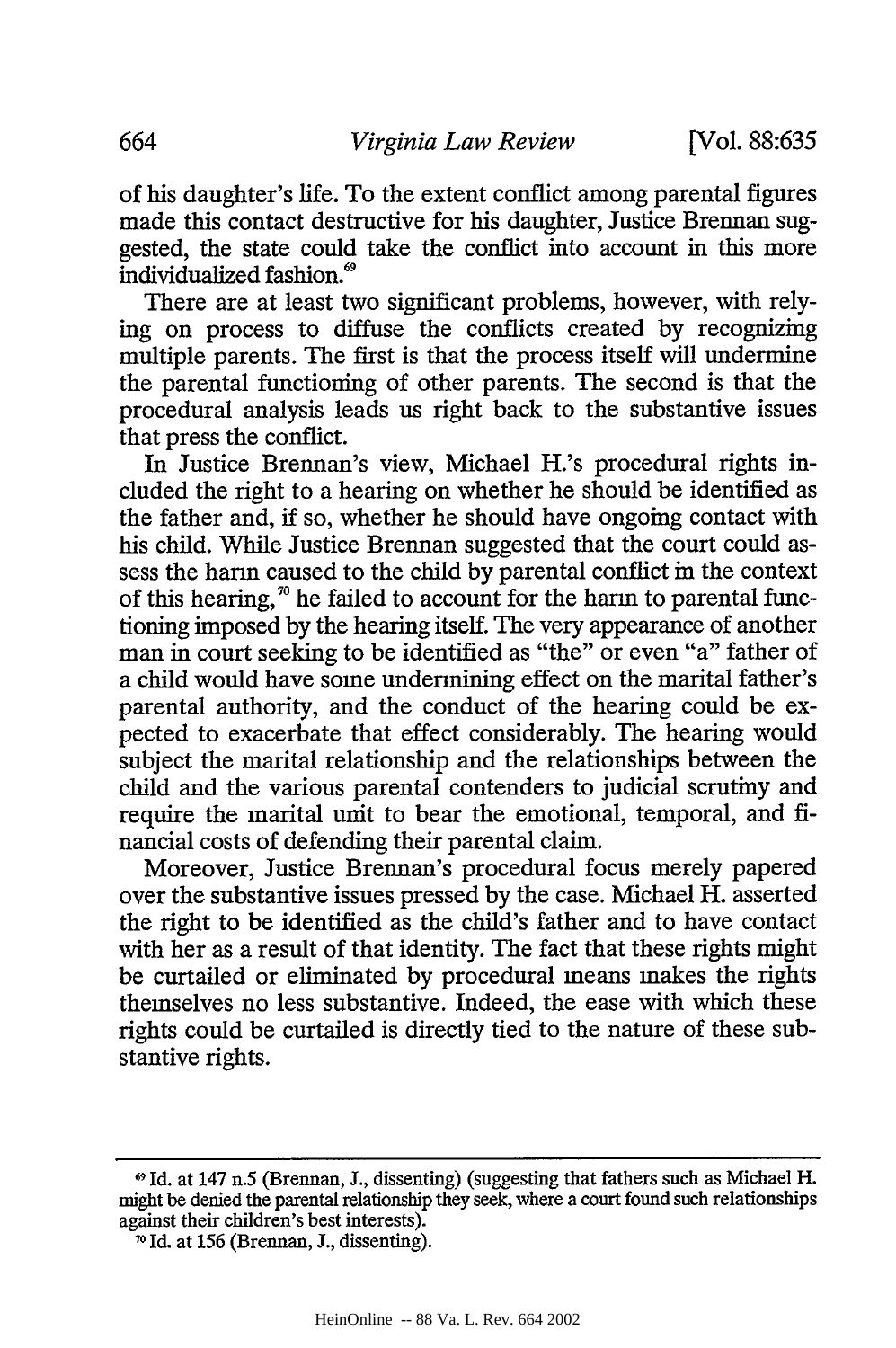Procedural due process analysis ties the extent of process required to the weight of the interest at stake, $\eta$  and the Court has repeatedly stressed the special weightiness of a parent's interest in a relationship with his child.<sup> $n$ </sup> A hearing seeking to deprive a parent of this interest must afford that parent generous procedural protections, protections that will increase the emotional and financial costs of litigation and, perhaps, make it especially difficult for opponents to prevail.<sup>73</sup> Moreover, whatever hearing the Constitution affords the parent will tie decisionmaking to some substantive standards. While Justice Brennan suggested that a state could apply a best interest standard not only to prohibit visits but also to terminate parental rights, $<sup>74</sup>$  it is unclear why this low standard</sup> would suffice, in light of the constitutional weightiness of a parent's interest in the relationship. Indeed, the Court has repeatedly suggested that the Constitution may require a finding of unfitness before an individual's parental rights can be terminated.<sup>75</sup>

As the next Section shows, some nontraditional claims will force a consideration of these procedural questions. But recognizing parental rights and then providing a procedural means of curtailing those rights clearly imposes real costs on other parental figures trying to raise children successfully. Children will be better off with a legal scheme that allows states to limit the field of those identified

**<sup>7&#</sup>x27;** See Mathews v. Eldridge, 424 U.S. 319, 335 (1976) (explaining that the extent of process due depends upon a balancing of three factors: the private interests affected by the proceedings, the risk of error created by the State's chosen procedure, and the countervailing governmental interest supporting use of the challenged procedure).

<sup>2</sup> See, e.g., Lassiter v. Dep't. of Soc. Servs., 452 U.S. 18, 27 (1981) ("This Court's decisions have by now made plain beyond the need for multiple citation that a parent's desire for and right to 'the companionship, care, custody, and management of his or her children' is an important interest that 'undeniably warrants deference and, absent a powerful countervailing interest, protection."') (quoting *Stanley v. Illinois,* 405 U.S. 645,651 (1972)).

<sup>&</sup>lt;sup>73</sup> See infra Section III.C.

*<sup>74</sup> Michael H.,* 491 U.S. at 147 n.5.

**<sup>75</sup>** Santosky v. Kramer, 455 U.S. 745, 760 n.10 (1982) ("Nor is it clear that the State constitutionally could terminate a parent's rights *without* showing parental unfitness."); cf. Quilloin v. Walcott, 434 U.S. 246, 255 (1978) ("We have little doubt that the Due Process Clause would be offended '[i]f a State were to attempt to force the breakup of a natural family, over the objections of the parents and their children, without some showing of unfitness and for the sole reason that to do so was thought to be in the children's best interest."') ((citing *Smith v. Organization of Foster Families for Equal & Reform,* 431 U.S. 816, 862-63 (1977) (Stewart, J., concurring in the judgment)).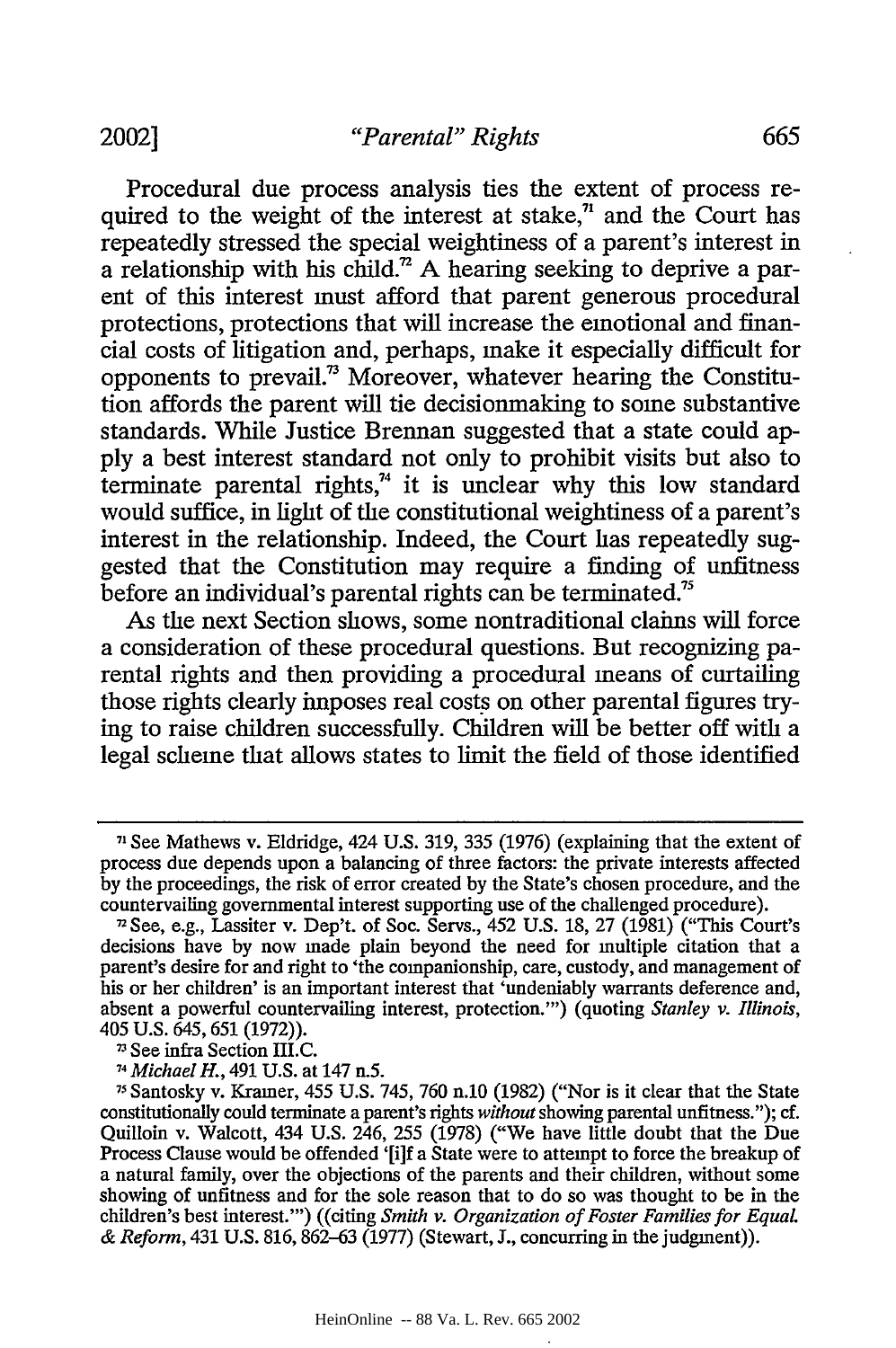as parents at all, thereby reducing the number of individuals whose parental identity can only be terminated through an elaborate, potentially destructive hearing. This approach, endorsed in Justice Scalia's opinion, best captures the import of the unwed father cases leading up to *Michael H.*

#### *C. Constitutional Protection for the Child*

There is one last aspect of *Michael H.* worthy of particular consideration before this Essay more directly addresses the claims of nontraditional caregivers. *Michael H.* may be the only Supreme Court case involving parental rights in which the child's interests were independently represented. Victoria, Michael H.'s biological daughter, was represented by a guardian ad litem who, consistent with the recommendations of a court-appointed psychologist, determined that it was in Victoria's interest to maintain a relationship with both father figures.<sup>76</sup> Despite the independence of her claim and its distinct psychological basis, the Court showed itself entirely unable to conceive of Victoria's claim on its own terms. In the three paragraphs of his opinion devoted to the question, Justice Scalia concluded that "we find that, at best, [Victoria's] claim is the obverse of Michael's and fails for the same reasons.<sup>577</sup> All other opinions, concurring and dissenting, engage in no separate analysis of Victoria's claim.

This avoidance of any distinct analysis of the claims of the individual most likely to be affected by the outcome of the litigation seems as troubling in moral terms as it is understandable in pragmatic terms. Surely the law ought to be designed to account for children's interests, but how this should be done is another question. If we are to recognize distinct constitutional rights in children to develop and maintain relationships with adults, then we need a method for balancing or prioritizing rights where the claims of the multiple rights holders clash. Such multi-party balancing acts are likely to leave the constitutional protection of some, and perhaps all, with very little force. And even if we are to vest constitutional rights in children in lieu of vesting any such relational claims in

*<sup>&</sup>quot;6Michael H.,* 491 U.S. at 115.

*<sup>&#</sup>x27;n* Id. at 131.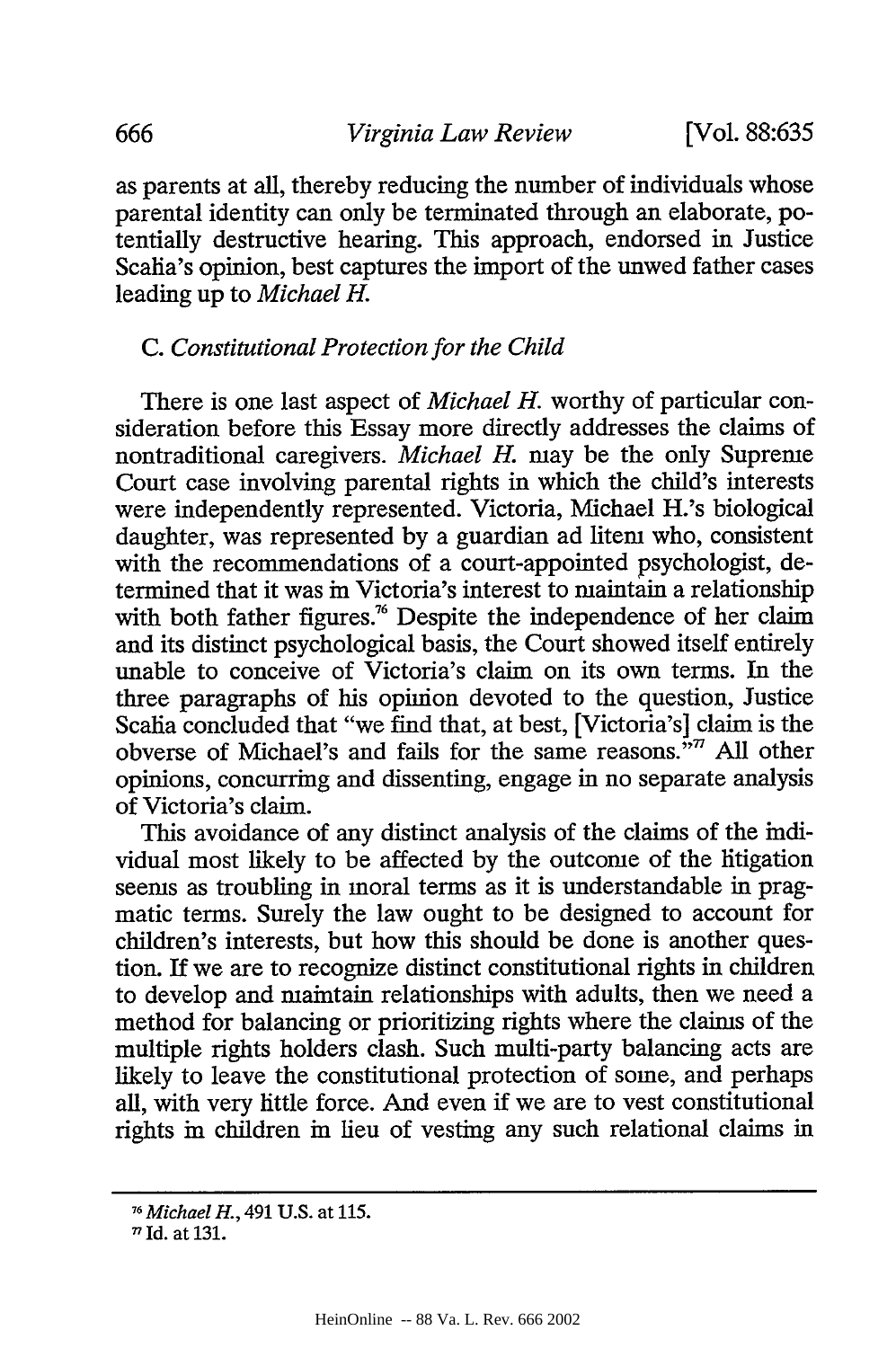adults, then we need to worry about who is speaking for the child, and on what basis that adult representative determines the child's position.<sup>78</sup> Recognizing separate relational rights in children does little to guarantee that their interests will be better served.

A better way of avoiding the moral peril of ignoring children's interests while maintaining the simplicity necessary to secure constitutional protection of any force is to define the family around the child and to refuse all adults any special constitutional status absent an undisputed claim to a parent-child relationship within that family unit. As discussed, we have good reason to expect that children within an undisputed family unit will do best if most childrearing decisions are left to their parents. Where the identity of those parents is in dispute, however, there will be no obvious best surrogate decisionmaker among the adults. In such circumstances, the state can play a unique role in sorting among contenders and establishing that surrogate. As in the realm of private custody disputes between parents, assigning the state this decisionmaking authority offers a good, if imperfect, means of securing a child's healthy upbringing where real disputes over parental authority threaten to undermine that upbringing.

In sum, the Court's parental rights doctrine, though not sharply reasoned, reflects considerable wisdom about the relative strengths of the family and the state in child rearing. Families, as the childspecific experts, can be expected to make better decisions for their particular children than the state will make in all but the starkest situations. The state, in contrast, has a special role to play in helping establish the authority of those child-specific experts in the face of competitors. By affording parents in established families strong constitutional protection for their child-rearing decisions while severely limiting an individual's right to claim parental identity without regard to family structure, the Court's cases embrace a scheme of constitutional interpretation that distributes authority in a manner well-designed to serve children's interests. In keeping with these interests, such a scheme gives states authority to recognize nontraditional caregivers as parents, but it prevents the state

<sup>78</sup> The case of Elian Gonzalez well illustrates the problems created when a rightsbearing child depends upon adults to assert those rights, and when the various possible adult representatives do not agree about where the child's interests lie. Gonzalez v. Reno, 212 F.3d 1338 (11th Cir. 2000).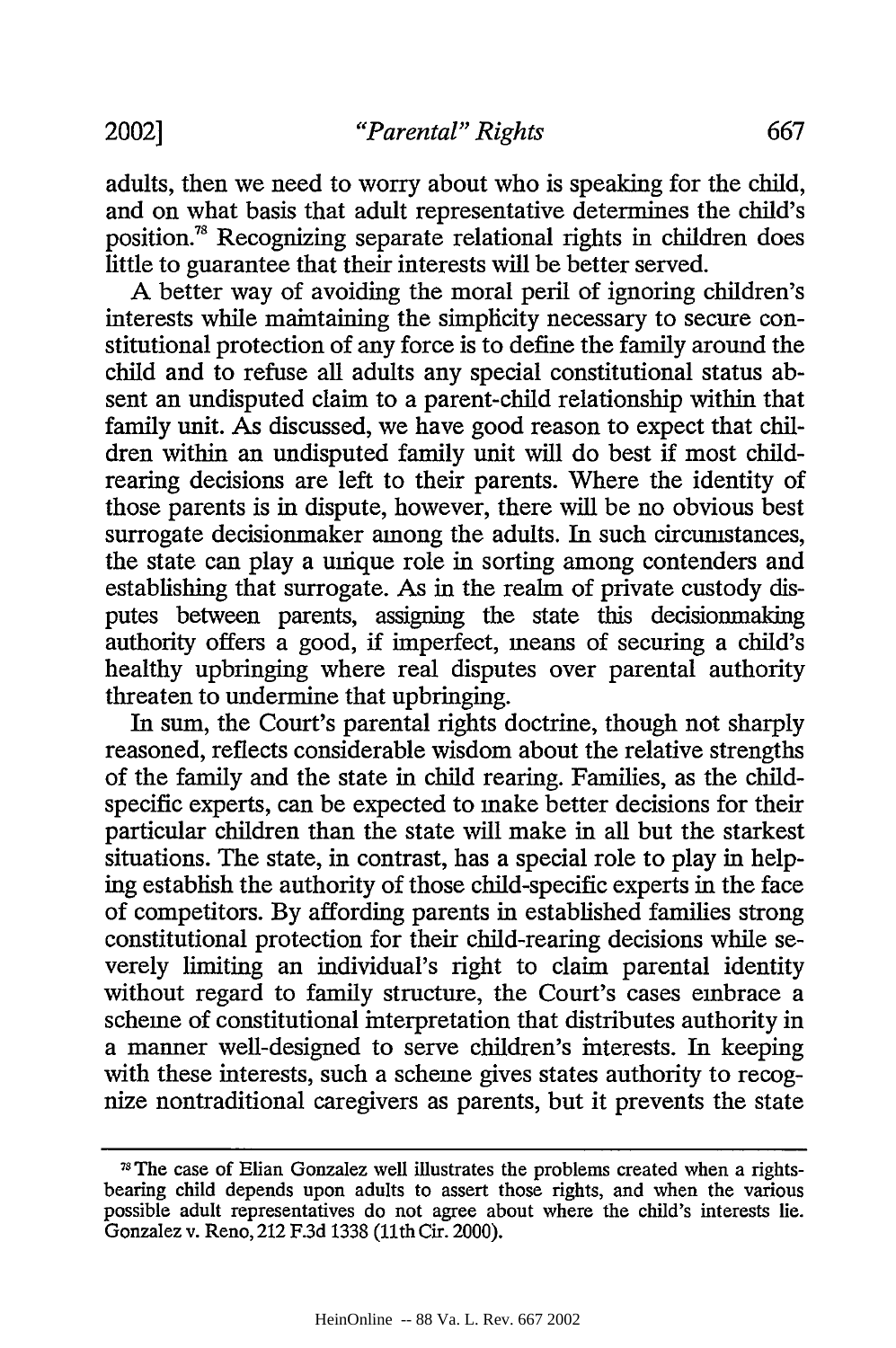from granting them parent-like privileges short of full parental identity. The next Part applies this constitutional scheme to a range of nontraditional claims.

# IV. NONTRADITIONAL CAREGIVERS' PLACE UNDER THE **CONSTITUTION**

There is considerable variety among nontraditional parental claims, and the constitutional analysis varies with the claims. This next section considers three types of claims that capture the primary constitutional issues: disputes between biological and adoptive parents that arise near the time of birth, disputes among individuals who have collaborated to produce a child through artificially assisted means, and disputes among various parental claimants later in a child's life after parental identity has been firmly established. In the first context, the Constitution should be read to afford the state broad authority to assign parental identity to either the adoptive or biological parents, but, once it has done so, no authority to compel ongoing visits with those not identified as parents. In the context of assisted reproductive technology, the Constitution should be read to prevent the state from intervening in private arrangements, so long as they remain amicable. Where disputes arise, however, the state should be able to decide whether, and to what extent, it wants to enforce those agreements. The hardest cases are the proposed mid-life switches. Because the state threatens to take away parental rights previously vested in the original parents, these actions implicate both substantive and procedural due process protections. While these protections have appropriately been interpreted to impose significant constraints on state attempts to redefine parental identity, these constraints should be modestly relaxed where mid-life switches are initiated by private competitors rather than the state.

#### *A. Babies Jessica and Richard*

The cases of Baby Jessica<sup>79</sup> and Baby Richard<sup>80</sup> are the sort of battles between biological and non-biological parents that produce

**<sup>71</sup>** In Interest of B.G.C., 496 N.W.2d 239 (Iowa 1992).

**<sup>81</sup>** Petition of Kirchner, 649 N.E.2d 324 **(111.** 1995).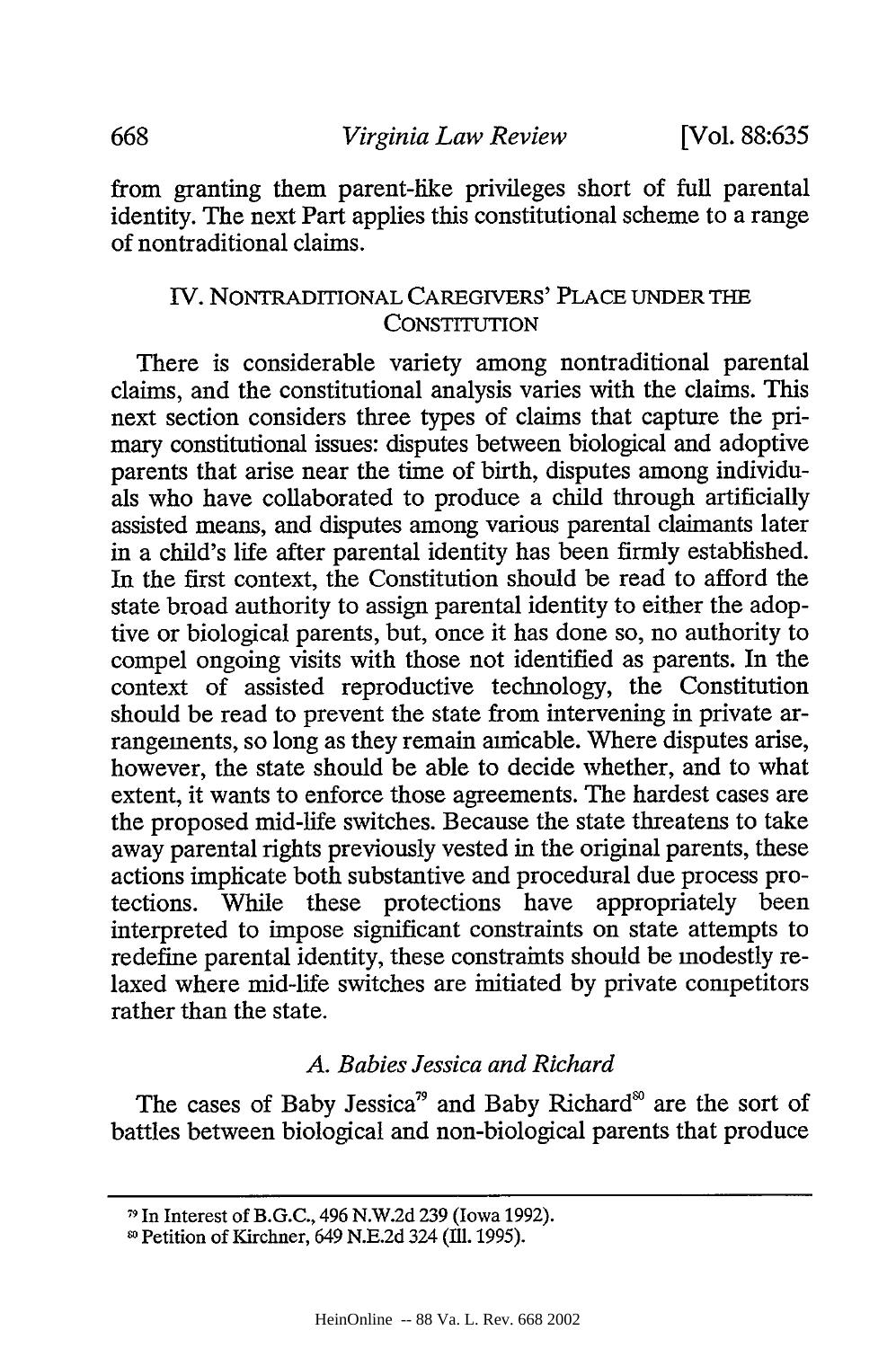the greatest public outcry, and for good reason. In both cases the child knew only one set of parents, the adoptive parents, with whom the child had lived since birth. Despite this fact, Baby Jessica at two-and-one-half years old, and Baby Richard at almost four years old, were ordered to go live with their biological fathers, whom the courts recognized as their sole legal parents. Over the course of the litigation in these cases, the intended adoptive parents and the child advocates who supported them pressed for some combination of parental rights, custody, or visitation, all in the name of preserving the relationships these children had with their adoptive families. $\overline{31}$  Under the scheme advocated in this Essay, however, the Constitutional implications of these various demands are dramatically different. Under this scheme, the Constitution would allow the state to declare the intended adoptive parents the sole legal parents based on their established parental relationships with the children, but if the state concluded that the parental identity belonged with the biological father, the Constitution would prevent a court from ordering ongoing contact with the unsuccessful parental claimant.

What makes the Baby Jessica and Baby Richard cases difficult is that both mothers employed deception to prevent the biological fathers from having the opportunity to oppose the children's adoptions. In the case of Baby Jessica, the biological mother intentionally misidentified the father when she relinquished the baby for adoption.<sup>82</sup> In the case of Baby Richard, the mother falsely told the biological father that the baby had died, and the Illinois Supreme Court concluded that the adoptive parents had encouraged the deception.<sup>83</sup> Were it not for the deception, both cases should have been easy cases for the adoptive parents to win. State law routinely provides only a small window of time for a biological father to block an adoption to which the biological mother has already consented, assuming those fathers have been provided with reasonable notice. But where a man is never informed (or has been misinformed) about a child's conception, birth, or survival, it will strike many as

*<sup>81</sup> Kirchner,* 649 N.E.2d at 326-27; *B.G.C.,* 496 N.W.2d at 241.

*SB.G.C.,* 496 N.W.2d at 241.

*<sup>1</sup> Kirchner,* 649 N.E. 2d at 326-27. But see id. at 341-42 (Miller, J., dissenting) (contending that the supreme court's conclusions about the adoptive parents' involvement in the deception had not been established through proper evidentiary development).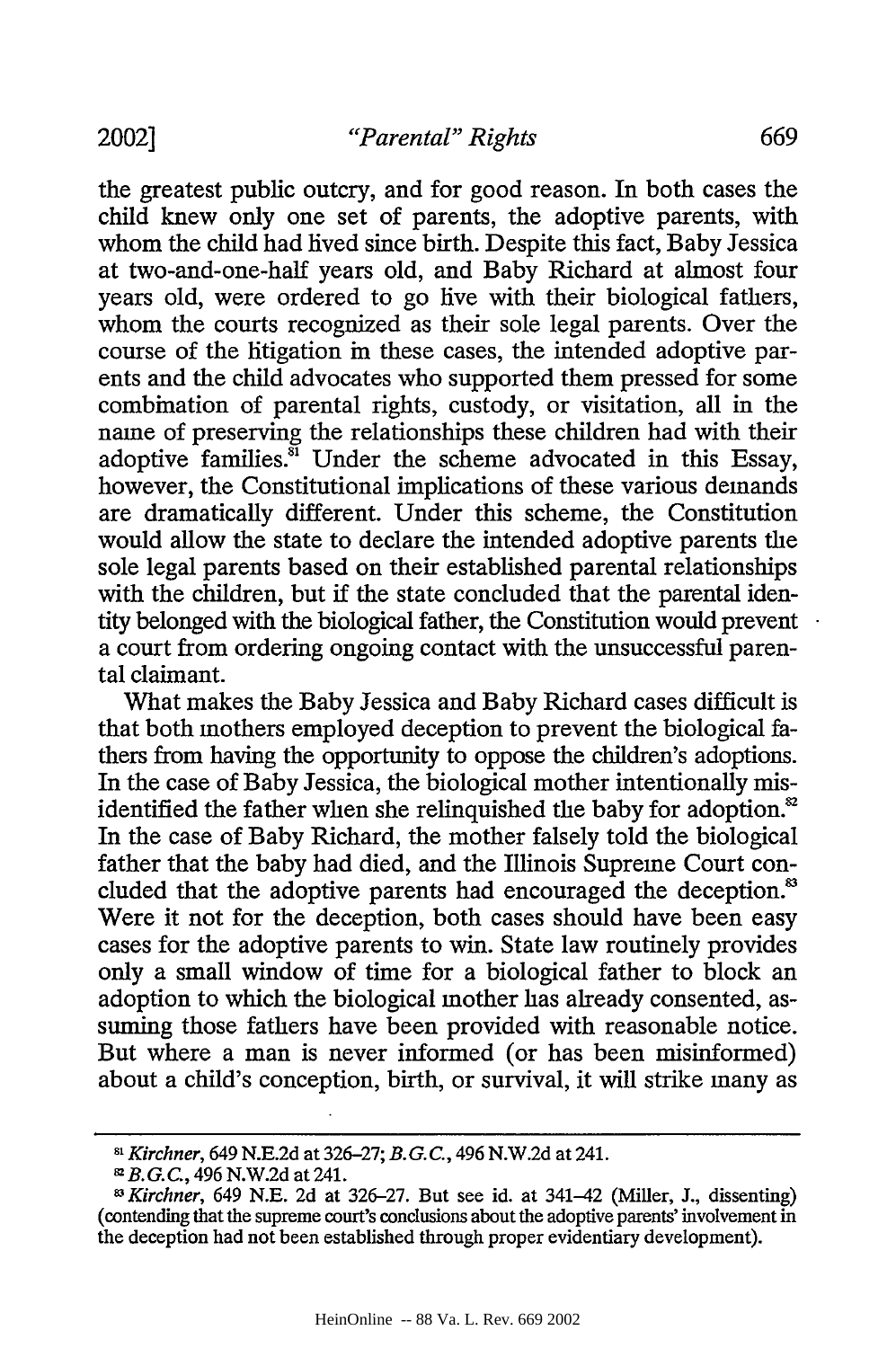unfair to deny him a subsequent opportunity to assert his parental fights. Even those who think the individual man's fights ought not outweigh the child's interest in family stability might worry that providing no protection to men in such circumstances will encourage women and adoptive parents to engage in such deception when they wish to avoid involving the biological father in adoption decisioumaking.

A constitutional approach that gives no individual an automatic right to parental identity would allow the state to define even a deceived biological father as a non-parent. While a state's concern for the incentive effects might lead it to refuse to enforce adoption arrangements produced through deceptive practices, the Constitution should not be read to require this result, which would amount to conferring parental identity fights on a set of individuals without regard to family status. In contrast, allowing states to determine whether these men ought to be identified as fathers is consistent with an approach that limits parental identity rights to individuals attached to an uncontested family unit. State adoption procedures are designed to achieve clarity about who constitutes a child's family core as quickly as possible. A biological father, no matter how well-intended, would have no constitutional claim where he had failed to establish himself as part of the child's family core.<sup>84</sup>

Under this scheme, the Constitution should not be read to prevent the state from recognizing the adoptive parents as the children's exclusive or additional legal parents, even where a biological parent neither agreed to the adoption, nor was given an opportunity to object. But if a court decides, for whatever reason, that the child should be raised by the biological parents, the state should have no authority to qualify those parents' child-rearing fights by compelling ongoing visits or other sub-parental contact between the former adoptive parents and the child against the biological parents' wishes. The ALI Principles, however, would produce

This theory suggests that the Illinois Supreme Court was wrong to conclude that Baby Richard's biological father's due process rights were violated. See *Kirchner, 649* N.E.2d at 333 ("[F]athers such as Otto, whose parental rights are not properly terminated and who, through deceit, are kept from assuming responsibility for and developing a relationship with their children, are entitled to the same due process rights as fathers who actually are given an opportunity and do develop this relationship. To hold otherwise would be to encourage and reward deceit similar to that which occurred in the instant case.").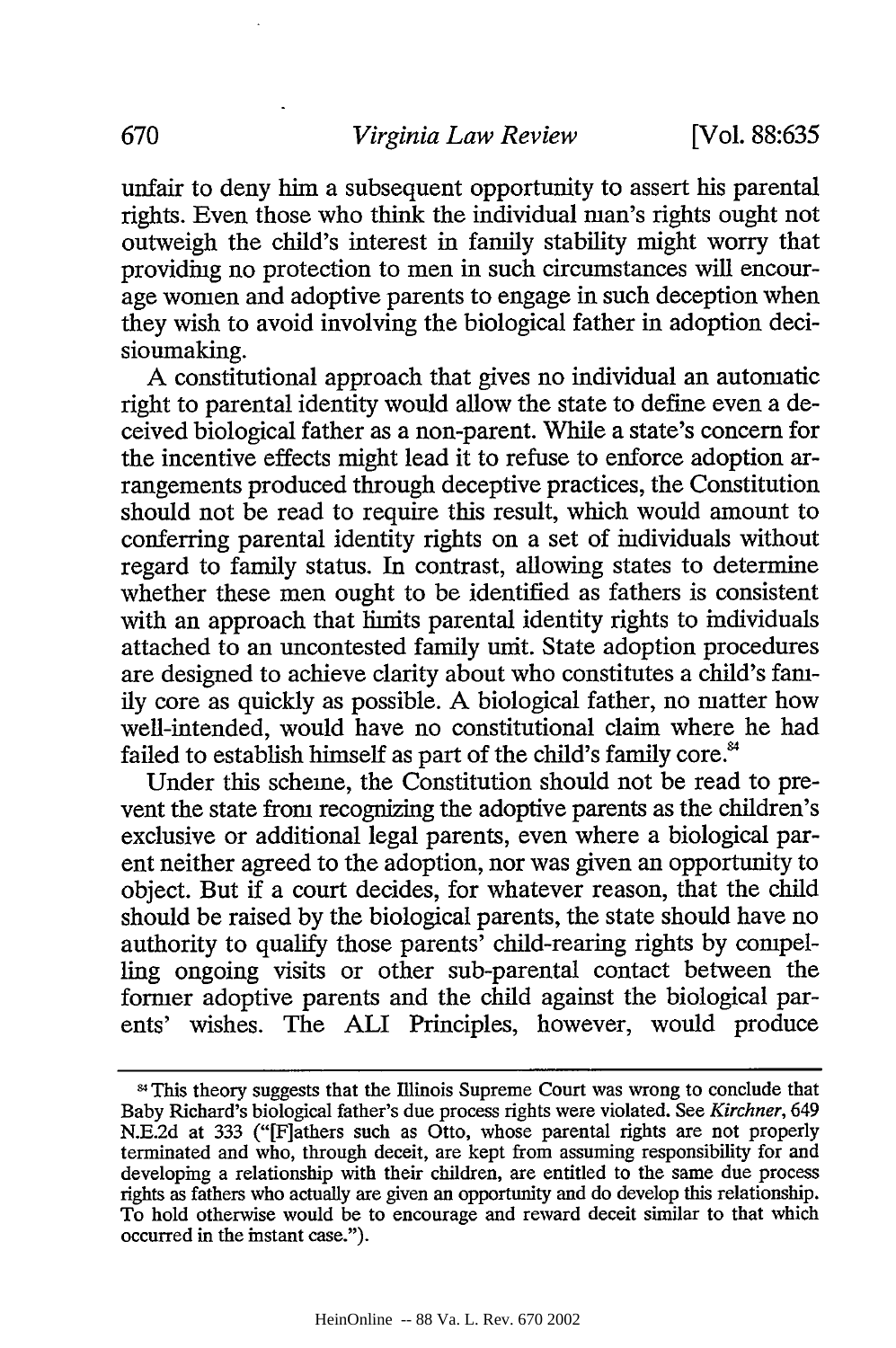precisely the opposite effect. Under the Principles, the prospective adoptive parents would have no authority to defeat the father's claim of legal parenthood, but would clearly have authority as "de facto" parents to seek some custodial and decisionmaking authority over the child, ranging from primary custodial authority to much more minimal ongoing contact.

Stated more generally, the importance of a relationship between a parent and child should bear on the state's determination of who counts as a parent, but if not persuasive on that point, should not be allowed potentially to undermine the parental relationship chosen in its stead. Indeed, it is in precisely those cases where the relational claims of non-parents are the strongest that the disruption caused by compelling visits is likely to be greatest, and the parents are likely to be least prepared to withstand the intrusion. Where parental authority is most vulnerable to challenge, the designated parent will need the most help in establishing her legitimacy. One way, of course, to establish that legitimacy is to facilitate ongoing connections between her child and those with whom the child has formed close relationships. If a parent does not see things this way, however, compelling her cooperation will only further undermine her effectiveness as the legally recognized parent.

# *B. Children Produced Through Assisted Reproductive Technology*

Reproductive technology has produced an expanding number of potential parental claimants including those who contribute genetic material, those who contribute other biological material and processes,<sup>85</sup> and those responsible for planning and paying for the conception and gestation of the child. These arrangements are generally developed through private agreement, and in the vast majority of cases, these agreements produce clearly identified parents who assume parental control over the children born without conflict. But where conflicts do arise, either because the terms of the

**<sup>15</sup>** The most common arrangement involving a non-genetic biological contribution at this point in the technology's development is the gestational surrogacy arrangement, in which a woman carries a fetus conceived through the use of someone else's eggs. Increasingly, however, physicians are experimenting with injecting an infertile woman's genes into the healthy but geneless eggs of a donor, and additional uses of non-genetic biological materials will likely be developed in the future. See Beating Biology, Newsweek, Aug. 13,2001, at 45 (discussing this egg-fusing procedure).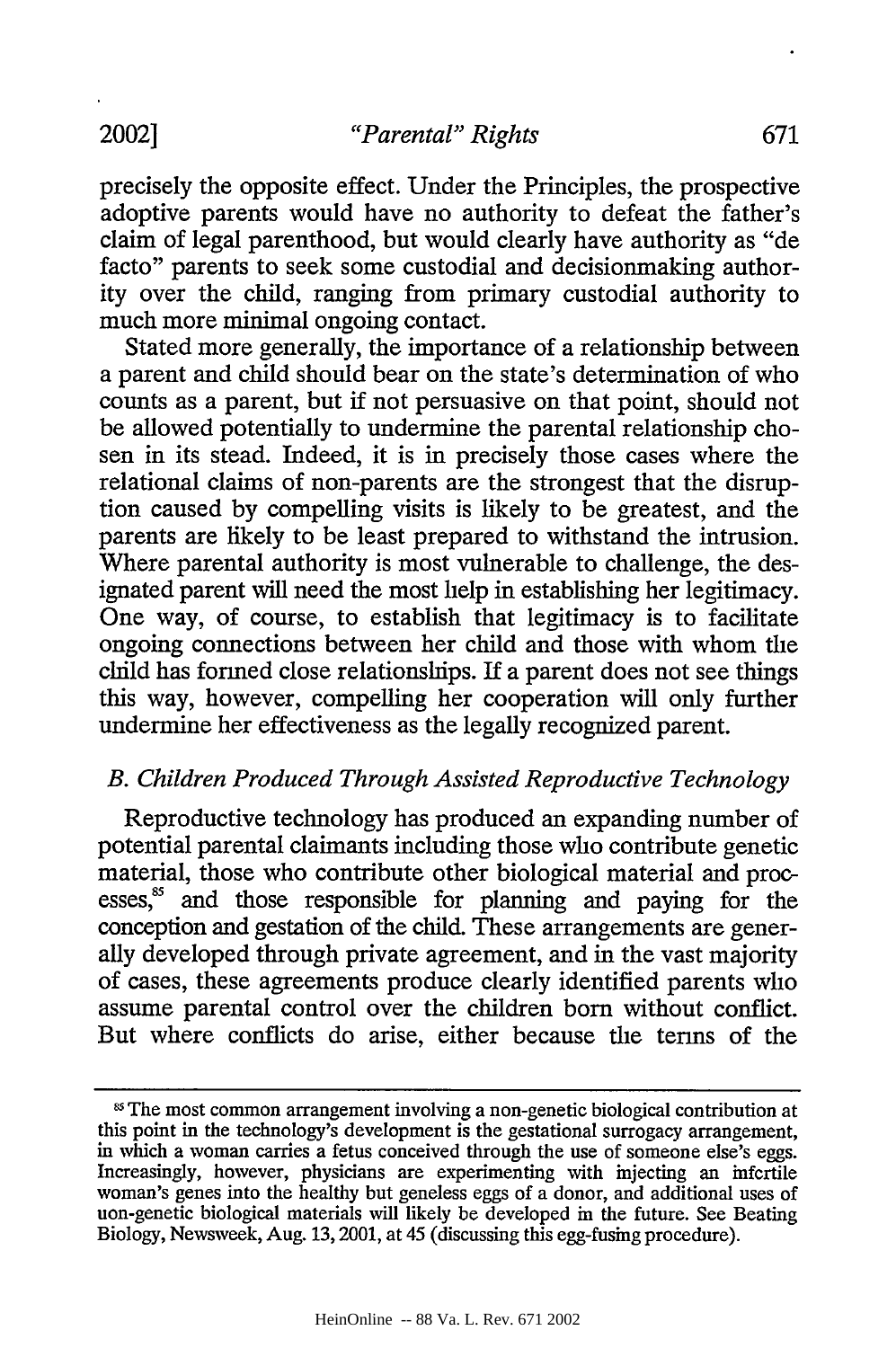agreement were ambiguous or because the parties changed their minds, disputants turn to the courts to resolve issues of parental identity and related fights of contact with the child.

Under the constitutional scheme endorsed in this Essay, individual choices, regardless of the parental configuration, would produce parental fights absent dispute. This does not necessarily mean that the state could not prohibit particular methods of assisted reproduction, but rather, that if a child was nevertheless produced by such a method, the parents should still be those privately identified. Where disputes arise among private parties, however, the state would have some authority to resolve them. At birth, this authority would be near absolute, whereas later in life the state's authority to reallocate parental identity would become considerably qualified. To minimize the risk of future disputes, the law's tolerance of a wide range of individually designed parenting arrangements should bring with it a commitment to ensuring that parental identity is clearly assigned.

Even in the absence of disputes, these high-tech arrangements press some constitutional questions about the scope of an individual's procreative rights. Do individuals have a right to procreate through the use of reproductive technology, or can the state ban certain technological means of reproduction altogether? Alternatively, can the state assign parental authority in a manner inconsistent with that arranged by the parties? While the first question is not my focus here, I am inclined to think the Constitution should be read to give the state authority to ban the use of certain reproductive methods viewed as dangerous or inappropriate. But whether or not the state has such authority, it should not be allowed to reassign parental identity, absent private dispute, where the reproductive method in question actually produces a child. While an argument could be made that the production of the child introduces third-party effects that justify a compromise rather than an expansion of an individual's liberty rights, the same concerns about the state's relative incompetence and the threat of thirdparty harms associated with state intervention argue for private control. Private arrangements reflect the commitment of individuals to undertake parental responsibilities and the terms under which they are eager to do so. Second-guessing such decisionmak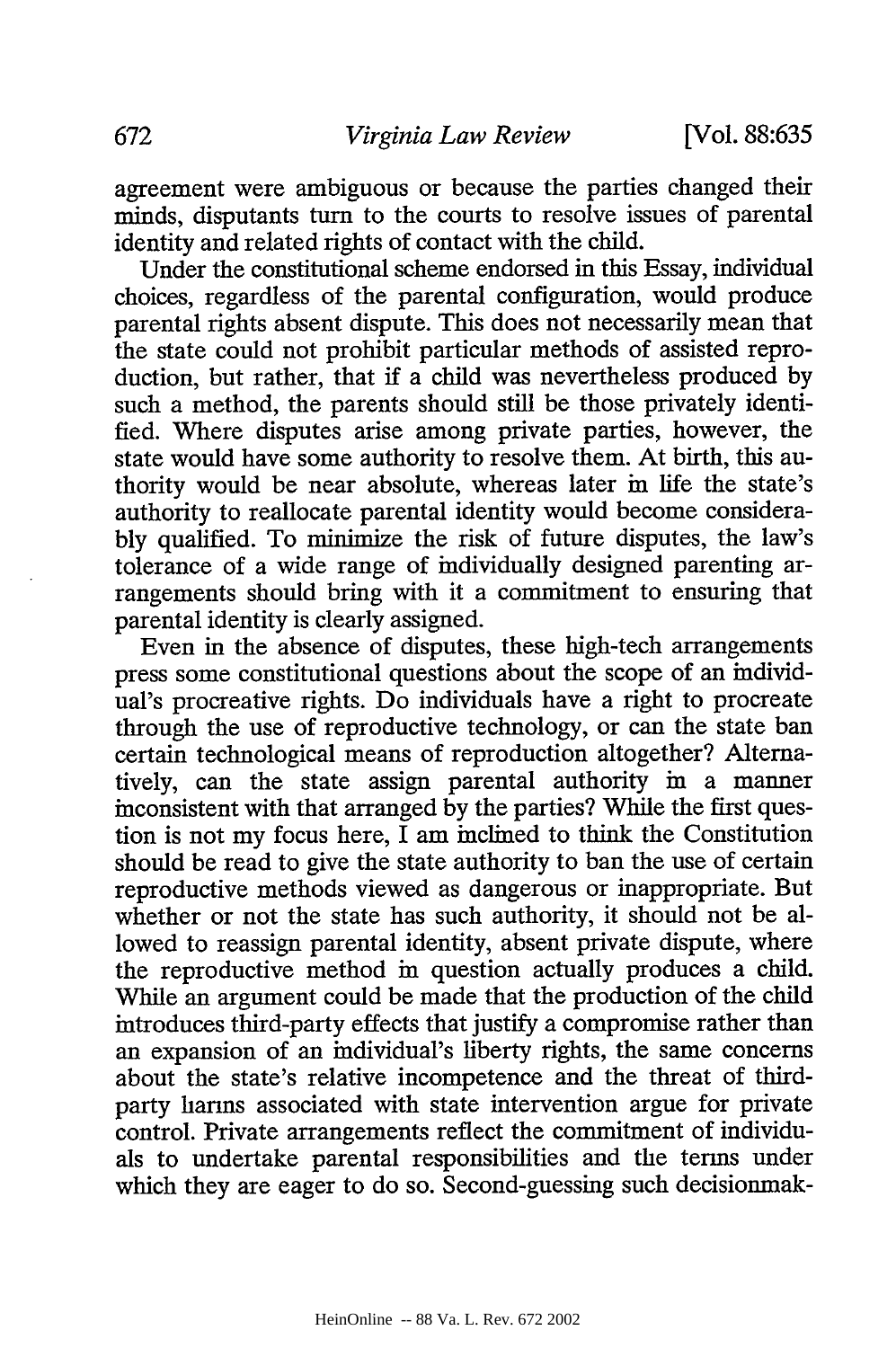ing threatens to undermine the satisfaction of those responsibilities by introducing conflict and changing the terms.

So long as the private individuals involved cooperate successfully, the state should be required to accept the private individuals' designation of parental figures, whether those figures include a married heterosexual couple with no genetic relationship to the child, or a lesbian couple, one genetically related to the child, one not, and the sperm-contributing friend. The state can, however, require these figures to take some form of official action to identify themselves (or disavow their identity) as the child's parents and can establish default rules that determine who counts as a parent where the parties fail to comply with these requirements. Such identification requirements, paralleling the recording of information about maternal identity on birth certificates in the more conventional context, make both clear and public who possesses parental rights and, relatedly, ensure that all involved have come to terms with the assignment of parental identity and the distribution of authority that follows. Children can be expected to be wellserved by this combination of private choicemaking in the undertaking of parental responsibilities, and public identification of where those responsibilities lie.

Where the private individuals disagree about this allocation of responsibility, however, either because the terms of their agreement are unclear or because they change their minds, they routinely turn to the state to resolve the disagreement.<sup>86</sup> If the dispute arises around the time of birth, the state could refuse to enforce the terms of the contract without disturbing anyone's parental rights, for, again, parental rights should not be tied to any individual's particular characteristics, whether biological or contractual. And, again, this is because the Constitution will serve children best if it functions as a protector of private child-rearing choices against state intervention, but not as an obstacle to state intervention aimed at resolving private disputes that stand in the way of anyone's effective child rearing.

**<sup>6</sup>**See, e.g., Johnson v. Calvert, 851 P.2d 776 (Cal. 1993) (conferring parental identity on genetic parents against opposition of gestational surrogate); L.A.L. v. D.A.L., 714 So. 2d *595* (Fla. Dist. Ct. App. 1998) (barring sperm donor from establishing paternity absent a court finding that the contract providing that he would have no parental rights to any offspring produced from that sperm was unenforceable).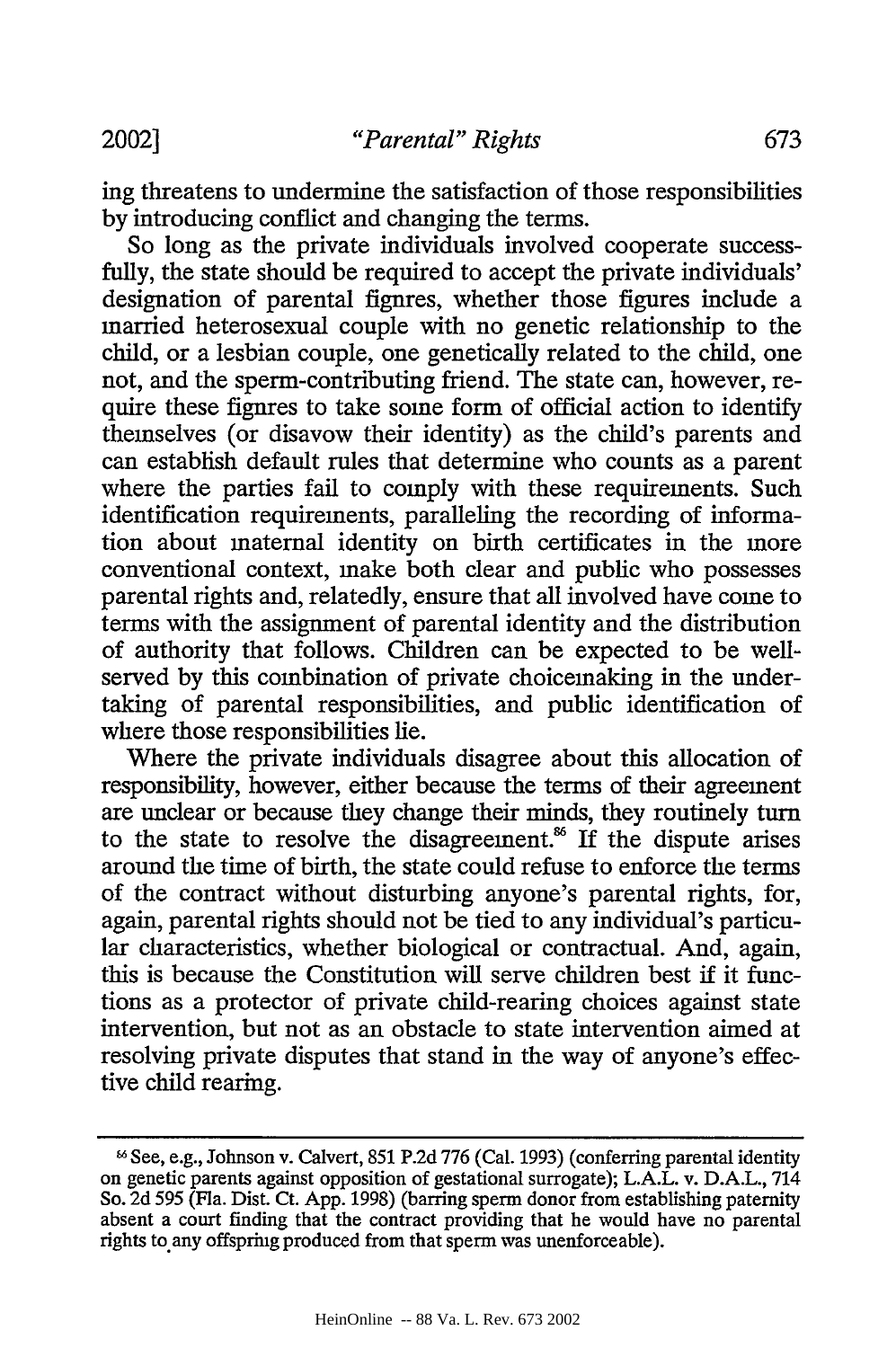While we might generally object that holding private parties to their previous contractual commitments protects private childrearing choices, $s<sup>7</sup>$  this objection frames the question in terms relevant to adults, but not to children. For children, the only commitments and attitudes that matter are those adults hold at the time of actual child rearing. Regardless of how harmonious an earlier plan to allocate child-rearing authority may have been, children's successful child rearing will be threatened if that harmony has disappeared by the time the child-rearing plan is to be executed. While children are generally best served by leaving private individuals free to make child-rearing decisions where their authority to do so is uncontested by competitors, they are not necessarily served by continuing to defer to such arrangements once some of the contracting parties oppose the arrangement. Where the dispute arises at birth, the state should be free to assign parental rights based on a genetic, gestational, or contractual relationship, or on any other grounds not otherwise constitutionally prohibited.

Of course, a state choice not to enforce such contracts would likely discourage people from entering these contracts in the first place.<sup>88</sup> Again, discouraging such arrangements might have implications for individuals' rights of procreation and body control, but they implicate no parental identity rights, rights that only come into play when there is a child in existence. For those considering entering such an agreement, the promise or risk of non-enforcement would encourage them to assess their degree of confidence that other parties will voluntarily comply with the terms of the agreement. This assessment, in turn, is likely to serve children well.

All this is not meant as an argument against the enforceability of these agreements, but rather as an argument against affording these agreements any constitutional protection. The world of assisted reproductive technology is a brave new world in which everimproving techniques and ever-expanding contractual terms are producing ever-changing issues of parental identity.<sup>89</sup> To protect

<sup>&</sup>lt;sup>87</sup> See Richard Epstein, Surrogacy: The Case for Full Contractual Enforcement, 81 Va. L. Rev. 2305 (1995).

Id. at 2339-40 (arguing that a failure to enforce surrogacy contracts fully will reduce the number of parties willing to make surrogacy arrangements).

*s9* In a recent case filed in California, for example, a dispute between a gestational surrogate and the intended parents (the father of whom was genetically related to the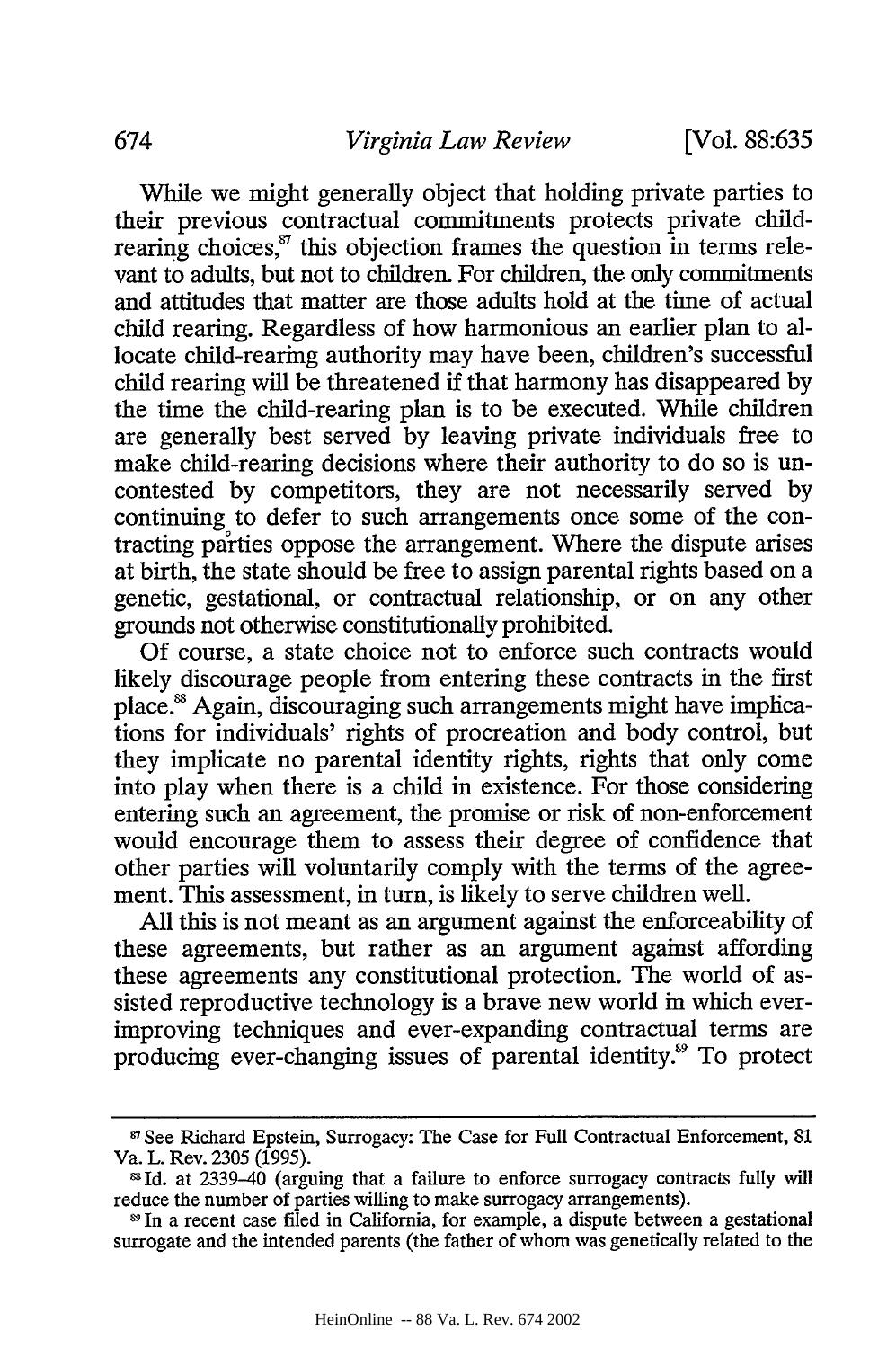children from the harms that can come with this level of change and novelty, states should have the freedom to experiment with different rules and to adapt those rules over time. In circumstances where individuals create an undisputed family unit through the use of assisted reproductive technology, the benefits of legal experimentation are predictably offset by the harms that come to children when the state interjects conflict where conflict is otherwise absent. But where the arrangement dissolves in a dispute, we should have no confidence about which constellation of parental figures, or which means of resolving disputes, is best for children.

Where disputes among parties to these agreements arise later in a child's life after some significant period of cooperation, the complexity of the constitutional issues depends upon what is being disputed. Where the dispute is about who counts as a parent, the Constitution imposes considerable procedural and substantive brakes on the state's ability to reconfigure parental identity after it has been firmly established elsewhere. The next Section takes up these procedural and substantive limitations. But where the parties all continue to adhere to their original arrangement as to parental identity, but now dispute how custodial authority should be divided among them,<sup>90</sup> a state can intervene to allocate that authority, just as it does in a more traditional two-parent custody split. In such circumstances, the contractual terms governing parental identity bind the court (assuming the parties have complied with state registration requirements), but any terms providing for visits or other custodial rights of non-parents cannot be enforced against the parents' wishes without violating those parents' constitutional rights.<sup>91</sup>

**91** In one case, an individual who had served as a co-parent but who lacked a genetic relationship with that child agreed to relinquish any claim to parental status in exchange for an agreement to ongoing visits. See, e.g,. Rubano v. DiCenzo, 759 A.2d 959 (R.I. 2000). In another, a court ordered ongoing visits without clearly resolving parental identity issues. V.C. v. M.J.B., 748 A.2d 539 (N.J. 2000). Under the scheme

twin fetuses) over whether the surrogate was required to abort one of the twins at the intended parents' request, raised the question of who, among the three involved parties, had authority to approve the twins' adoption by others. See Tyche Hendricks et al., More Than They Bargained For: Surrogate Mother Sues Berkeley Couple After Refusing to Abort One of Their Twin Fetuses, S.F. Chron., Aug. 11, 2001, at Al.

**<sup>0</sup>** McDonald v. McDonald, 684 N.Y.S.2d 414 (N.Y. Sup. Ct. 1998) (rejecting father's attempt to gain custody of twin daughters based on his claim that ex-wife's deception during infertility procedures demonstrated her unfitness as a custodian).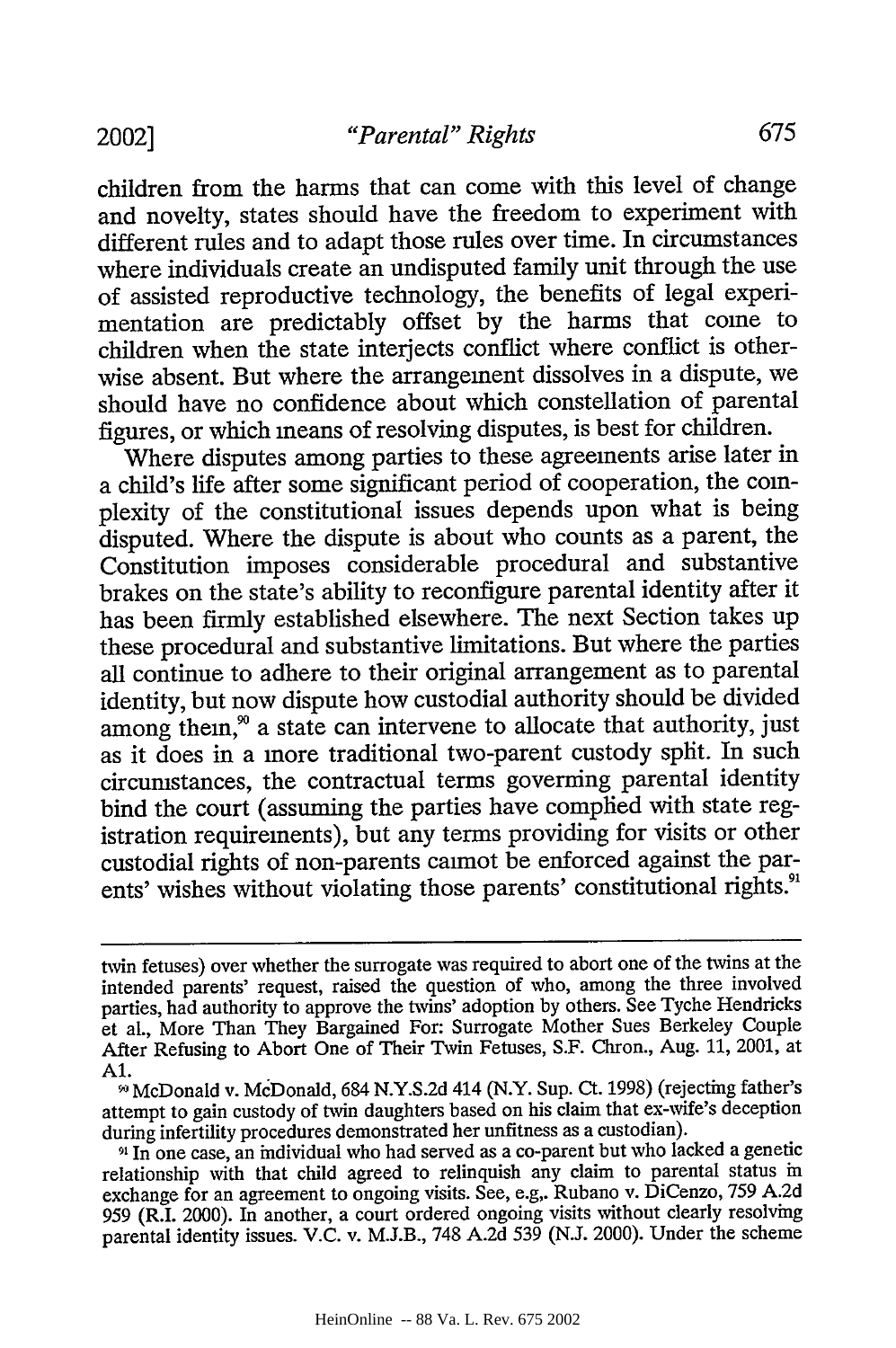As in more traditional custody disputes, courts could still order visits, but only among those identified as parents.<sup>92</sup>

#### *C. Mid-Life Parental Switches*

The most constitutionally complex cases are those in which a dispute among parental claimants arises after a period when parental identity has been clearly established. In these cases, a child classically lives with one or both biological parents for some period of her life, but at some point, others assume much or all of the parents' child rearing responsibilities. This shift of child-rearing responsibility might be mitiated by an overwhelmed or uncommitted parent, by the concerned substitute caregiver, or by the state. It might be intended as a temporary or permanent shift; it might occur all at once, or gradually over time. However the shift occurs, it sometimes leads the substitute caregiver to seek recognition as a parent in addition to, or in lieu of, the original parents. These are the nontraditional cases the ALI seems most concerned about addressing in the Principles, and, perhaps, those that most constrained the Court's exposition of parental rights in *Troxel?*

In all such cases, the Constitution limits the state's authority to reassign parental identity against the original parents' wishes. In these cases, unlike those discussed in the previous two Sections, parental identity has been established, and even recognized by the state, prior to the litigation contesting that identity. Any state change or expansion of those with parental authority under these circumstances will therefore deprive the previously identified parents of an important liberty interest protected in both substantive and procedural terms by the Constitution.

These protections should, however, vary with the circumstances of the shift. The most significant distinction in circumstances is between attempts to shift parental rights initiated by the state and

described in this Essay, the court would have no authority to compel visits under either scenario.

**<sup>92</sup>** See, e.g., E.N.O. v. L.M.M., 711 N.E.2d 886 (Mass. 1999) (finding that non-biologically related lesbian partner qualified as parent, and ordering visitation accordingly).

**<sup>93</sup>**See, e.g., *Troxel, 530* U.S. at 98 (Kennedy, J., dissenting) ("My principal concern is that the holding seems to proceed from the assumption that the parent or parents who resist visitation have always been the child's primary caregivers and that the third parties who seek visitation have no legitimate and established relationship with the child.").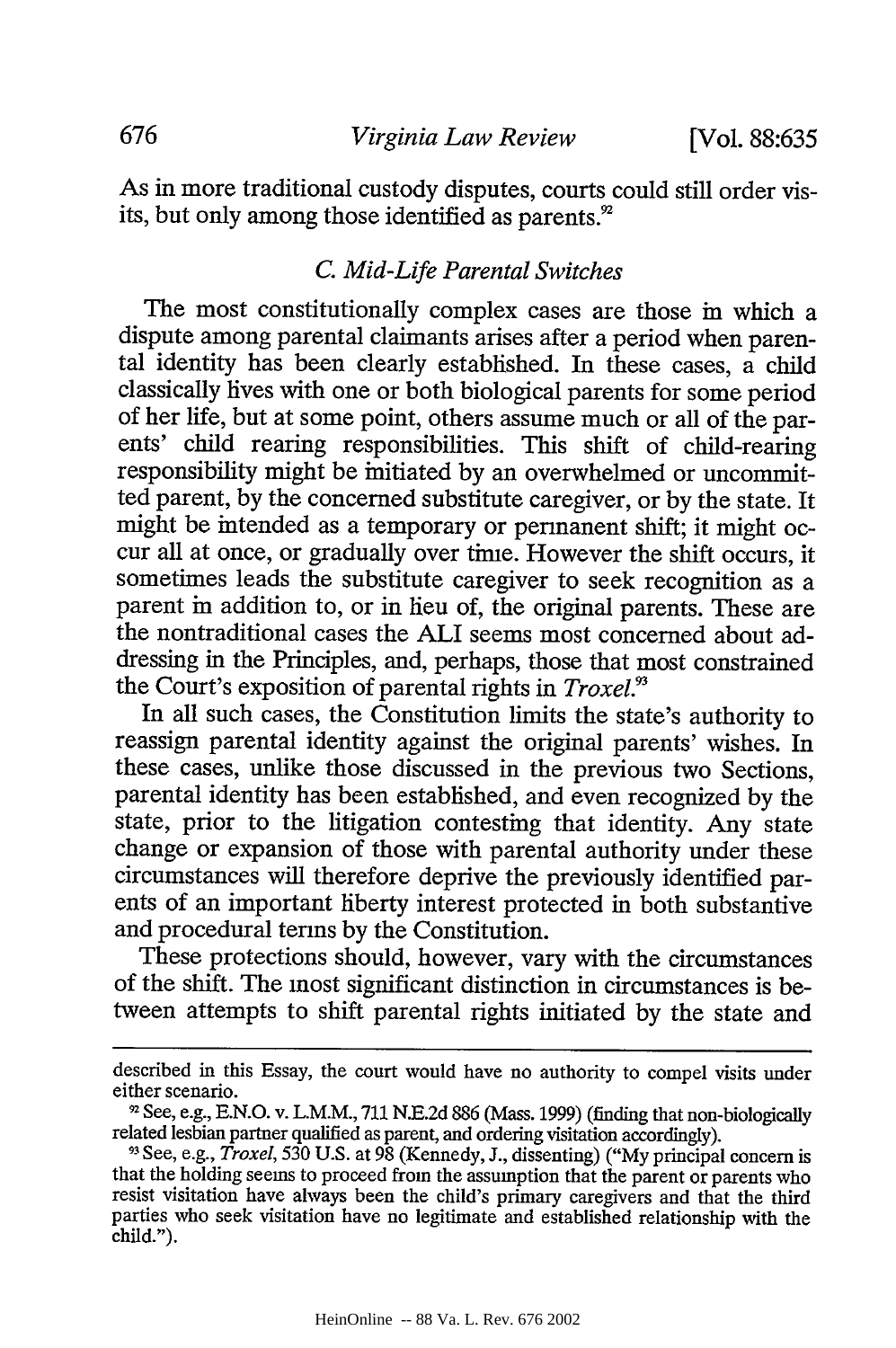those initiated by other private parties. Where the state seeks to terminate parental rights, it pits itself in the sort of direct contest against the parent that justifies the highest degree of constitutional protection. But where the state serves only as adjudicator of a contest pressed by a private competitor, the role the Constitution should play in controlling that adjudication is somewhat less obvious. For the most part, nontraditional claims will be pressed by nontraditional caregivers, and therefore fall into the second category. Before considering these hardest of cases, this Section considers what we can learn from the state-initiated cases, whose constitutional boundaries have already been explored by the Court.

# *1. Involuntary Termination of Parental Rights*

In the classic involuntary termination case, the state petitions the court to terminate parental rights and to bestow upon the state full authority over a child. Such cases, then, present a version of the classic state-parent contest, implicating constitutional protections in their starkest terms. As in *Stanley v. Illinois*,<sup>94</sup> the state seeks to displace some private family unit with its own authority, but even more troublesome than in *Stanley,* the state's attempt at displacement occurs after some period of state recognition of the family unit in question. Where the state seeks to wrest parental authority from an established familial core, the Constitution imposes formidable limits on those efforts. The parents' substantive due process rights limit a state's grounds for termination to those of great weight (classically parental "unfitness"), and their procedural due process rights require that these grounds be particularly well-proved.

In Santosky v. Kramer,<sup>95</sup> the Court reasserted the strength of parents' constitutional protection against state intervention by striking down a law that allowed a court to terminate parental rights where parental unfitness was only proved by a "preponderance of the evidence." While some of the Court's analysis is confused, its general approach is entirely in line with this Essay's analysis.

*In Santosky,* the Court concluded not only that the parent's interest at stake was particularly strong, but that the state's parens

<sup>&</sup>lt;sup>94</sup> 405 U.S. 645 (1972).

*<sup>-</sup>* 455 U.S. 745 (1982).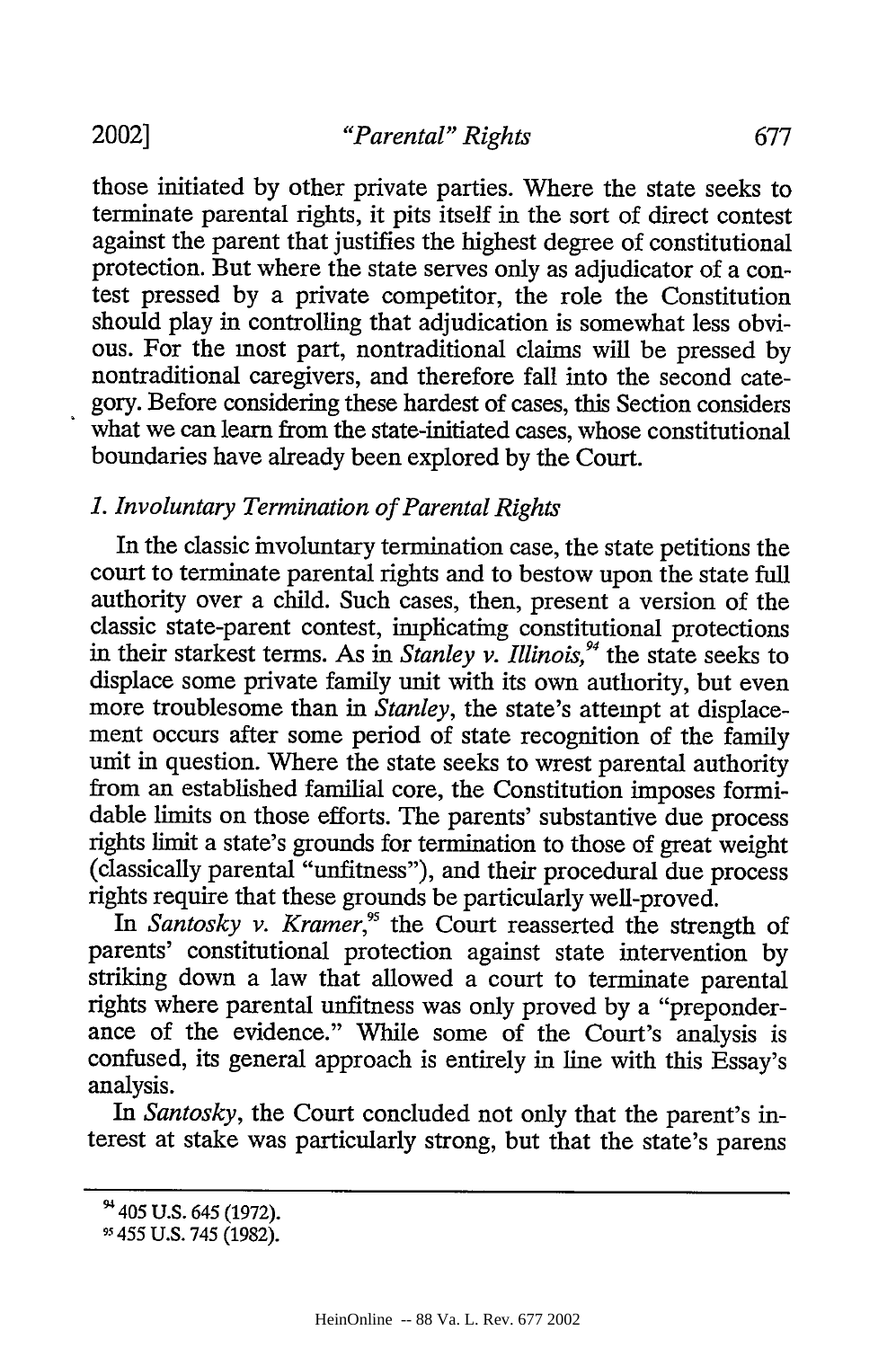patriae interest in the child's welfare fell, in most cases, on the same side of the balance. Quoting *Stanley,* the Court explained that "the state registers no gain toward its declared goals when it separates children from the custody of fit parents."<sup>%</sup> This analysis reflects the child-focused justification behind affording parents strong rights against state intervention, discussed above in Part II: We can generally expect parents to be better than the state at meeting their children's needs, and therefore should severely limit the state's authority to intervene, even when it has some concern about a parent's child-rearing practices. Only where the state can prove that children will be seriously harmed by their parents' exercise of child-rearing authority should it be allowed to take that authority away from them. While the substantive standard for termination was not at issue in *Santosky,* the Court's analysis nevertheless endorsed a high, unfitness-based standard.

While parents' comparative advantage in child rearing supports a high substantive standard for termination, it is not clear how it bears on assigning a standard of proof. Where the high substantive standard limits termination to those cases in which termination would clearly serve a child's interests, a shift in standard of proof will only increase the chance that those well-justified cases will go unproved. The Court attempted to excuse this result by suggesting that an erroneous failure to terminate parental rights would do far less harm to a child than an erroneous termination would do for either parent or child, $''$  but this aspect of the Court's reasoning is unconvincing. While an adult individual certainly suffers a serious loss when his parental rights are terminated, it is hardly obvious that a child will suffer more from being separated from a fit parent than from being left with one who is unfit. $\sin^3$ 

Id. at 767 (quoting *Stanley,* 405 U.S. at 652).

*<sup>17</sup>Santosky,* 455 U.S. at 765-66 (noting that "parents and the child share an interest in avoiding erroneous termination," and that "[f]or the child, the likely consequence of an erroneous failure to terminate is preservation of an uneasy status quo," whereas "[f]or the natural parents... the consequence of an erroneous termination is the unnecessary destruction of their natural family.").

**<sup>&</sup>quot;,The** Court suggested that an erroneous failure to terminate parental rights would have less serious consequences, because the child would likely remain in foster care rather than being returned to her parents. But this argument fails to account for the serious harm done to children who are left indefinitely in foster care. Moreover, the Court's suggestion that the state can simply petition again, while legally correct is, in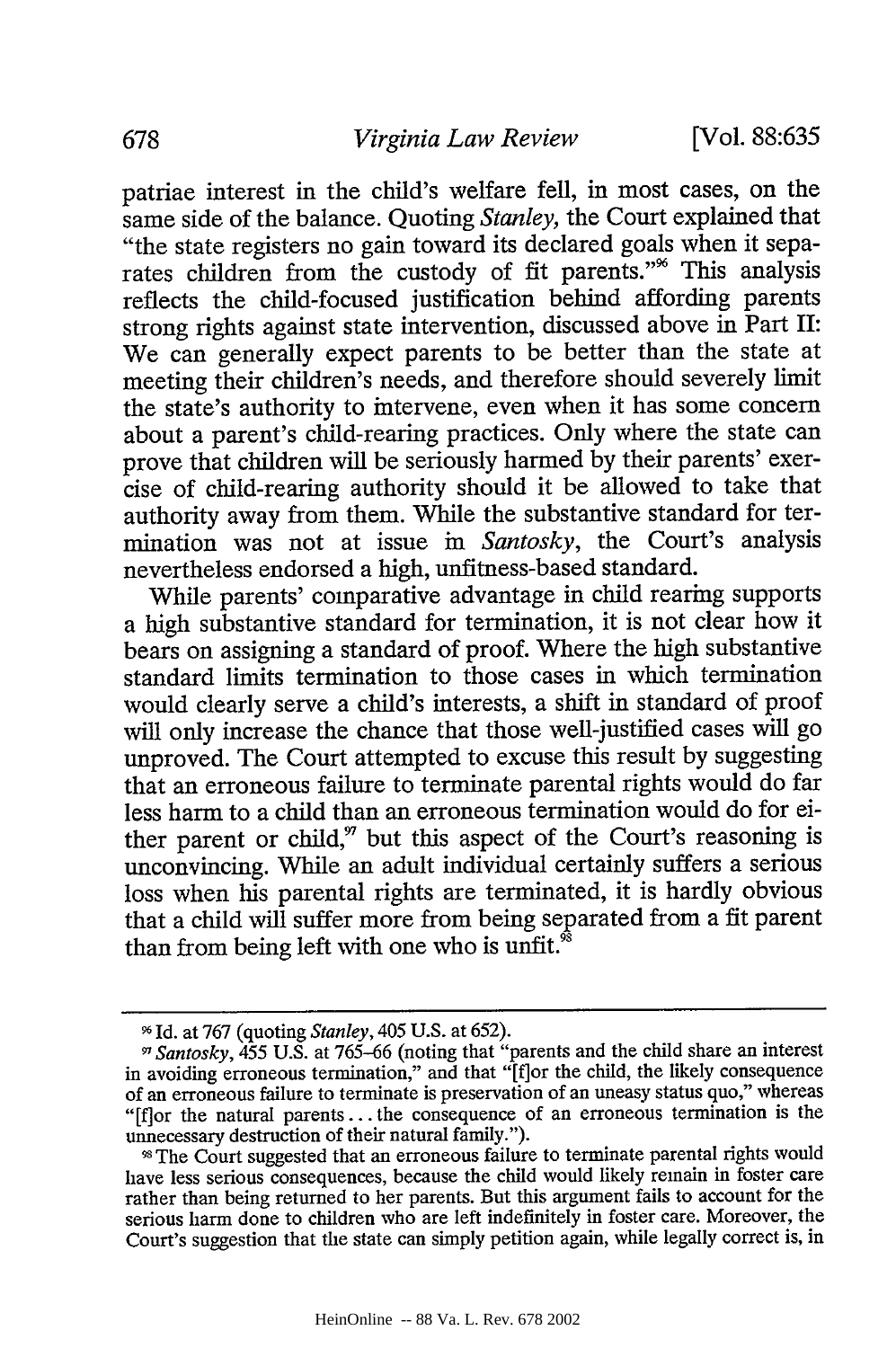The Court suggested that raising the standard of proof would have an *error-reducing* (as well as an *error-shifting)* effect, by righting a power imbalance between the state and parent in litigation. The Court pointed to three types of advantages the state has over parents in termination proceedings: its greater expertise and resources available to prove its case, $\frac{3}{2}$  its ability to mamipulate the evidence by controlling the nature and extent of a parent's contact with her children in foster care, $\frac{1}{100}$  and its ability to exploit the class and race biases of the courts to the parent's disadvantage."' All three of these factors, the Court noted, are likely to skew the courts' decisions against the parents, producing erroneous findings of parental unfitness. By forcing courts to be particularly confident about their termination decisions, the Court argued, a higher standard of proof could reduce the overall error rate in these proceedings.

*In Santosky,* the Court appropriately relied on the Constitution to allocate child-rearing authority toward the more competent parent and away from the more powerful state. The extent to which this constitutional protection should change where the competition is among private parties rather than between a unified private family and the state is the subject of the next Section.

# *2. Private Battles for Parental Authority*

Where one set of caregivers goes to court to claim some or all authority from a child's original set of parents, the state's role is reduced to that of dispute resolver. Here too, the state threatens to deprive a parent of his rights, but from a considerably more passive position. In these cases, the presence of private competitors complicates the arguments of superior competence and inferior power that justify strong constitutional protection in the state-initiated cases. These complications, in turn, make it considerably more dif-

practice, unrealistic. When a state loses its attempt to terminate parental rights, it rarely tries again.

*<sup>19</sup> Santosky,* 455 U.S. at 763 (pointing to the state's greater spending, legal expertise, and access to psychological and medical experts as examples of the state's superior "ability to assemble its case.").

 $100$  Id. at 763 & n.13 (stating that "the State even has the power to shape the historical events that form the basis for termination" by controlling visits, requiring the parents to work with their choice of social workers, et cetera).

<sup>&</sup>lt;sup>101</sup> Id. at 763 ("Because parents subject to termination proceedings are often poor, uneducated, or members of minority groups... such proceedings are often vulnerable to judgments based on cultural or class bias.") (citation omitted).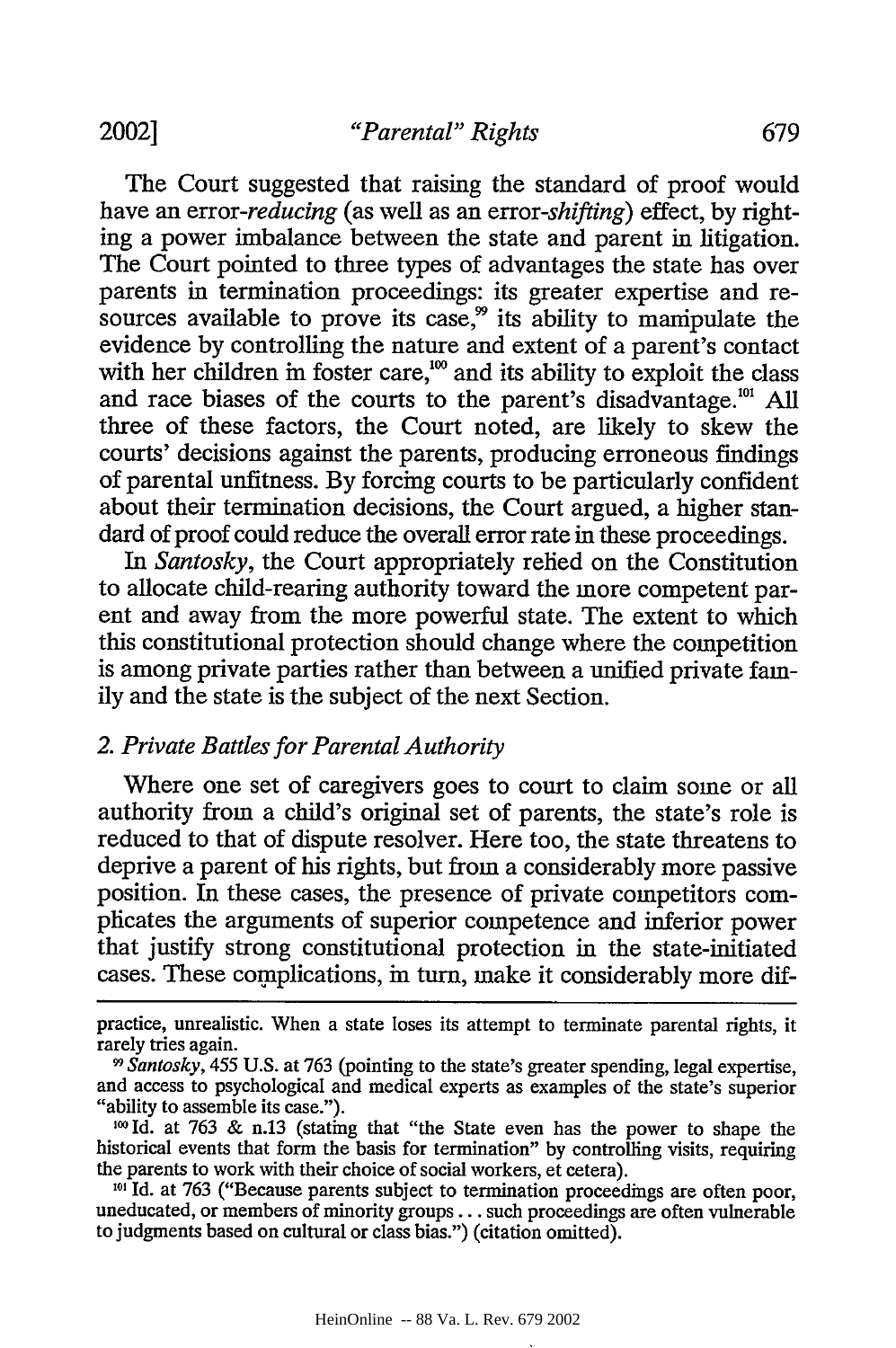ficult to assess the connection between children's interests and parental rights. Focusing on this connection, **I** endorse a modest diminution of the substantive and procedural protections afforded original parents where the competing claimants are private individuals rather than the state.

Among those private claimants competing for legal recognition as a child's parents, we cannot assume that the originally identified parents will be the superior decisionmakers. Indeed, these disputes often arise because someone close to the child concluded that the original parents' child-rearing skills and commitment were seriously inadequate. In addition, the intensity of the relationship formed with and commitment shown to these children **by** some alternative caregivers suggests that these caregivers will frequently possess the same special qualifications to act on a child's behalf as more conventional parental figures are assumed to possess. But while the assumptions about parents' superior competence are nndermined **by** the presence of committed competitors, the state's relative incompetence in assessing individual children's best interests still cautions against affording states much authority to choose among these competitors.

The difference between the state's near-absolute power to assign original parental identity, on the one hand, and far more limited power to shift parental identity once established, on the other, rests on two important distinctions in the state's relative competence at these two stages. First, the state's relative advantage is as representative of community views about what family configurations best serve children in the aggregate. Its relative disadvantage, in contrast, is in assessing how any particular child will actually be best served. It will do better, then, at resolving disputes among parental claimants where not required to make a child-specific assessment of the value of the various competing relationships in which a child is already involved. Second, the state's intervention at the outset offers the child a more unambiguous benefit: It resolves conflicts early on, thereby freeing those identified as parents to begin exercising parental authority most effectively. In contrast, whatever benefits a state offers a child in shifting parental authority from a less to more competent caretaker will be at least somewhat offset **by** the destabilizing effect of such a mid-life move. An approach that gives the state near-absolute power to resolve conflicts in pa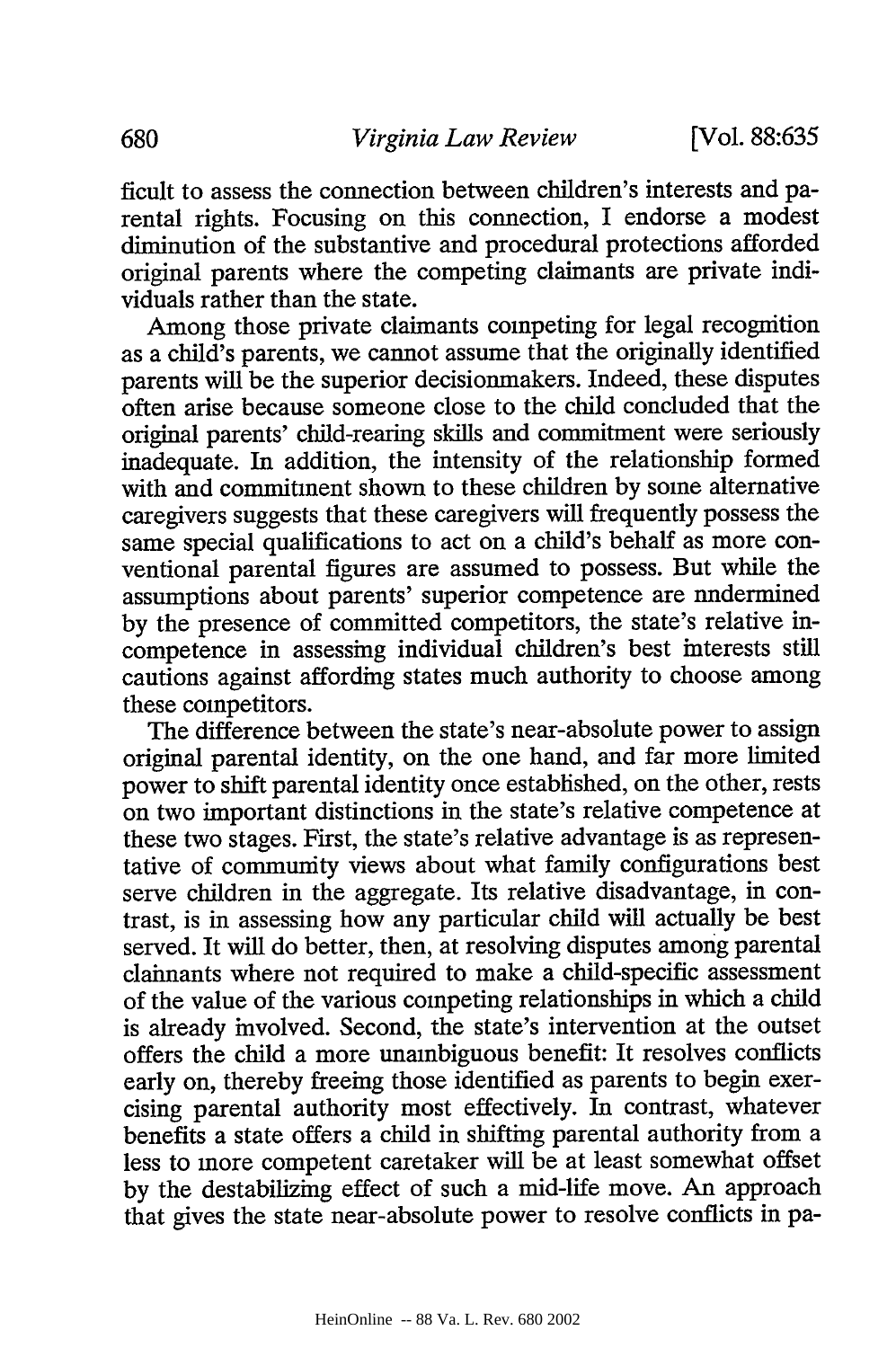rental identity at the outset, and only limited power to shift that identity later in a child's life, well allocates decisionmaking to serve the interests of children.

The Constitution's strong protection of parental rights thus sensibly extends to the parents' right to maintain parental identity, once firmly established. The state's ability to shift or proliferate that parental identity to another private claimant should, just as in publicly initiated termination proceedings, therefore be limited to those circumstances in which such a change is necessary to protect a child from serious harm. How harm is measured, however, ought to change in the context of these private disputes. In particular, a court could properly reconfigure parental identity among private disputants to protect a child from the harm associated with disrupting an important caregiving relationship, but could not approve a state-requested termination on this basis. This is, again, because of the power disparity between private parent and state, a disparity that, as the *Santosky* Court pointed out, would allow the state to manipulate the child's relationships to improve its case. Allowing the state to rely on relational harms to justify termination would encourage the state to nurture parent-child bonds in foster care that would obstruct a parent's attempt to regain custody of her child.

In contrast, private disputes are the result of relationships fostered, or at least tolerated, by the parents themselves. $102$  When parents choose to involve others in the caregiving of their child, or allow such involvement to continue when others step in, they are choosing to blur the lines of the child's family core. Such a choice will commonly serve the child's interests while maintaining the

<sup>19</sup> Note that voluntary foster care arrangements seem to represent a difficult case in the middle. The coerced nature of many so-called "voluntary" foster care arrangements counsels caution in equating such arrangements with the voluntary arrangements reached informally with other individuals. See Robert H. Mnookin, Foster Care-In Whose Best Interest?, 43 Harv. Educ. Rev. 599, 601 (1973) ("A substantial degree of state coercion may be involved in many so-called voluntary placements, making the distinction between voluntary and coercive placement illusory."). However, where such arrangements could, in fact, be shown to be voluntary, and the development of the foster family relationship not destructively manipulated by the state, the Constitution should not be read to prevent the court from taking the relational harm associated with a child's removal from foster care into account in determining whether parental rights should be terminated.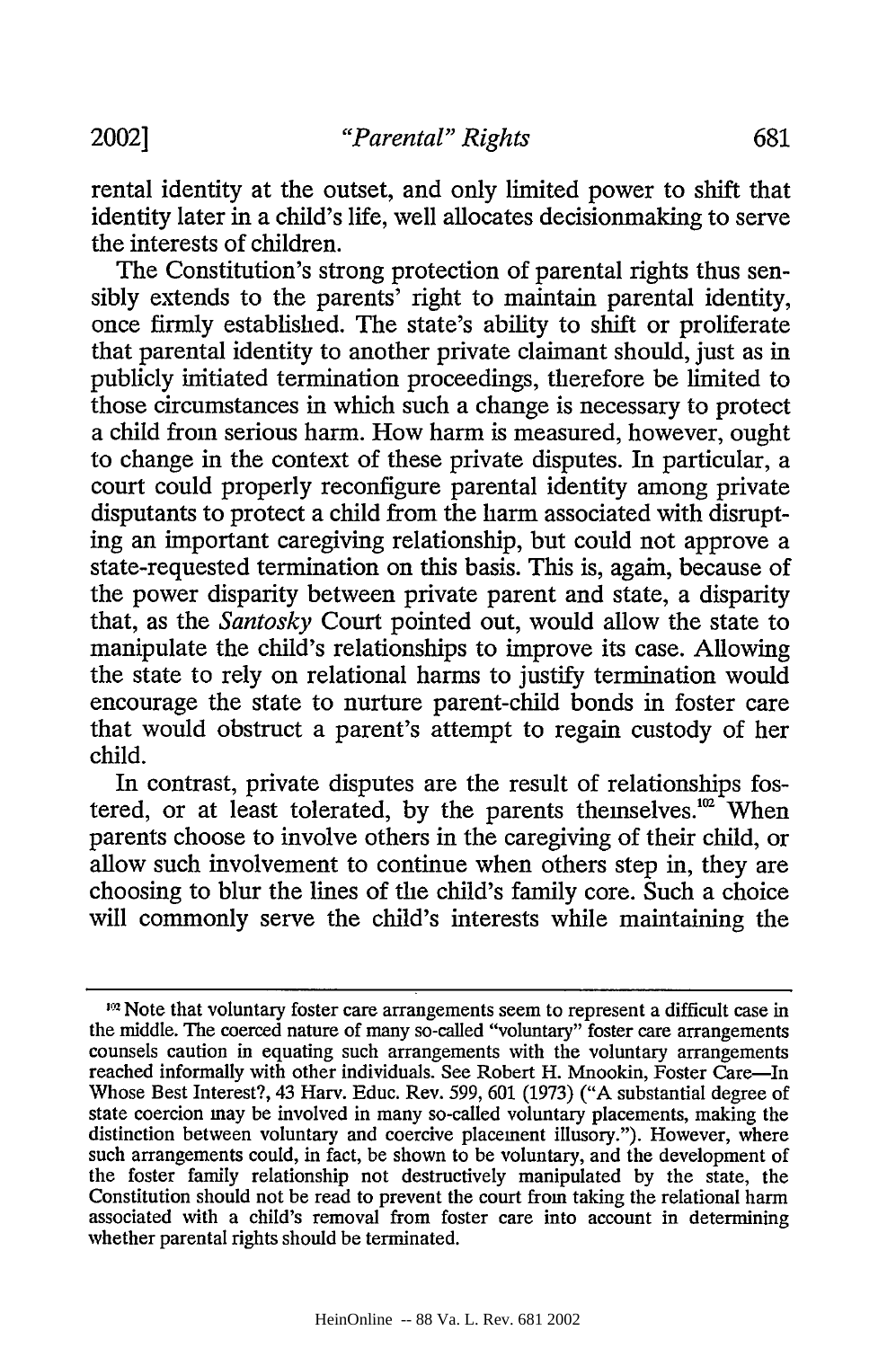parents' ultimate authority over the family unit. But where collaboration ultimately breaks down, the court can appropriately consider whether the harm caused by disrupting the nontraditional parent-child relationship justifies a shift in parental authority. Thus, a court could decide that a nontraditional caregiver was entitled to parental identity rights to the exclusion of a biological parent, or that a divorced stepparent was entitled to parental rights in addition to the biological mother and father.

We might well worry that courts will be too quick to find relational harm. Indeed, this inclination is precisely what makes the ALI's expansion of custodial claimants so threatening. But, again, this inclination can be dramatically checked by preventing the court from allocating anything less than the full parental package. A court cannot attempt to maintain a child's relationship with a non-parent caregiver by awarding visits, for such an order constitutes a direct threat to the exercise of the undisputed parent's authority. But if the relationship with the nontraditional caregiver is strong enough to inspire that caregiver to seek legal authority to take over as parent, the court can appropriately consider whether denying the request will cause serious harm to the child. Barring the court from distributing fragments of parental authority can be expected to have a significant limiting effect on the nontraditional caregiver's interest in litigation and the court's ultimate willingness to intervene.

Children are likely to be better served, even in the context of these private disputes, by limiting the courts' authority to reallocate parental rights to those cases where a failure to do so would subject the children to serious harm. It is less clear, however, that these children would be well-served by imposing on these private disputants the same heightened standard of proof imposed on the state in *Santosky.* The nontraditional caregivers have none of the special litigation advantages of the state, nor can we expect the court systematically to prefer their claims.<sup>103</sup> Indeed, in these cases, control over the factual record is, to a large degree, in the hands of the "defending" parents, who can control the extent to which any individual develops a caregiving relationship with her child. Absent

**<sup>103</sup>** As with all litigation, self-selection is likely to produce plaintiffs relatively wellprepared to litigate.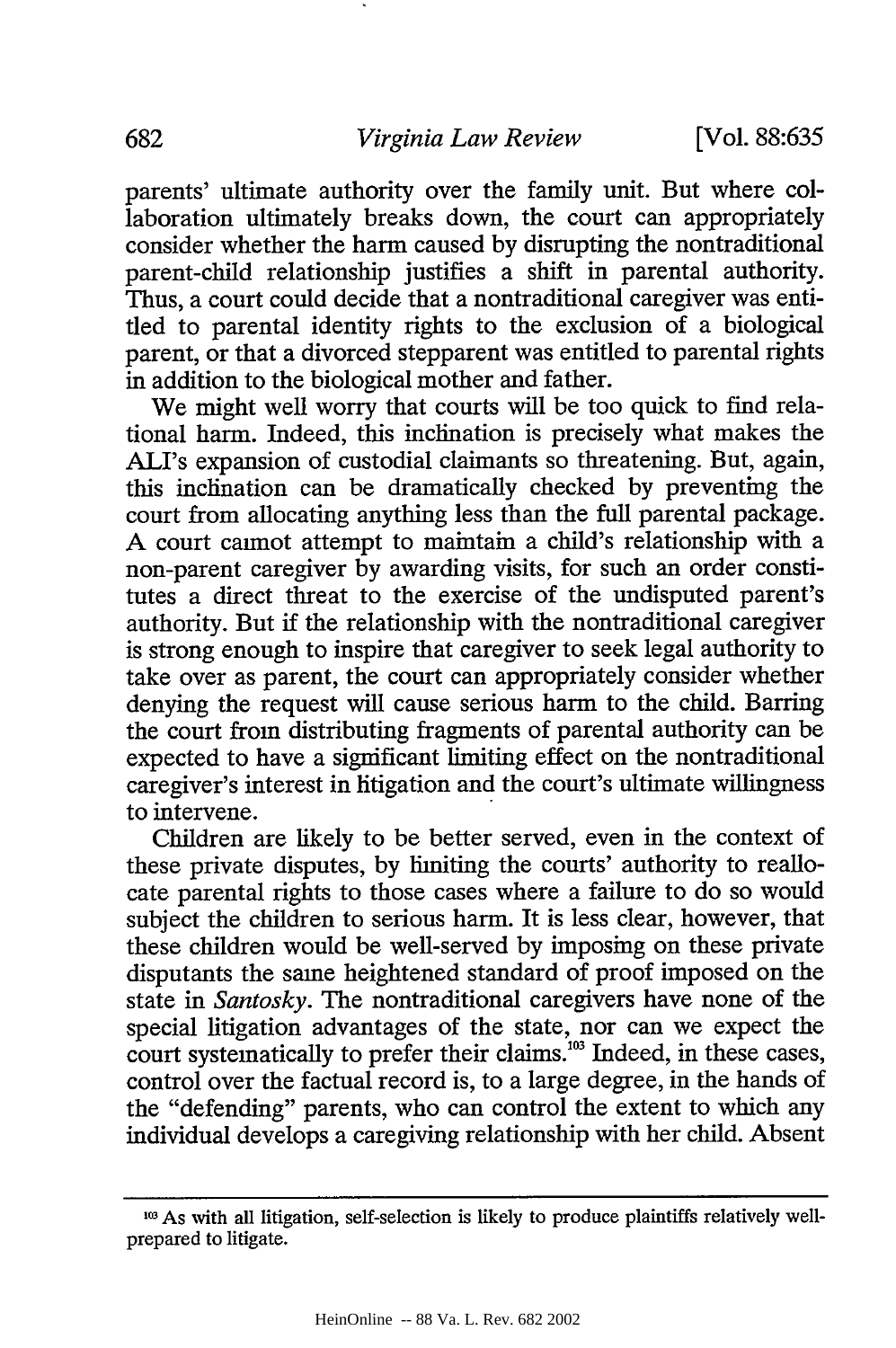proof of a particularly strong relationship between a nontraditional caregiver and the child, a claimant has little chance of convincing a court that a failure to shift parental authority will cause the child serious harm.

#### **CONCLUSION**

Current attempts to protect nontraditional caregiving relationships, while well-intended, are poorly designed. They threaten to undermine protections afforded parents by the Constitution that serve children well. The mistake of these approaches begins with a narrow view of parentage that leaves nontraditional caregivers outside the reach of constitutional protections. To afford them any protection, the reasoning goes, the constitutional rights of parents must necessarily be compromised. Instead, the Constitution should be read to afford the state broad authority to recognize nontraditional caregivers as parents. Once parents are identified, however, the Constitution affords them strong protection against state intervention, a protection well-designed to assist parents, however defined, in the rearing of their children.